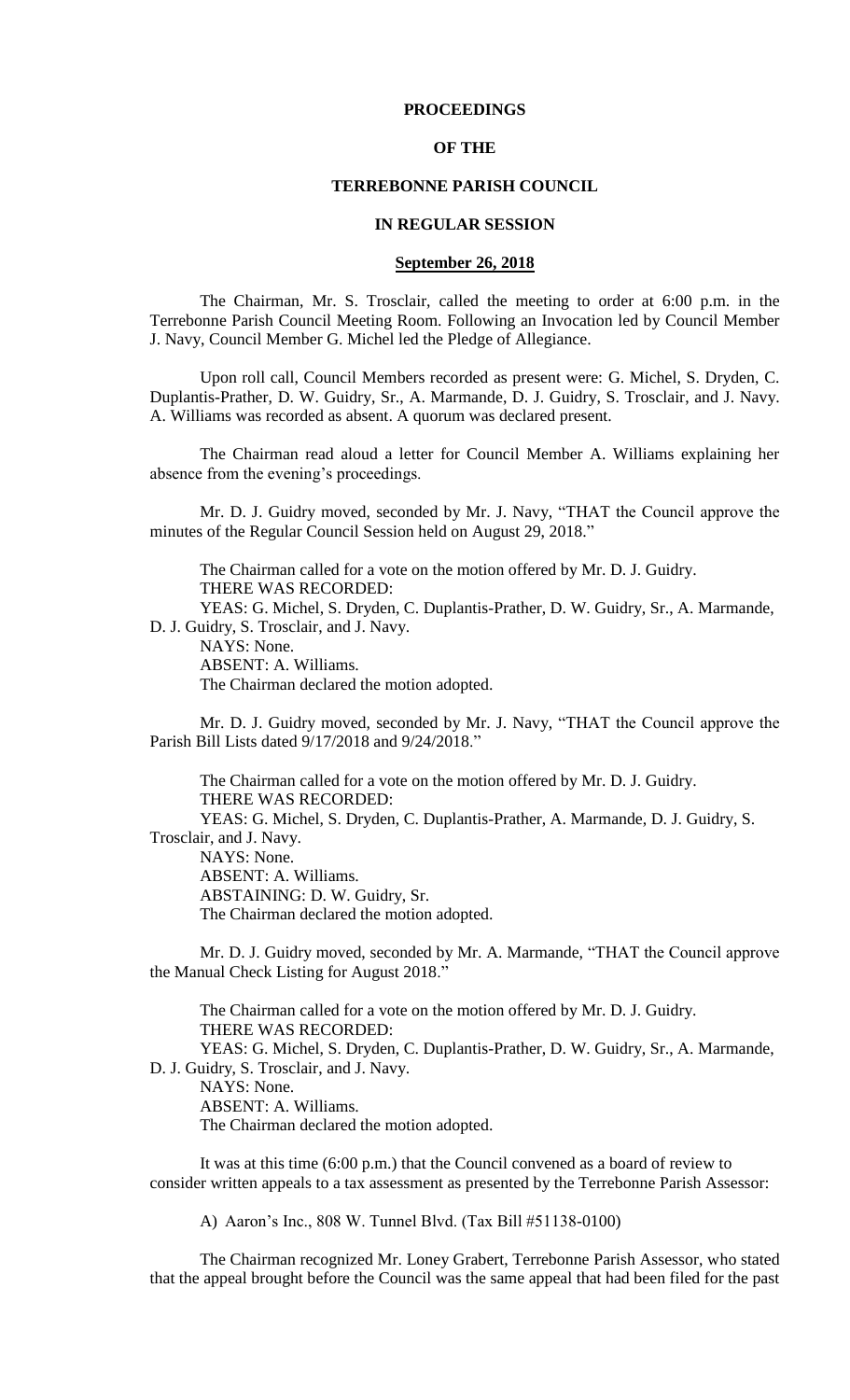three years and that a court date had not yet been received to rule on the appeal. He then asked that the Council accept the valuing as presented so that it could be processed for further review.

Mr. D. W. Guidry, Sr. moved, seconded by Mr. A. Marmande, "THAT the Terrebonne Parish Council, sitting as a Board of Review for Parish Assessments, and after considering all written protests received and hearing from the Parish Assessor, accept the 2018 property assessment list as presented by the Parish Assessor, and that any and all written protests received be sent to the Louisiana Tax Commission for further evaluation and action."

The Chairman called for a vote on the motion offered by Mr. D. W. Guidry, Sr. THERE WAS RECORDED:

YEAS: G. Michel, S. Dryden, C. Duplantis-Prather, D. W. Guidry, Sr., A. Marmande, D. J. Guidry, S. Trosclair, and J. Navy.

NAYS: None. ABSENT: A. Williams. The Chairman declared the motion adopted.

| <b>OFFERED BY:</b>  | MR. D. J. GUIDRY |
|---------------------|------------------|
| <b>SECONDED BY:</b> | MR. A. MARMANDE  |

## **RESOLUTION NO. 18-347**

A RESOLUTION SUPPORTING AND REQUESTING A NEW START FEDERAL DESIGNATION AND FEDERAL CONSTRUCTION FUNDING FOR THE MORGANZA TO THE GULF FEDERAL HURRICANE RISK REDUCTION PROJECT

**WHEREAS,** Terrebonne Parish Consolidated Government is in full support of those organizations such as the Terrebonne Levee and Conservation District, the Morganza Action Coalition, and the Louisiana Coastal Protection and Restoration Authority, which were formed to pursue and implement facets of coastal protection and restoration including the Morganza to the Gulf Hurricane ("MTG") Protection Project, a project deemed necessary by the findings of a 1992 "reconnaissance study" directed by the United States Congress and conducted by the United States Army Corps of Engineers (the "Corps"), which concluded that hurricane storm surge protection was needed in South-Central Louisiana; and

**WHEREAS,** the reconnaissance study and subsequent additional studies have cost in excess of \$72 million federal dollars to date, with not one federal dollar having been appropriated to construction of the MTG project and, in fact, New Start Designation has not even been granted by the Corps to enable the project to receive federal funding; and

**WHEREAS,** MTG has been authorized three (3) times by the United States Congress:

- 1) First, the U.S. Congress granted "Contingent Authorization" of the MTG Project in the 2000 Federal Water Resources and Develop Act (WRDA), contingent upon the Corps having a signed "Chief's Report" by December 31, 2000, which authorization expired because the Chief's Report was not timely issued, without explanation or justification;
- 2) Second, the US Congress granted full authorization of the MTG Project in the 2007 WRDA using a \$888 Million Dollar construction estimate provided to Congress by the Corps; however, less than six months after Congressional authorization, the Corps determined that the construction estimate provided by them to Congress was not \$888 Million Dollars, but was more likely in excess of \$10 Billion Dollars due to post-Katrina design standards, which required a third major study called the Post Authorization Change ("PAC") Report;
- 3) Third, in December 2014, the US Congress granted full authorization of the MTG Project using a \$10.3 Billion Dollar Corps cost estimate (the "Current Authorization"); and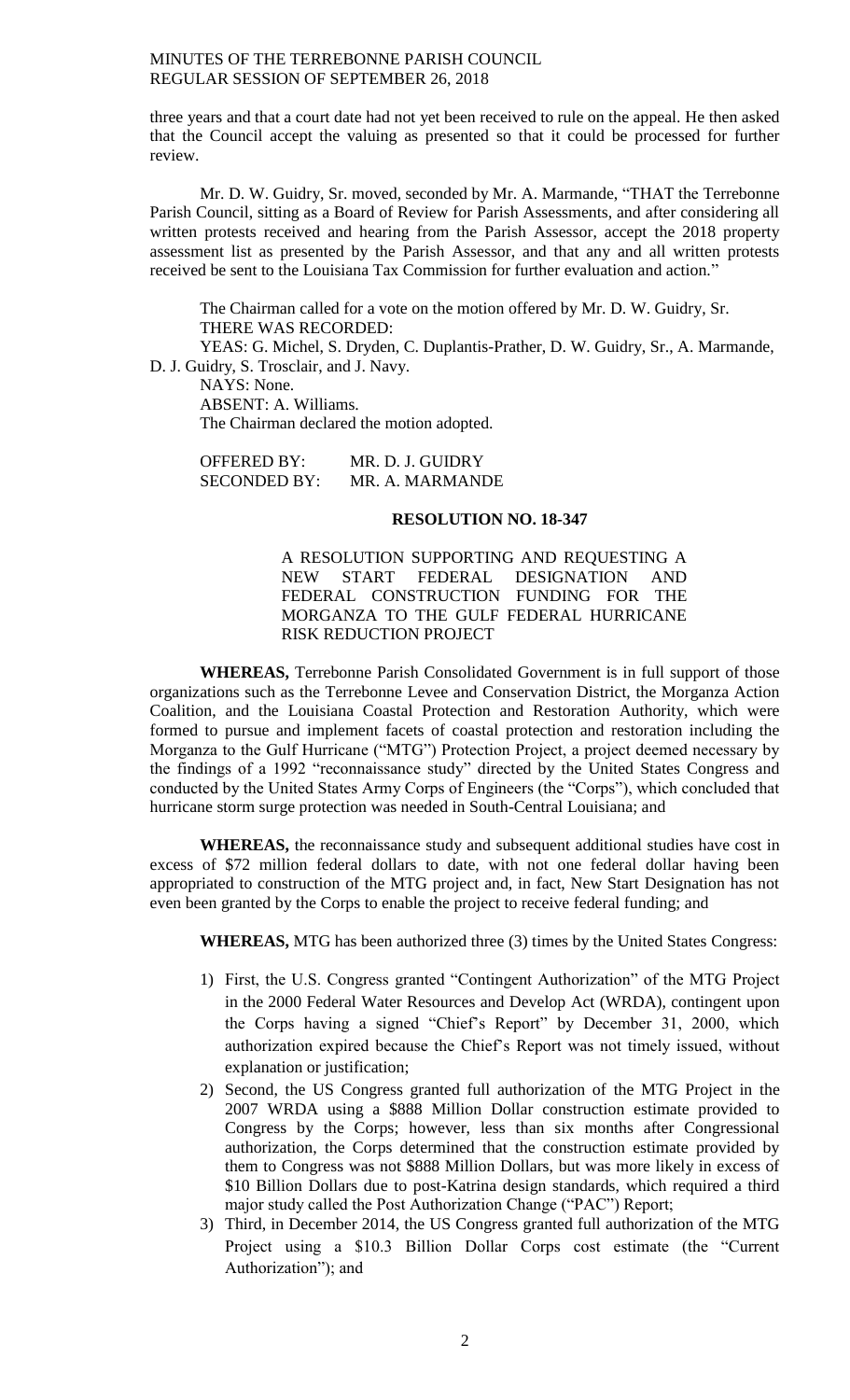**WHEREAS,** the residents of Terrebonne Parish, have suffered consistently and considerably from the ravages of hurricanes, storm surges and erosion and have aggressively, consistently and prudently taxed themselves over the past seventeen years, first in 2001 with a one-quarter  $(\frac{1}{4})$ -cent sales tax, and again in 2012 with a one-half  $(1/2)$ -cent sales tax, to implement the MTG Project in hope and in full confidence that their efforts would serve to impress upon our federal government, the Corps, and our federal delegation of representatives and senators of our resolve and of the sense of urgency and need for MTG storm surge protection through federal participation; and

**WHEREAS,** presently, in excess of \$400 million dollars in state and local construction investment has been made along the MTG alignment and another \$387 million dollars is committed with the addition of the Houma Navigation Canal lock, which represents in excess of three-quarters (3/4) of a billion dollars of non-Federal investment in this Federal project.

**WHEREAS,** the recent announcement that the Corps received \$600 Million Dollars in discretionary spending for Louisiana projects with no money coming to MTG coupled with the failure of the Corps to grant New Start Designation to MTG has created a sense of urgency, disappointment and frustration in the communities of Terrebonne and Lafourche Parishes and throughout South-Central Louisiana; and

**WHEREAS,** Terrebonne Parish Consolidated Government, Parish President, and the Parish Council, acutely share the sense of urgency, disappointment and frustration of the people of the parish at the lack of federal participation in MTG and plead for immediate New Start Designation and for federal construction funding for MTG at the earliest possible time.

**NOW THEREFORE IT IS RESOLVED**, that by the Terrebonne Parish Council hereby respectfully and urgently requests the support of the United States Federal Government in granting a "New Start" designation and appropriating construction funding for the Morganza to the Gulf Hurricane Risk Reduction Project; and

BE IT FURTHER RESOLVED, that copies of this Resolution be submitted to United States President Donald J. Trump, members of the Louisiana Congressional Delegation, Assistant Secretary of the Army R.D. James, Louisiana Governor John Bel Edwards, CPRA Chairman Johnny Bradberry, Members of the Terrebonne Parish State Legislative Delegation, Richard G. Kaiser, Major General, USACE and Michael N. Clancy, Colonel, USACE.

## **THERE WAS RECORDED:**

YEAS: G. Michel, S. Dryden, C. Duplantis-Prather, D. W. Guidry, Sr. A. Marmande, D. J. Guidry, S. Trosclair, and J. Navy. NAYS: None. ABSTAINING: None. ABSENT: A. Williams. The Chairman declared the resolution adopted on this the 26th day of September 2018.

The Chairman recognized Mr. Mike Toups, Parish Manager, who presented a report regarding the status of drainage pump stations and backup generator installations parish-wide. He then gave an update on the street light outages that were discussed at the previous Council meeting, stating that all three of the utility companies had repaired or addressed a large number of the outages in their service areas. He then reported additional cooperation with SLECA regarding the installation of security cameras and stated his optimism for other utility companies to pledge similar cooperation.

Council Member J. Navy commended the utility companies for their work in addressing the street light outages and shared his optimism for their cooperation regarding installing security cameras throughout the Parish in order to fight crime.

Discussion ensued relative to the remaining pump station and backup generator repair projects to be completed to bring the Parish to 100% pump stations in operating condition.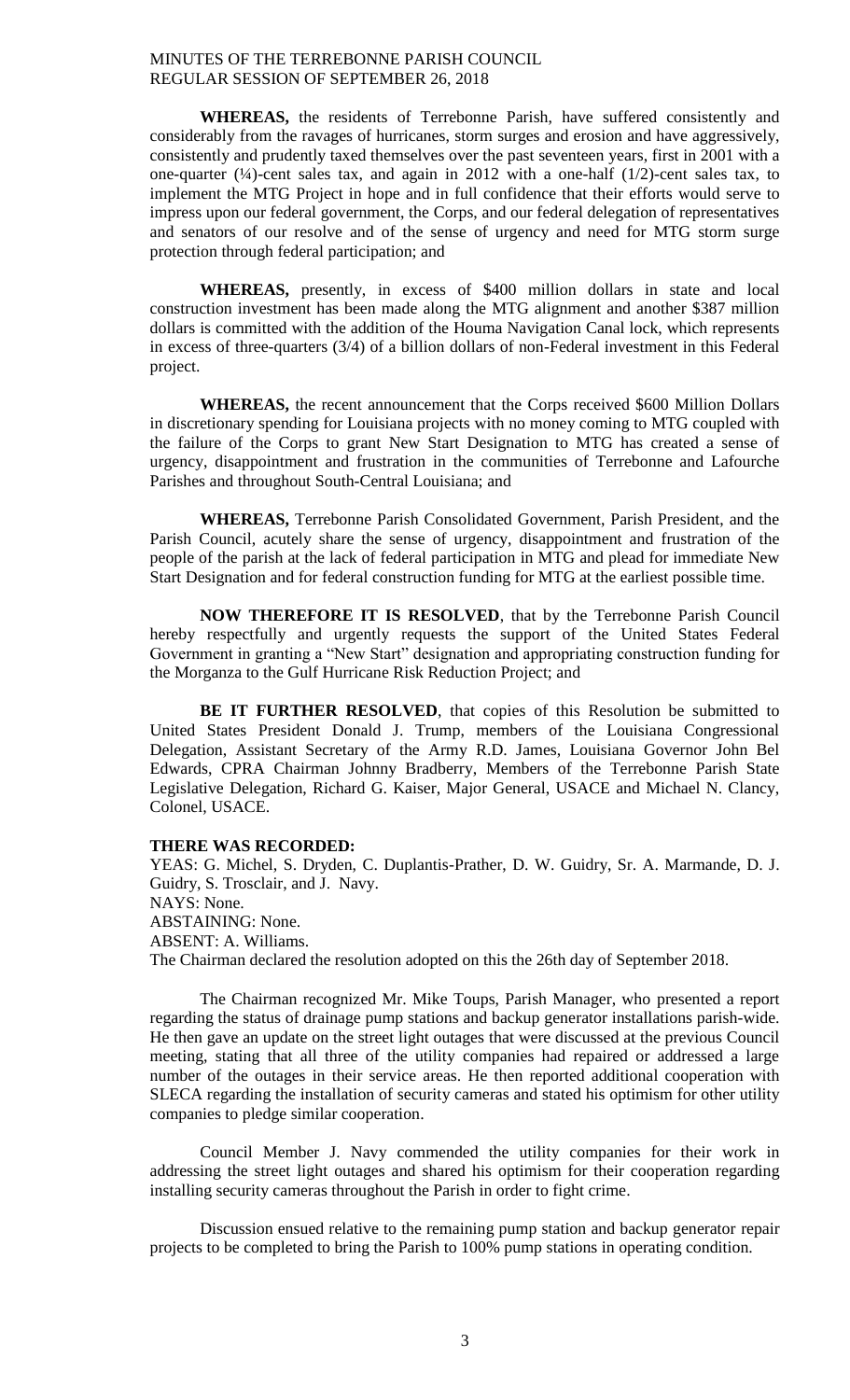The Chairman recognized Parish President Gordon Dove who gave an overview of additional flood protection measures in progress then thanked Mr. Toups and the Public Works Department for their work in addressing the pump stations and other drainage concerns across the Parish. He then encouraged the public to contact their Council representatives or Administration to address any drainage issues they encounter and shared his optimism for having ongoing pump station projects completed in the near future.

Upon the Chairman's request, Mr. Toups clarified that all new pump stations will have Telemetry systems and SCADA systems installed for the remote controlling and monitoring of the pump stations and that existing pump stations would be updated with telemetry systems as the budget would allow.

Upon the Chairman's request, Mr. Chad Luke, Assistant Parish Attorney, reported that negotiations are ongoing regarding the repair of the Coteau lily rakes and that an agreement had not been reached at this time.

The Chairman requested that the Legal counsel investigate the Council's options for potentially imposing or enforcing time limits for third party companies that utilize utility poles in the Parish to relocate their equipment to allow for the repair or replacement of derelict or broken utility poles across the Parish.

Council Member J. Navy suggested that, regarding the Coteau lily rake repairs, a rebate of some kind could be requested due to the length of time said lily rakes were inoperable. Upon Mr. Navy's request, Mr. Toups clarified that a number of security cameras have been requested for installation at several pump stations in order to combat vandalism at those pump stations.

The Chairman recognized Mr. Toups who offered to contact local representatives of those third party companies utilizing utility poles and could request for their attendance at the next Council Meeting.

The Chairman recognized Parish President Gordon Dove who gave a brief presentation on then submitted to the Council the Proposed 2019 Parish Budget and Five Year Capital Outlay Budget.

Ms. C. Duplantis-Prather moved, seconded by Mr. D. W. Guidry, Sr., "THAT the Council accept the proposed budget, order the publication of a summary of same as per Section 5-02 of the Home Rule Charter, refer the proposed budget to the Budget & Finance Committee for review, and call a public hearing on Wednesday, October 10, 2018 at 6:30 p.m."

The Chairman called for a vote on the motion offered by Ms. C. Duplantis-Prather. THERE WAS RECORDED:

YEAS: G. Michel, S. Dryden, C. Duplantis-Prather, D. W. Guidry, Sr., A. Marmande, D. J. Guidry, S. Trosclair, and J. Navy.

NAYS: None.

ABSENT: A. Williams. The Chairman declared the motion adopted.

Mr. D. J. Guidry moved, seconded by Mr. J. Navy, "THAT, it now being 6:30 p.m., the Council open public hearings."

The Chairman called for a vote on the motion offered by Mr. D. J. Guidry. THERE WAS RECORDED:

YEAS: G. Michel, S. Dryden, C. Duplantis-Prather, D. W. Guidry, Sr., A. Marmande, D. J. Guidry, S. Trosclair, and J. Navy.

NAYS: None.

ABSENT: A. Williams.

The Chairman declared the motion adopted.

The Chairman recognized the public for comments on the following: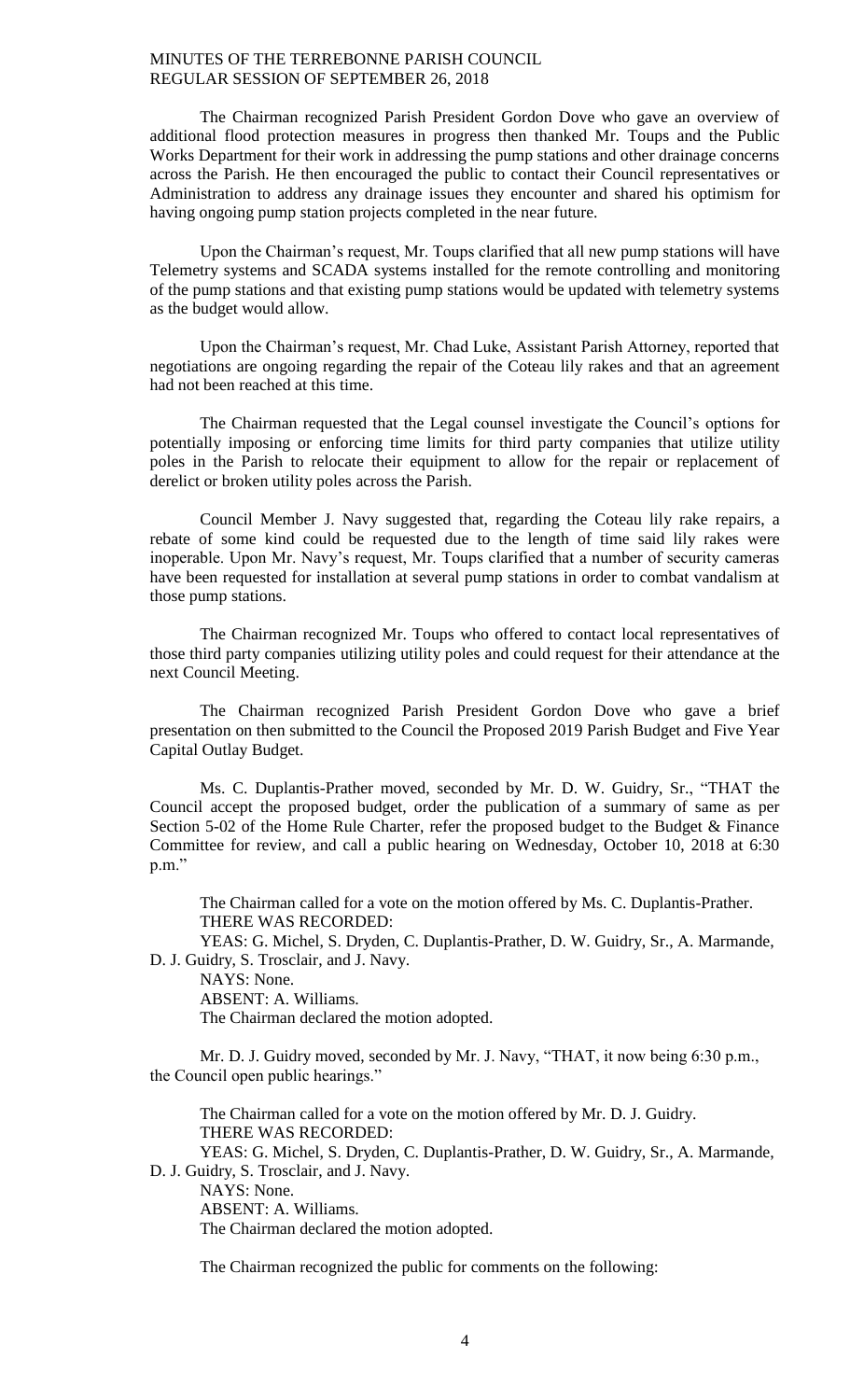A. An ordinance authorizing the incurrence of debt in an amount not to exceed twenty million dollars (\$20,000,000) for the purpose of financing Coastal Protection and Coastal Restoration Projects as authorized by the Gulf of Mexico Energy Security Act (Public Law 109-432); and providing for other matters in connection therewith.

There were no comments from the public on the proposed ordinance.

Mr. D. J. Guidry moved, seconded by Mr. J. Navy, "THAT the Council close the aforementioned public hearing."

The Chairman called for a vote on the motion offered by Mr. D. J. Guidry. THERE WAS RECORDED:

YEAS: G. Michel, S. Dryden, C. Duplantis-Prather, D. W. Guidry, Sr., A. Marmande, D. J. Guidry, S. Trosclair, and J. Navy.

NAYS: None.

ABSENT: A. Williams.

The Chairman declared the motion adopted.

## **OFFERED BY: MR. D. J. GUIDRY SECONDED BY: MR. J. NAVY**

The following ordinance, having been introduced at a duly convened meeting on September 26, 2018, notice of its introduction having been published on September 14, 2018, and a public hearing having been held on September 26, 2018.

## **ORDINANCE NO. 9005**

AN ORDINANCE AUTHORIZING THE INCURRENCE OF DEBT IN AN IN AN AMOUNT NOT TO EXCEED TWENTY MILLION DOLLARS (\$20,000,000) FOR THE PURPOSE OF FINANCING COASTAL PROTECTION AND COASTAL RESTORATION PROJECTS AS AUTHORIZED BY THE GULF OF MEXICO ENERGY SECURITY ACT (PUBLIC LAW 109-432); AND PROVIDING FOR OTHER MATTERS IN CONNECTION THEREWITH.

**WHEREAS**, the Parish of Terrebonne, State of Louisiana (the "**Parish**") by virtue of its geographic location and as a staging area, has always supported and assisted energy exploration, development and production on the Outer Continental Shelf; and

**WHEREAS**, notwithstanding the Parish's involvement in energy exploration, development and production on the Outer Continental Shelf, it has received little of the revenue benefits there from, but has endured and sustained the costs associated with energy related activities on the Outer Continental Shelf; and

**WHEREAS**, by the Gulf of Mexico Energy Security Act, Public Law 109-432 ("**GOMESA**"), the Congress of the United States recognized the inequities imposed upon the Parish, and other similarly situated communities in the states of Alabama, Mississippi, Louisiana and Texas, and has therein provided for a share of income paid to the United States, arising and resulting from offshore lease bonuses, royalties and rentals, to be paid annually to the Parish (the "**GOMESA Revenues**"); and

**WHEREAS**, the GOMESA Revenues may, in keeping with the requirements of GOMESA, be expended by the Parish only for (i) mitigation of effects from Outer Continental Shelf activities through onshore infrastructure projects, (ii) coastal protection, (iii) mitigation of damage to wildlife or natural resources, (iv) implementation of a federallyapproved conservation management plan, or (v) associated planning and administrative expenses; and

**WHEREAS**, the Parish has and continues to endure the adverse effects of coastal erosion upon its resident and transient population, wildlife and loss of land and Parish infrastructure, and as a result thereof believes it to be in the best interests of the Parish to utilize its GOMESA Revenues to finance the costs of coastal restoration and protection projects; and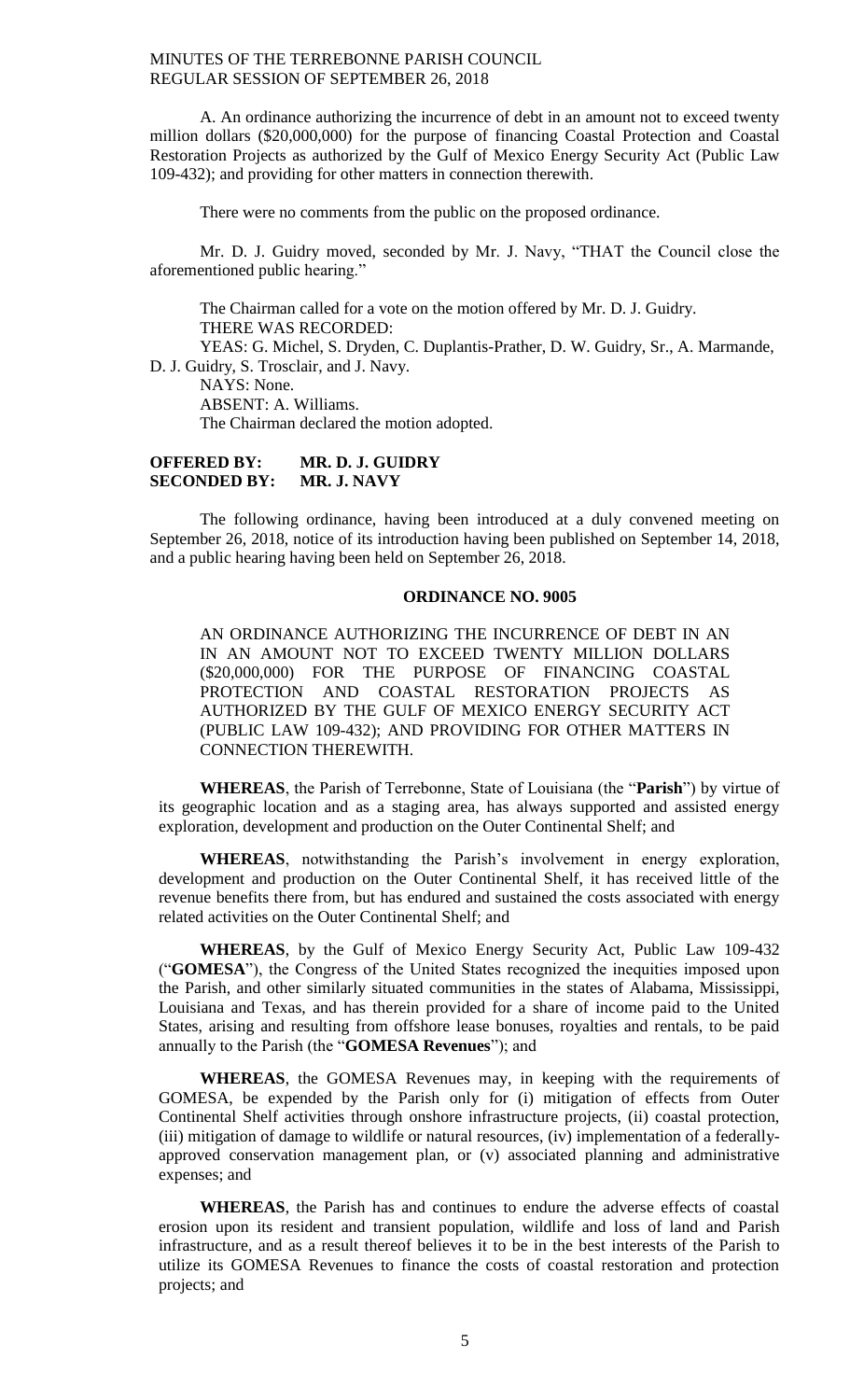**WHEREAS**, the Parish is a participating political subdivision and member of the Louisiana Local Government Environmental Facilities and Community Development Authority (the "**Authority**"), a political subdivision of the State created pursuant to the authority of Chapter 10-D ofTitle33 of the Louisiana Revised Statutes of 1950, as amended, (La. R.S. 33:4548.1- 4548.16) (the "**Act**"), and other constitutional and statutory authority, to encourage programs, projects and financings for the purpose of economic development or other public functions, including coastal restoration and protection facilities within the State of Louisiana ;and

**WHEREAS**, on September 12, 2018, the Parish adopted a resolution to proceed with a financing through the Authority in an amount not to exceed TWENTY MILLION DOLLARS (\$20,000,000) in a manner and structure to be determined by subsequent resolution or ordinance, for the purposes of (i) paying the costs of additions, acquisitions, repairs and/or expansions needed for coastal restoration, protection and for other activities and endeavors permitted under the provisions of GOMESA, (ii) funding a debt service reserve fund, if any, and (iii) paying costs of issuance and other related costs (the "**Project**");

**WHEREAS**, the Authority will issue its Revenue Bonds, in one or more series, in an amount not to exceed \$20,000,000, bearing interest at a rate or rates not to exceed seven percent (7%), maturing not later than twenty-one (21) years from the date thereof (the "**Bonds**"), for the purpose of financing the Project;

**WHEREAS**, the Authority will lend the proceeds received from the sale of the Bonds to the Parish pursuant to a loan agreement evidencing the indebtedness of the Parish (the "**Loan Agreement**"), and the Parish will use the proceeds of the loan to finance the Project and/or reimburse the Parish for costs of the Project previously made in connection therewith;

**WHEREAS**, in return for payment and security of the Bonds to be issued by the Authority and the Loan Agreement to be entered into by the Parish, the Parish will provide for repayment of the Authority's loan from the Parish's GOMESA Revenues;

**WHEREAS**, the Parish has determined the sale of the Bonds to Raymond James & Associates, New Orleans, Louisiana ("**Underwriter**") and use of the proceeds thereof to finance the Project will be in furtherance of the public purposes intended to be served by the Act and GOMESA;

**WHEREAS**, it is necessary that the Loan Agreement, and other matters in connection therewith, be approved by the Parish;

**NOW, THEREFORE, BE IT ORDAINED** by the Terrebonne Parish Council, acting as the governing authority (the **"Governing Authority"**) of the Parish, as follows:

**SECTION 1. Authorization of Bonds**. In compliance with the applicable provisions of the Act and GOMESA, and other constitutional and statutory authority supplemental thereto, there is hereby authorized incurring of indebtedness and borrowing from the Authority through issuance by the Authority of its Revenue Bonds, in one or more series, in an amount not exceeding Twenty Million Dollars (\$20,000,000), bearing interest at a rate or rates not to exceed seven percent (7%), maturing not later than twenty-one (21) years from the date thereof, (the "**Bonds**"), on behalf of the Parish to finance the Project, and to represent said indebtedness this Parish does hereby authorize execution and delivery of a loan agreement, by and between the Parish and the Authority (the "**Loan Agreement**") representing the Parish's financial and other obligations to repay the Authority's incurrence of debt represented by the Bonds or such other evidence of the Parish's financial obligation in favor of the Authority as may be required by the Authority. The Loan Agreement shall be executed, issued and delivered in the name of the Parish and in accordance with the terms and provisions thereof.

**SECTION 2. Security Provisions**. The Parish is hereby obligated for payment of amounts and obligations expressed in the Loan Agreement, in principal and interest, as they shall respectively become due and payable, from the funds, income, revenue, fees, receipts or charges of any nature on deposit with or accruing from time to time to the Parish, but only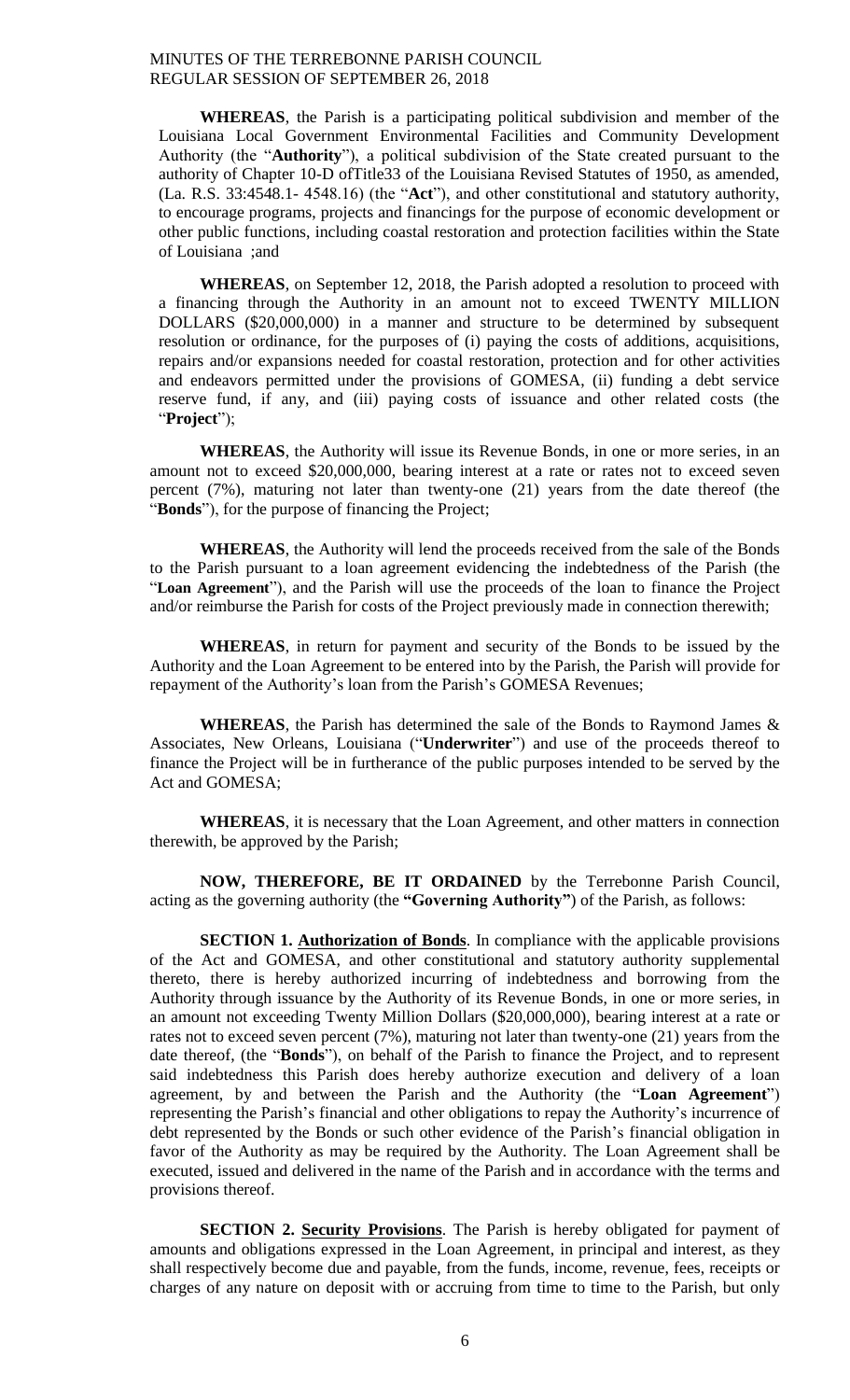from GOMESA Revenues and not from any other source. Neither the full faith and credit of the Parish nor any specific tax of the Parish is pledged, and there shall be no obligation of the Parish to levy or increase taxes or use other sources of revenue to provide for payment of debt service on the Bonds, save and except from GOMESA Revenues of the Parish, as more fully defined in the Loan Agreement. The Loan Agreement shall represent special obligations of the Parish payable solely from GOMESA Revenues of the Parish as described in this Section 2 and in the Loan Agreement. The Loan Agreement shall not constitute an indebtedness or pledge of the general credit of the Parish within the meaning of any constitutional or statutory limitation of indebtedness. Notwithstanding any provisions of the Loan Agreement to the contrary, any failure by the Parish to timely make payments owed under the Loan Agreement as a result of insufficient GOMESA Revenues of the Parish to make such payments shall not constitute an Event of Default (as defined in the Loan Agreement) under the Loan Agreement.

**SECTION 3. Bond Purchase Agreement**. The Governing Authority does hereby approve execution of a Bond Purchase Agreement (the "**Bond Purchase Agreement**") among the Parish, the Authority and the Underwriter, in connection with the sale of the Bonds to the Underwriter. The Authorized Officers shall be and they are hereby authorized and directed to execute the Bond Purchase Agreement for and on behalf of the Parish.

**SECTION 4. Control Agreement**. The Governing Authority does hereby approve execution of a Control Agreement For Deposit Account (the "**Control Agreement**") among the Parish, Whitney Bank, as the trustee for the Bonds, and the Parish's Fiscal Agent Bank, in connection with the Parish's receipt and use of GOMESA Revenues. The Authorized Officers shall be and they are hereby authorized and directed to execute the Control Agreement For Deposit Account for and on behalf of the Parish.

**SECTION 5. Offering Memorandum**. The Governing Authority does hereby approve the Preliminary Limited Offering Memorandum and the Limited Offering Memorandum (collectively, the "**Offering Memorandum**") to be used by the Underwriter in connection with the offering and sale of the Bonds. The Authorized Officers shall be and they are hereby authorized and directed to approve the provisions and contents of the Offering Memorandum and to execute such documents for and on behalf of the Parish.

**SECTION 6. Continuing Disclosure Certificate**. The Governing Authority does hereby approve execution of a Continuing Disclosure Certificate pursuant to Section (d)(2) of the Securities and Exchange Commission Rule 15c2-12 (the "**Continuing Disclosure Certificate**"). The Authorized Officers (defined herein) shall be and they are hereby authorized and directed to execute the Continuing Disclosure Certificate for and on behalf of the Parish.

**SECTION 7. Tax Agreement**. The Governing Authority does hereby approve the execution of a Tax Exemption Certificate and Agreement (the "**Tax Agreement**") providing for certain representations and covenants in order to maintain the exclusion of interest on the Bonds from federal income taxes. The Authorized Officers shall be and they are hereby authorized and directed to execute the Tax Agreement for and on behalf of the Parish.

**SECTION 8. Authorization of Officers**. The Parish President, Parish Administrator, Council Chairman, and Council Clerk (the "**Authorized Officers**") are each authorized, empowered and directed to execute on behalf of the Parish any and all certificates, documents or instruments deemed necessary in order to effectuate issuance, sale and delivery of the Bonds, including without limitation the Loan Agreement, the Bond Purchase Agreement, the Offering Memorandum, and the Continuing Disclosure Certificate in such form as may be approved by Bond Counsel. The Authorized Officers are further authorized to do all things necessary, on the advice of Bond Counsel and Municipal Advisor, to effectuate and implement this Resolution, including the publication and recordation hereof as may be required.

**SECTION 9. Electronic Signatures**. The aforementioned parties and Bond Counsel consent and agree herein to the execution of documents by electronic signature in accordance with the Louisiana Uniform Electronic Transactions Act (La. Rev. Statutes 9§2601, et seq.), and electronically executed documents are deemed binding and legal on all parties to the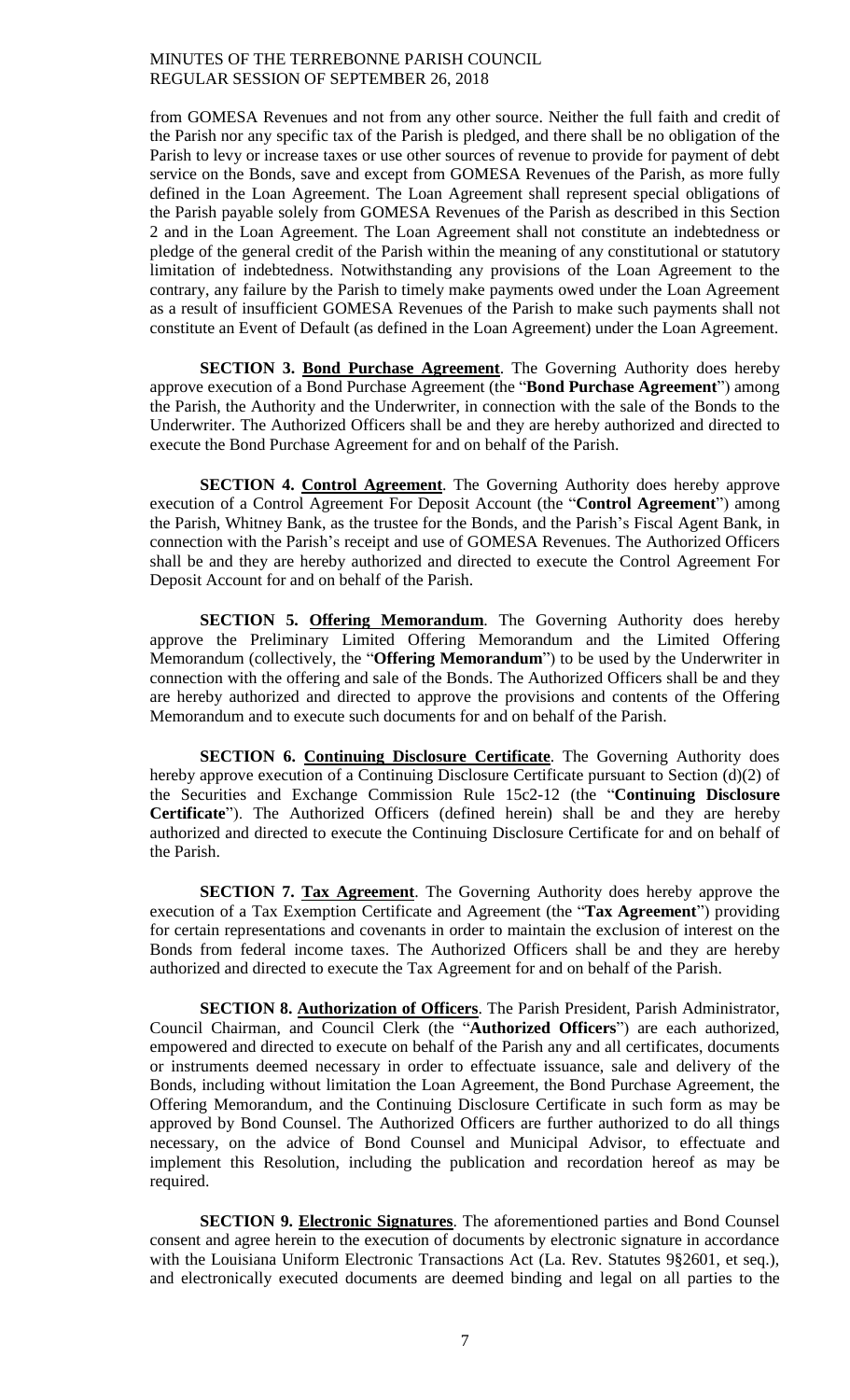extent allowed by the provisions of that act.

**SECTION 10. Publication**. A copy of this Ordinance shall be published immediately after its adoption in the Houma Courier, the official journal of the Parish.

**SECTION 11. Severability**. If any provision or item of this Ordinance or the application thereof is held invalid, such invalidity shall not affect other provisions, items or applications of this Ordinance which can be given effect without the invalid provisions, items or applications, and to this end, the provisions of this Ordinance are hereby declared to be severable.

**SECTION 12. Effective Date**. This Ordinance shall become effective immediately upon its adoption and all ordinances in conflict herewith are herein repealed.

This Ordinance having been submitted to a vote, the vote thereon was as follows:

THERE WAS RECORDED:

YEAS: G. Michel, S. Dryden, C. Duplantis-Prather, D.W. Guidry, Sr., A. Marmande, D.J. Guidry, S. Trosclair and J. Navy. NAYS: None. NOT VOTING: None. ABSTAINING: None. ABSENT: A. Williams. The Chairman declared the ordinance adopted on this, the 26th day of September 2018.

The Chairman recognized the public for comments on the following:

B. An ordinance to amend the 2018 Adopted Operating Budget, 5-Year Capital Outlay Budget, and Budgeted Positions of the Terrebonne Parish Consolidated Government for the following items and to provide for related matters.

- I. LA 24 Sidewalks, \$40,000
- II. West Park Sidewalks, \$35,000
- III. Criminal Court Fund-Drug Court, -0
	- a. Delete Secretary Position
	- b. Add Counselor Position
- IV. Valhi Boulevard Levee Project, \$215,455.

There were no comments from the public on the proposed ordinance.

Mr. G. Michel moved, seconded by Mr. D. W. Guidry, Sr., "THAT the Council close the aforementioned public hearing."

The Chairman called for a vote on the motion offered by Mr. G. Michel. THERE WAS RECORDED: YEAS: G. Michel, S. Dryden, C. Duplantis-Prather, D. W. Guidry, Sr., A. Marmande, D. J. Guidry, S. Trosclair, and J. Navy. NAYS: None. ABSENT: A. Williams. The Chairman declared the motion adopted.

OFFERED BY: MR. G. MICHEL SECONDED BY: MR. D. W. GUIDRY, SR.

,

#### **ORDINANCE NO. 9006**

AN ORDINANCE TO AMEND THE 2018 ADOPTED OPERATING BUDGET , 5-YEAR CAPITAL OUTLAY, AND BUDGETED POSITIONS OF THE TERREBONNE PARISH CONSOLIDATED GOVERNMENT FOR THE FOLLOWING ITEMS AND TO PROVIDE FOR RELATED MATTERS.

**I.** LA 24 SIDEWALKS, \$40,000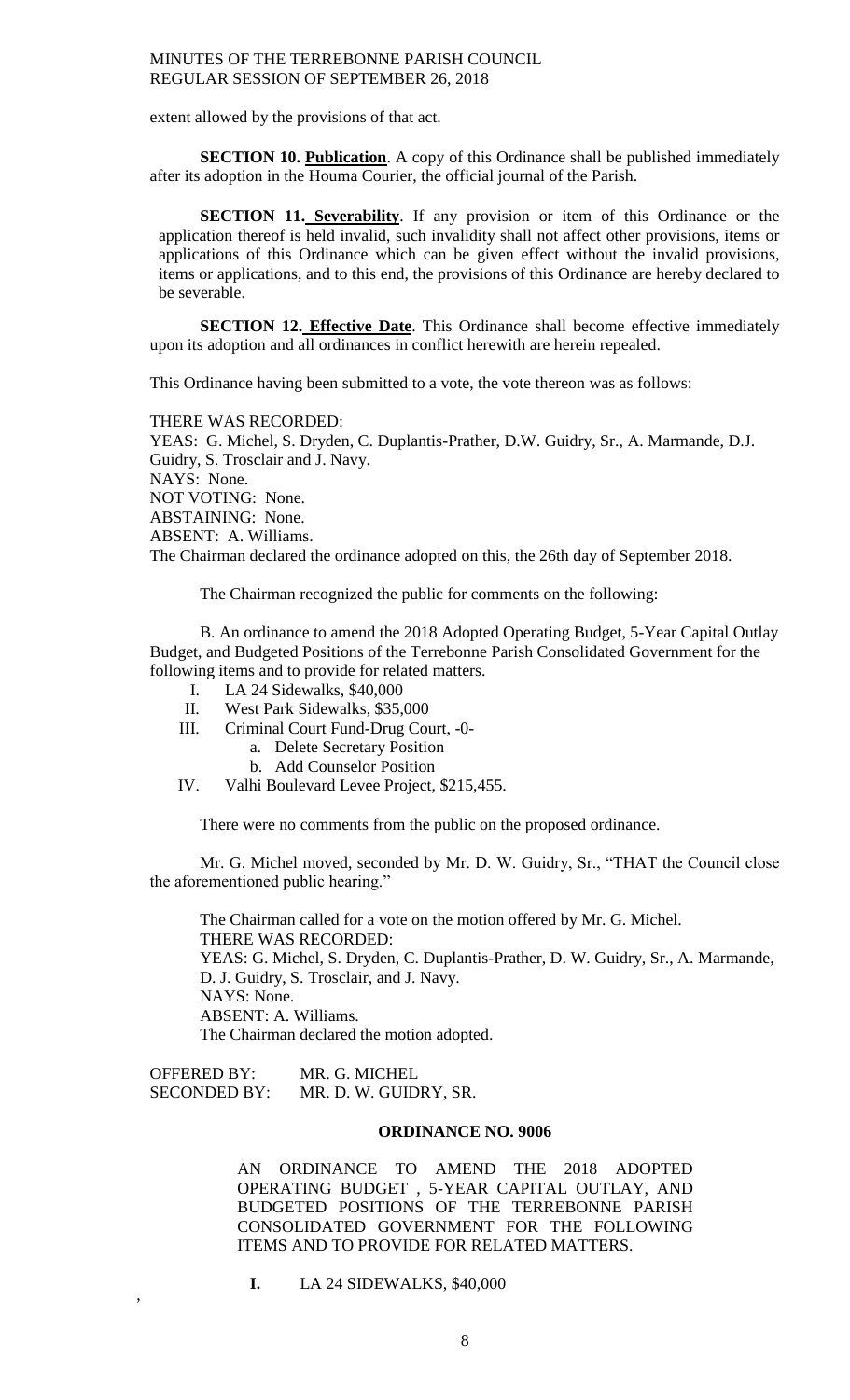- **II.** WEST PARK SIDEWALKS, \$35,000
- **III.** CRIMINAL COURT FUND-DRUG COURT, -0- **A.** DELETE SECRETARY POSITION **B.** ADD COUNSELOR POSITION
- **IV.** VALHI BOULEVARD LEVEE PROJECT, \$215,455

#### **SECTION I**

**WHEREAS**, funding is needed for the LA 24 Sidewalks, and

**WHEREAS**, the funding source is from the Road Construction Fund for \$40,000.

**NOW, THEREFORE BE IT ORDAINED**, by the Terrebonne Parish Council, on behalf of the Terrebonne Parish Consolidated Government, that the 2018 Adopted Operating Budget and 5-Year Capital Outlay Budget be amended to recognize the funding of the LA 24 Sidewalk Project. (Attachment A)

# **SECTION II**

**WHEREAS**, funding is needed for the West Park Sidewalks, and

**WHEREAS**, the funding source is from the Road Construction Fund for \$35,000.

**NOW, THEREFORE BE IT FURTHER ORDAINED**, by the Terrebonne Parish Council, on behalf of the Terrebonne Parish Consolidated Government, that the 2018 Adopted Operating Budget and 5-Year Capital Outlay Budget be amended to recognize the funding of the West Park Sidewalk Project. (Attachment A)

# **SECTION III**

**WHEREAS**, the District Attorney Drug Court Division is requesting to delete a Secretary position, and add a Counselor position, and

**WHEREAS**, the difference in salary will be paid by the District Attorney's office.

**NOW, THEREFORE BE IT FURTHER ORDAINED**, by the Terrebonne Parish Council, on behalf of the Terrebonne Parish Consolidated Government, that the 2018 Adopted Budget and budgeted positions be amended for the District Attorney Drug Court Division. (Attachment C)

#### **SECTION IV**

**WHEREAS**, funding is needed to purchase an additional pump for the Valhi Boulevard Levee Project, and

**WHEREAS**, the funding source is from the Drainage Fund for \$215,455.

**NOW, THEREFORE BE IT FURTHER ORDAINED,** by the Terrebonne Parish Council, on behalf of the Terrebonne Parish Consolidated Government, that the 2018 Adopted Operating Budget and 5-Year Capital Outlay Budget be amended for the Valhi Boulevard Levee Project. (Attachment D)

## **SECTION V**

If any word, clause, phrase, section or other portion of this ordinance shall be declared null, void, invalid, illegal, or unconstitutional, the remaining words, clauses, phrases, sections and other portions of this ordinance shall remain in full force and effect, the provisions of this ordinance hereby being declared to be severable.

# **SECTION VI**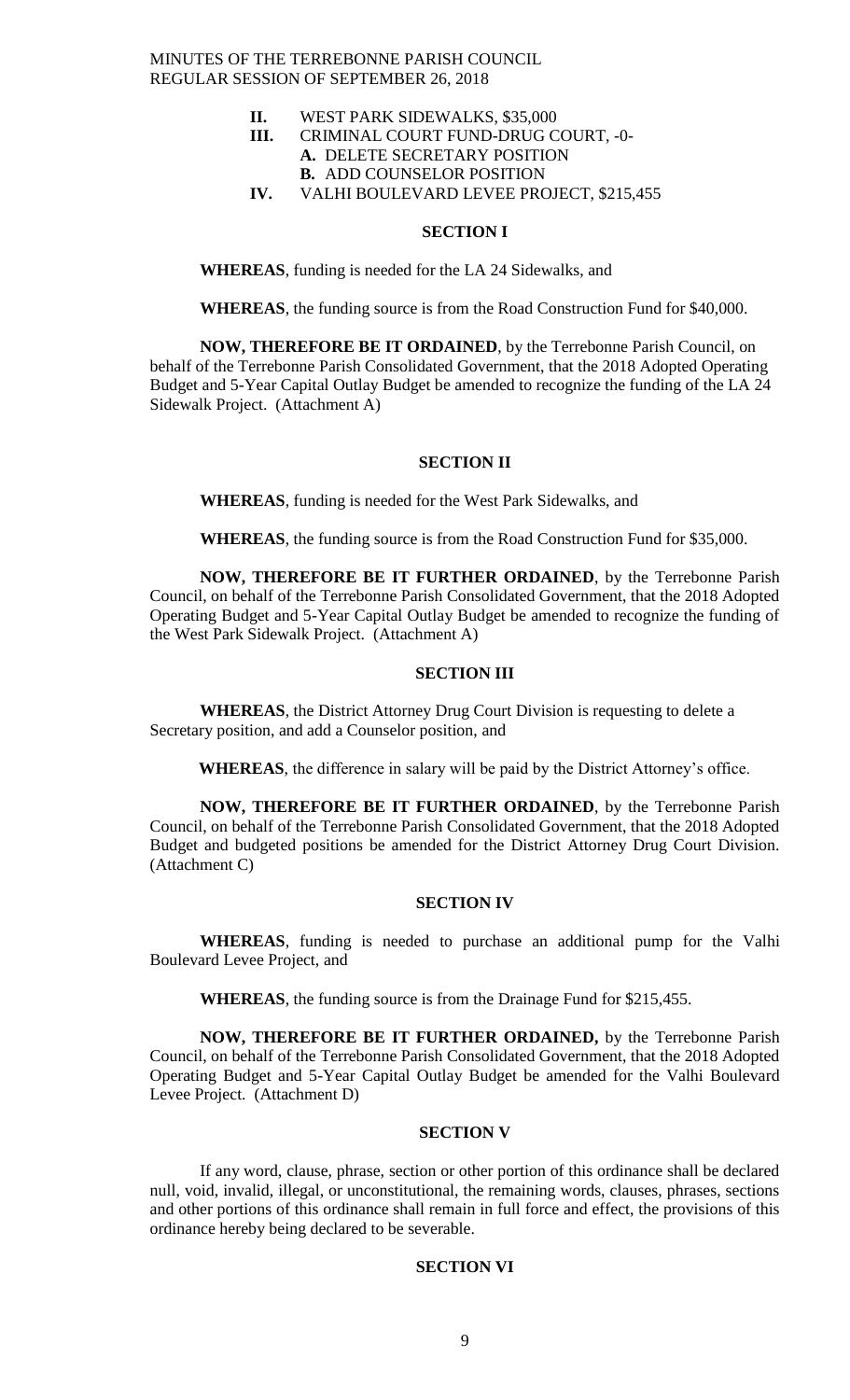This ordinance shall become effective upon approval by the Parish President or as otherwise provided in Section 2-13(b) of the Home Rule Charter for a Consolidated Government for Terrebonne Parish, whichever occurs sooner.

This ordinance, having been introduced and laid on the table for at least two weeks, was voted upon as follows:

THERE WAS RECORDED: YEAS: G. Michel, S. Dryden, C. Duplantis-Prather, D.W. Guidry, Sr., A. Marmande, D.J. Guidry, S. Trosclair and J. Navy. NAYS: None. NOT VOTING: None. ABSTAINING: None. ABSENT: A. Williams. The Chairman declared the ordinance adopted on this, the 26th day of September 2018.

# **ATTACHMENT A - LA 24 Sidewalks**

|                                             |           | 2018          |           |
|---------------------------------------------|-----------|---------------|-----------|
|                                             | Adopted   | <b>Change</b> | Amended   |
|                                             |           |               |           |
| LA 24 Sidewalks                             | 311,984   | 40,000        | 351,984   |
| <b>Transfer from Road Construction Fund</b> | (100,000) | (40,000)      | (140,000) |
| Transfer to Capital Projects Control Fd     | 100,000   | 40,000        | 140,000   |
| Mayfield Bridge No. 1 Replace               | 672,994   | (40,000)      | 632,994   |

# **ATTACHMENT B - West Park Sidewalks**

|                                             |                | 2018          |           |
|---------------------------------------------|----------------|---------------|-----------|
|                                             | <b>Adopted</b> | <b>Change</b> | Amended   |
|                                             |                |               |           |
| <b>West Park Sidewalks</b>                  | 690,022        | 35,000        | 725,022   |
| <b>Transfer from Road Construction Fund</b> | (140,000)      | (35,000)      | (175,000) |
| Transfer to Capital Projects Control Fd     | 140,000        | 35,000        | 175,000   |
| Mayfield Bridge No. 1 Replace               | 632,994        | (35,000)      | 597,994   |

# **ATTACHMENT C - Criminal Court Fund-Drug Court**

|           |         |        |               | 2017 |            |      |      |
|-----------|---------|--------|---------------|------|------------|------|------|
|           | Adopted | Change | Amended Level |      | <b>MIN</b> | MID  | MAX  |
|           |         |        |               |      |            |      |      |
| Secretary |         | -1     |               | N/A  | ****       | **** | **** |
| Counselor |         |        |               | N/A  | ****       | **** | **** |

# **ATTACHMENT D - Valhi Blvd Levee Project**

|                                 |                | 2018          |              |
|---------------------------------|----------------|---------------|--------------|
|                                 | <b>Adopted</b> | <b>Change</b> | Amended      |
|                                 |                |               |              |
| Valhi Levee P/S Sluice Gates    | 1,400,000      | 215,455       | 1,615,455    |
| Transfer from Drainage Fund     | (16,095,115)   | (215, 455)    | (16,310,570) |
| Transfer to P/W Drainage Constr | 16,095,115     | 215,455       | 16,310,570   |
| $D-19 P/S$ Repairs              | 153,626        | (153, 626)    |              |
| Portable Pumps                  | 61,829         | (61, 829)     |              |

The Chairman recognized the public for comments on the following: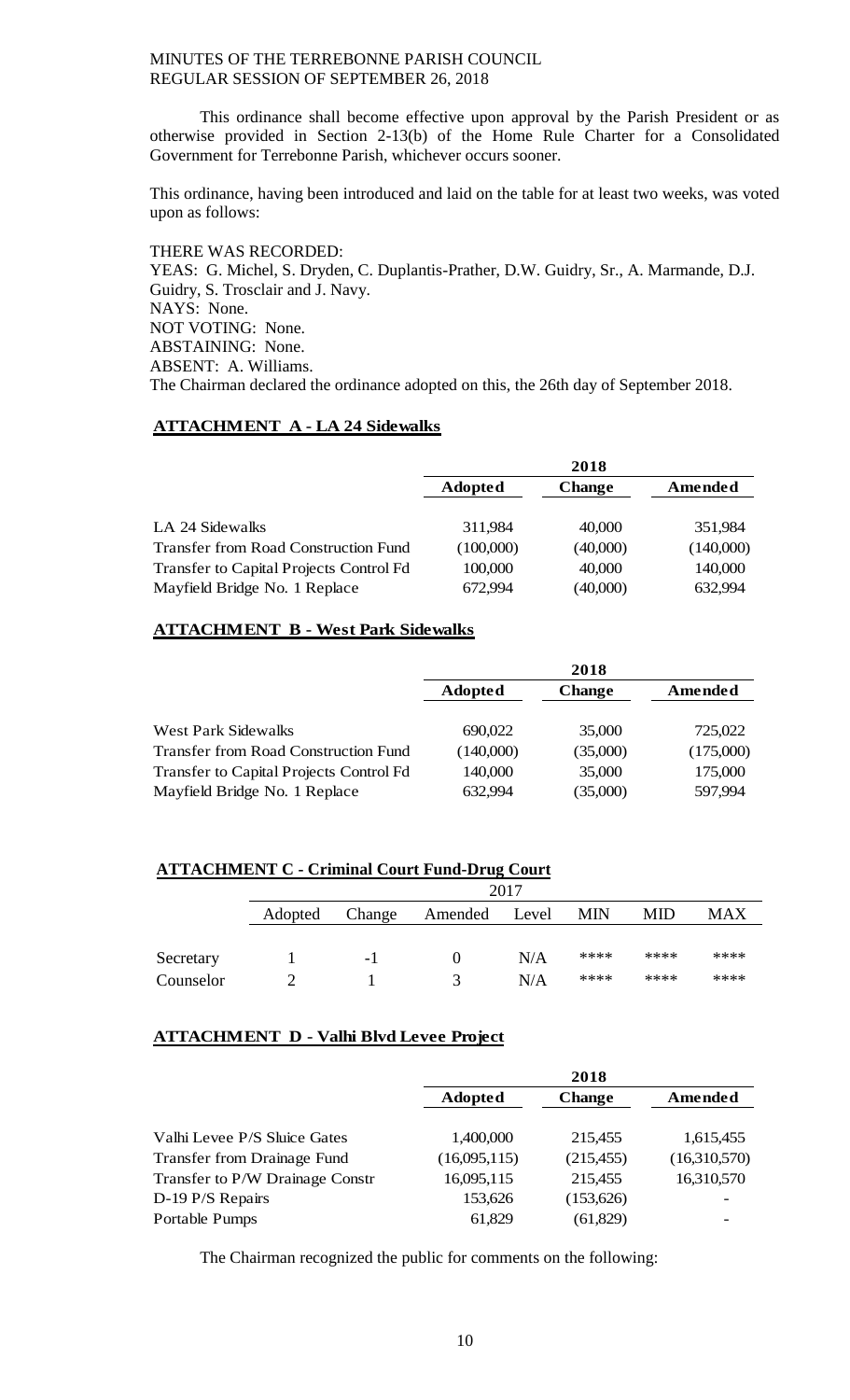C. An ordinance to dedicate and accept the maintenance/operation of the street(s), drainage servitudes, gas, and rights-of-way for "High Land Development;" energize and accept the street lights and to incorporate the extension of "Industrial Avenue A" into the Enhanced 911 Emergency Response System for the purpose of providing a better means of locating addresses.

There were no comments from the public on the proposed ordinance.

Mr. J. Navy moved, seconded by Mr. D. W. Guidry, Sr., "THAT the Council close the aforementioned public hearing."

The Chairman called for a vote on the motion offered by Mr. J. Navy. THERE WAS RECORDED: YEAS: G. Michel, S. Dryden, C. Duplantis-Prather, D. W. Guidry, Sr., A. Marmande, D. J. Guidry, S. Trosclair, and J. Navy. NAYS: None. ABSENT: A. Williams. The Chairman declared the motion adopted.

OFFERED BY: MR. J. NAVY SECONDED BY: MR. A. MARMANDE

## ORDINANCE NO. 9007

AN ORDINANCE DEDICATING AND ACCEPTING THE MAINTENANCE/OPERATION OF THE STREET(S), DRAINAGE SERVITUDES, GAS, AND RIGHTS-OF-WAY FOR "HIGH LAND DEVELOPMENT;" ENERGIZE AND ACCEPT THE STREET LIGHTS; AND TO INCORPORATE THE EXTENSION OF "INDUSTRIAL AVENUE A" INTO THE ENHANCED 911 EMERGENCY RESPONSE SYSTEM FOR THE PURPOSE OF PROVIDING A BETTER MEANS OF LOCATING ADDRESSES; AND TO SET FORTH AN EFFECTIVE DATE FOR THE INCORPORATION OF STREET NAME(S), TO INFORM THE PROPER AGENCIES OF THE STREET NAME(S), AND TO AUTHORIZE THE INSTALLATION OF THE APPROPRIATE STREET SIGN(S), AND TO ADDRESS OTHER MATTERS RELATIVE THERETO.

## **SECTION I**

**BE IT ORDAINED** that the Terrebonne Parish Council, on behalf of Terrebonne Parish Consolidated Government, dedicates and accepts the maintenance/operation of the street(s), drainage servitudes, gas, and rights-of-way; and energize and accept the street lights as depicted as depicted on a plat, prepared on February 22, 2018, revised on August 14, 2018, by Angelette-Picciola, LLC titled "High Land Development", a copy of which is attached hereto and made a part hereof;

**BE IT FURTHER ORDAINED** effective on the 17th day of October, 2018, that the extension of "Industrial Avenue A" be incorporated into the Enhanced 911 Emergency Response System;

**BE IT FURTHER ORDAINED** that a copy of this ordinance be submitted to the Terrebonne Parish Communications Board, local U.S. Postal Services, fire districts, Acadian Ambulance, Terrebonne Parish Sheriff's Office, and any other appropriate agency; and

**BE IT FURTHER ORDAINED** that the Parish Forces be directed to install the proper street sign on the appropriate street, and that any other actions relative thereto be addressed.

#### **SECTION II**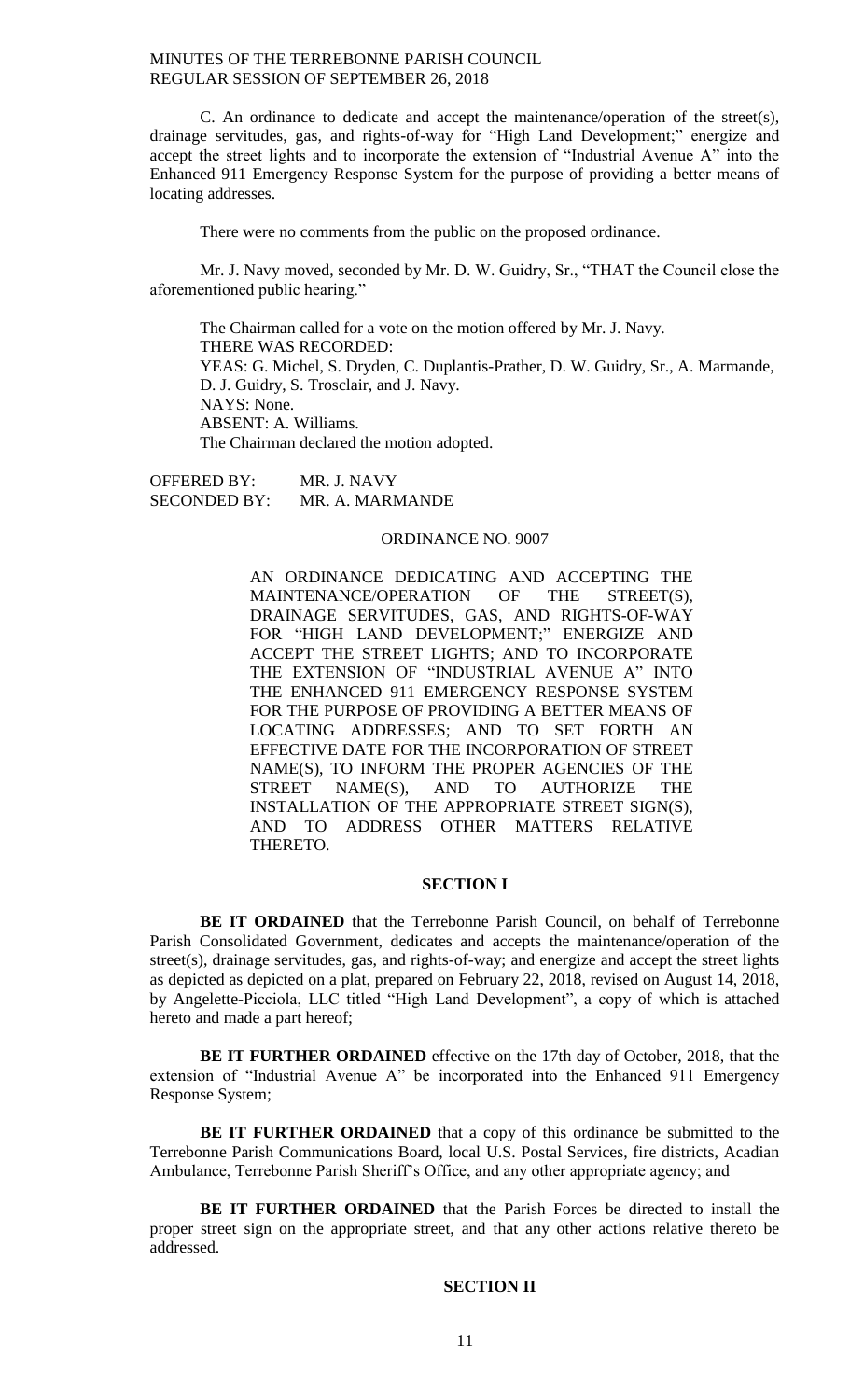If any word, clause, phrase, section or other portion of this ordinance shall be declared null, void, invalid, illegal, or unconstitutional, the remaining words, clauses, phrases, sections or other portions of this ordinance shall remain in full force and effect, the provisions of this section hereby being declared to be severable.

This ordinance, having been introduced and laid on the table for at least two weeks, was voted upon as follows:

THERE WAS RECORDED:

YEAS: G. Michel, S. Dryden, C. Duplantis-Prather, D.W. Guidry, Sr., A. Marmande, D.J. Guidry, S. Trosclair and J. Navy. NAYS: None. NOT VOTING: None. ABSTAINING: None. ABSENT: A. Williams. The Chairman declared the ordinance adopted on this, the 26th day of September 2018.

Mr. D. J. Guidry moved, seconded by Mr. J. Navy, "THAT the Council return to the regular order of business."

The Chairman called for a vote on the motion offered by Mr. D. J. Guidry. THERE WAS RECORDED: YEAS: G. Michel, S. Dryden, C. Duplantis-Prather, D. W. Guidry, Sr., A. Marmande, D. J. Guidry, S. Trosclair, and J. Navy. NAYS: None. ABSENT: A. Williams. The Chairman declared the motion adopted.

Council Member D. J. Guidry read aloud a proclamation declaring the month of October as "Atchafalaya National Heritage Area Month" in Terrebonne Parish.

The Chairman recognized Mr. Mart Black, Atchafalaya Trace Commissioner for Terrebonne Parish, who accepted the proclamation and thanked the Council for the recognition.

Council Member C. Duplantis-Prather read aloud a proclamation declaring the month of October 2018 as "Domestic Violence Awareness Month" and October 23, 2018 as "Paint the Parish Purple Day" in Terrebonne Parish.

The Chairman recognized Ms. Melissa Williams, representing The Haven, who thanked the Council for the proclamation and for acknowledging the importance of speaking out against domestic violence.

Several Council Members shared their support for domestic violence prevention and thanked The Haven for the service they provide to those in need in Terrebonne Parish.

Council Member S. Dryden read aloud a proclamation declaring September 28, 2018 as "CPA Day of Service" in Terrebonne Parish.

The Chairman recognized Ms. Kandace Mauldin, Chief Financial Officer, who thanked the Council for the proclamation and shared that the South Central chapter of LCPA would be volunteering with McDonald's Children's Home for this year's event.

Council Member G. Michel read aloud a proclamation declaring the month of October 2018 as "SIDS Awareness Month" in Terrebonne Parish.

The Chairman recognized Ms. Jana Comeaux and Ms. Myra Stoufflet, Terrebonne's Children's Advocacy Center, who thanked the Council for the proclamation and their support in raising awareness of safe sleep practices for children and other measures to prevent SIDS.

OFFERED BY: MR. G. MICHEL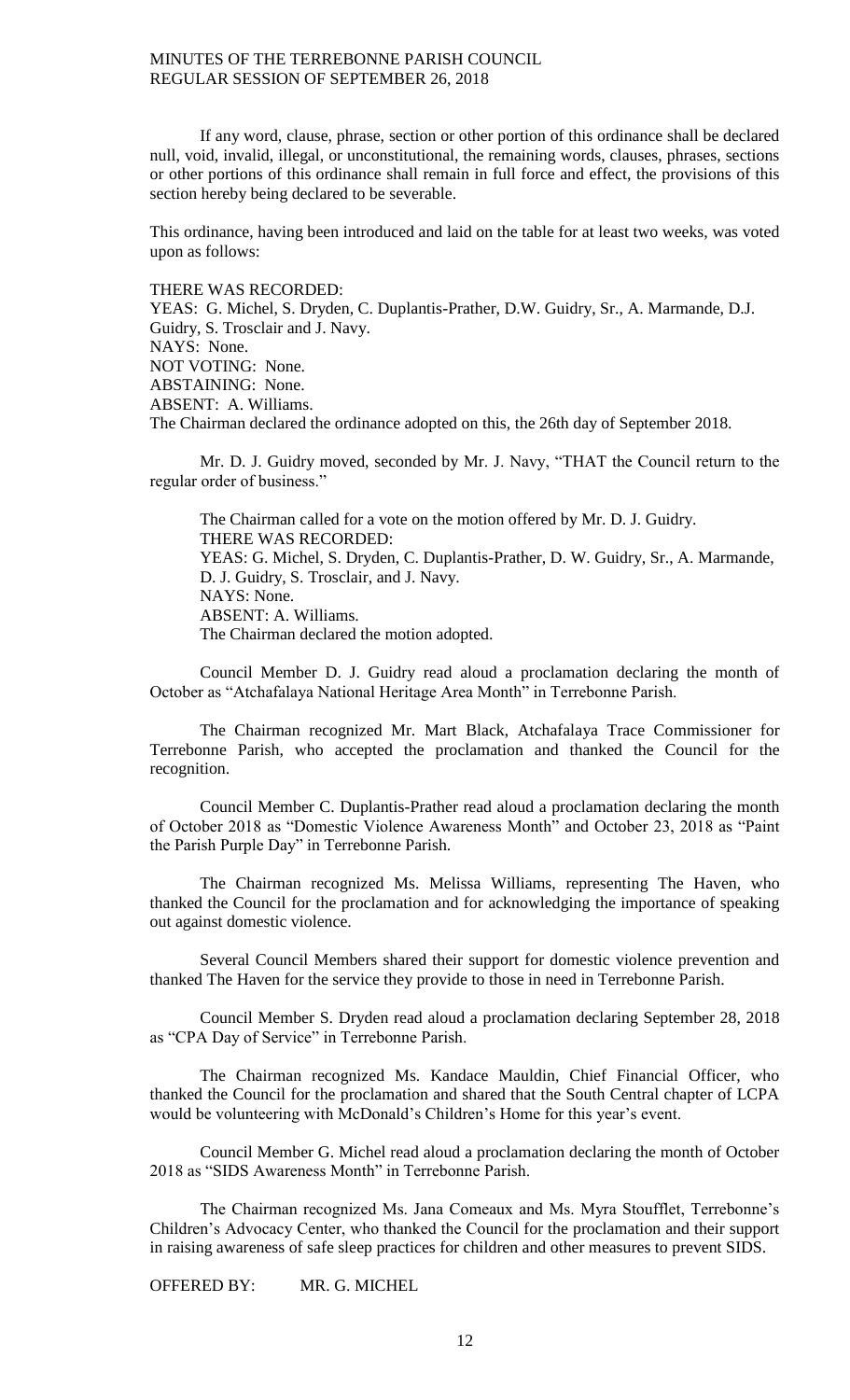SECONDED BY: UNANIMOUSLY

## **RESOLUTION NO. 18-348**

# A RESOLUTION SUPPORTING COUNCIL MEMBER CHRISTA DUPLANTIS-PRATHER, TERREBONNE PARISH COUNCIL DISTRICT 5, IN HER CADIDACY FOR THIRD VICE-PRESIDENT OF THE POLICE JURY ASSOCIATION OF LOUISIANA.

**WHEREAS,** Mrs. Christa Duplantis-Prather is currently serving her fifth term on the Terrebonne Parish Council, representing District 5 and was elected by her colleagues to serve as Vice-Chair in 2003 and 2015, and

**WHEREAS,** during her tenure on the Police Jury Association of Louisiana, she has served as an active member of various Police Jury Committees which include: President of the Regions 1 and 2; Chair and Vice-Chair of the Health and Human Hospitals Committee; and member of the Resolutions and Highway Committee, and

**WHEREAS,** on a national level, is a member of the National Association of Counties Health Steering Committee and recently appointed to serve on their Veterans and Military Services Committee, and

**WHEREAS,** Mrs. Duplantis-Prather is a life-long resident of Terrebonne Parish, is married to Charles Prather who is a Marine Veteran and they are both members of the local Marine Corps League in Terrebonne Parish. Christa is an LSU School of Nursing graduate and practicing Registered Nurse, following in the footsteps of her mother, the late Robena Pertuit Duplantis, who was also a nurse. She was named one of the "Louisiana's Great 100 Nurses" and is a member of the Emergency Nurse's Association, and

**WHEREAS,** her desire to serve the people of Terrebonne Parish began in 1996 when she was elected to serve the residents of District 4, following in the footsteps of her father, the late, Floyd Duplantis, who served as Terrebonne Parish Police Juror from 1968-1975 and 1980-1983 and an Army Veteran, served in the Korean War, wounded, actively discharged, and a recipient of the Purple Heart medal, and

**WHEREAS,** she was elected to represent the residents of District 4 for eight years and after the 2000 Census Redistricting/Reapportionment Plan adoption, she was elected to serve the residents of District 5 in 2004, completing a consecutive three-term tenure in office. Due to term limitations, Christa would have to wait four years before being re-elected in 2012 and also in 2016, and is currently serving her fifth term in office, and

**WHEREAS,** Christa maintains an active involvement in the community by serving as a member of various national and local committees, as well as attending monthly Neighborhood Watch meetings in District 5. Some of her civic involvement includes: An Alumni of Leadership Terrebonne Class of 2012, The Haven (domestic abuse victims), Friends of the Terrebonne Parish Animal Shelter, The American Cancer Society Advocate and volunteer – recently selected as an Honoree, an active member of the Cathedral of St. Francis de Sales Catholic Church as Extraordinary Minister, Lector and Commentator, a member of the local Elks Order and an active member of the American Heart Association, and

WHEREAS, Mrs. Duplantis-Prather has announced her candidacy for 3<sup>rd</sup> Vice-President on the Executive Board of the Police Jury Association of Louisiana, and her wide range of knowledge gained from her experience as a government servant as well as her excellent working relationships with her colleagues on the local, state and national levels, makes her a highly qualified Candidate for this position.

**NOW THEREFORE, BE IT RESOLVED**, that the Terrebonne Parish Council and Parish President do hereby unanimously support Mrs. Christa Duplantis-Prather as candidate for 3 rd Vice-President on the Executive Board of the Police Jury Association, and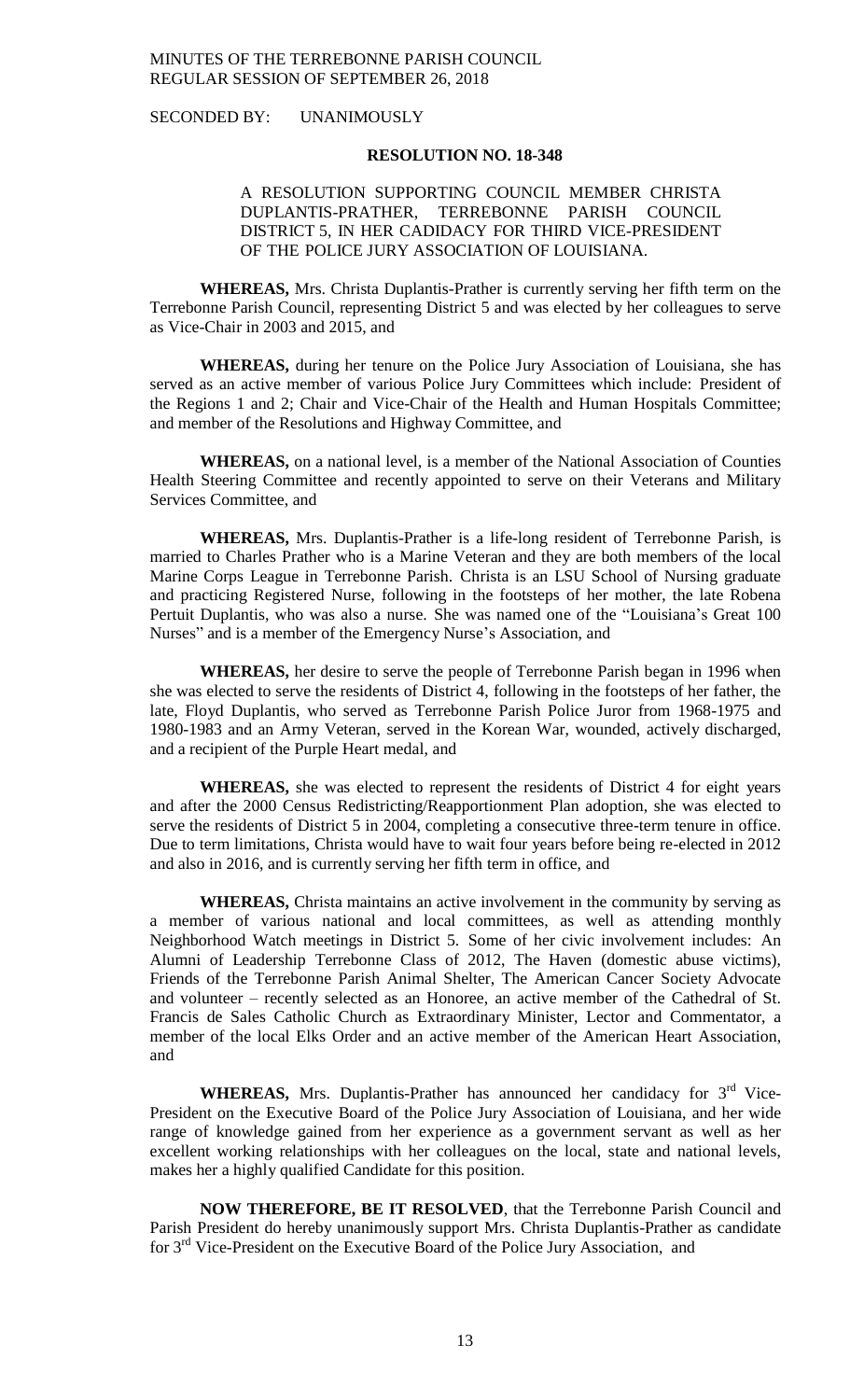**BE IT FURTHER RESOLVED,** that this resolution be sent to all Louisiana Parishes humbly requesting support and endorsement of Mrs. Christa Duplantis-Prather as candidate for 3<sup>rd</sup> Vice-President on the Executive Board of the Police Jury Association of Louisiana.

#### **THERE WAS RECORDED:**

YEAS: G. Michel, S. Dryden, C. Duplantis-Prather, D. W. Guidry, Sr. A. Marmande, D. J. Guidry, S. Trosclair, and J. Navy. NAYS: None. ABSTAINING: None. ABSENT: A. Williams. The Chairman declared the resolution adopted on this the 26th day of September 2018.

Several Council Members shared their support for Ms. Duplantis-Prather and wished her good luck as she pursues the Policy Jury Association of Louisiana position.

The Chairman called for a report on the Public Services Committee meeting held on September 24, 2018, whereupon the Committee Chairman rendered the following:

## **PUBLIC SERVICES COMMITTEE**

# **SEPTEMBER 24, 2018**

The Chairman, Alidore "Al" Marmande, called the Public Services Committee meeting to order at 5:30 p.m. in the Terrebonne Parish Council Meeting Room with an Invocation offered by Committee Member J. Navy and the Pledge of Allegiance led by Committee Member S. Dryden. Upon roll call, Committee Members recorded as present were: S. Dryden, C. Duplantis-Prather, D. W. Guidry, Sr., A. Marmande, D. J. Guidry, S. Trosclair, J. Navy and A. Williams. Committee Member G. Michel was absent at roll call but is recorded as entering the proceedings at 5:32 p.m. A quorum was declared present.

| <b>OFFERED BY:</b>  | MS. A. WILLIAMS       |
|---------------------|-----------------------|
| <b>SECONDED BY:</b> | MR. D. W. GUIDRY, SR. |

## **RESOLUTION NO. 18-349**

A resolution ratifying the Parish Presidents approval of Amendment No. 3 to the Engineering Agreement for Parish Project No. **16-EMG-03**, "**Mississippi River Backwater Flooding – Eight Mile Levee Phase I & II**", Terrebonne Parish, Louisiana.

**WHEREAS**, the Terrebonne Parish Consolidated Government did enter into an original engineering agreement with All South Consulting Engineers (ASCE), LLC dated February 12, 2016, recordation number 1500437, for the "Mississippi River Backwater Flooding – Eight Mile Levee Phase I & II" identified as Parish Project 16-EMG-03, and

**WHEREAS**, the engineering agreement between OWNER and ENGINEER provides for certain limitations for Basic Services and Specific Additional Services, and

**WHEREAS**, on October 25, 2016 the TPCG received a letter from FEMA that denied the claim for a PW, and

**WHEREAS**, the TPCG has appealed this decision made by FEMA, and

**WHEREAS**, ASCE has requested additional funds for additional costs incurred, and

**WHEREAS**, the Terrebonne Parish Consolidated Government will be reimbursed by the Terrebonne Levee and Conservation District (TLCD) for this effort, and

**WHEREAS**, the Terrebonne Parish Consolidated Government is desirous of having these services continued so that there is a need to increase the upset limit for these services, and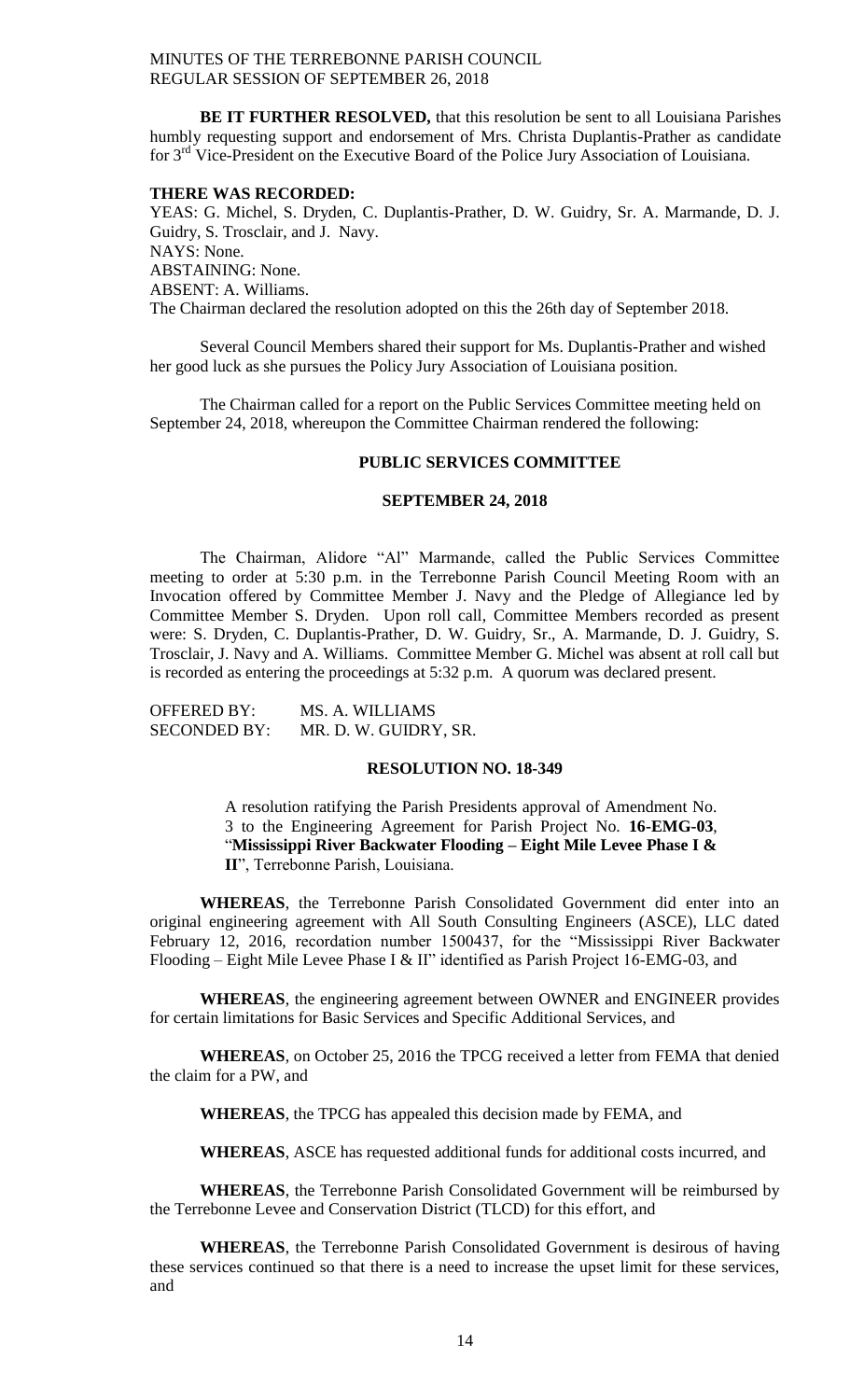**WHEREAS**, this amendment will increase the upset limits for additional services sections of this contract by \$**7,558.50** for costs expended during the FEMA appeal, and

**WHEREAS**, the firm of All South Consulting Engineers, LLC, has been asked to perform these additional services for this project.

**NOW, THEREFORE BE IT RESOLVED** that the Terrebonne Parish Council, on behalf of the Terrebonne Parish Consolidated Government, does hereby ratify the approval of this Amendment No. 3 to the Engineering Agreement for an total increase of \$7,558.50 to the Engineering Agreement for the "Mississippi River Backwater Flooding – Eight Mile Levee Phase I & II", Project Parish Project No. 16-EMG-03, with All South Consulting Engineers (ASCE), LLC, and

**BE IT FURTHER RESOLVED** that a certified copy of the resolution be forwarded to the Engineer, All South Consulting Engineers (ASCE), LLC.

#### **THERE WAS RECORDED:**

YEAS: S. Dryden, C. Duplantis-Prather, D. W. Guidry, Sr., A. Marmande, D. J. Guidry, S. Trosclair, J. Navy, and A. Williams. NAYS: None. ABSTAINING: None. ABSENT: G. Michel. The Chairman declared the resolution adopted on this the 24th day of September 2018.

\* \* \* \* \* \* \* \* \*

*Mr. G. Michel was recorded as entering the prior to the vote proceedings at 5:32* 

OFFERED BY: MR. J. NAVY

*p.m.*

# SECONDED BY: MS. A. WILLIAMS

## **RESOLUTION NO. 18-350**

A resolution ratifying the appointment of the architectural firm of Craig C. Hebert, Architect, to provide architectural services for the new **Terrebonne Parish Health Unit**; and authorizing execution of an architectural agreement for these services.

**WHEREAS**, the Terrebonne Parish Consolidated Government wishes to construct a new Terrebonne Parish Health Unit, and

**WHEREAS**, Parish President Gordon E. Dove has recommended that the firm of Craig C. Hebert, Architect be retained to provide the necessary professional services for this project, and

**NOW, THEREFORE BE IT RESOLVED** that the Terrebonne Parish Council does hereby ratify the appointment of the architectural firm of Craig C. Hebert, Architect, by Terrebonne Parish President Gordon E. Dove for professional architectural services for the new Terrebonne Parish Health Unit; and

**BE IT FURTHER RESOLVED** that the Terrebonne Parish Council, on behalf of the Terrebonne Parish Consolidated Government, does hereby authorize the execution of an architectural agreement with the architectural firm Craig C. Hebert, Architect, by Terrebonne Parish President Gordon E. Dove, the new Terrebonne Parish Health Unit.

# **THERE WAS RECORDED:**

YEAS: G. Michel, S. Dryden, C. Duplantis-Prather, D. W. Guidry, Sr., A. Marmande, D. J. Guidry, S. Trosclair, J. Navy, and A. Williams. NAYS: None. ABSTAINING: None.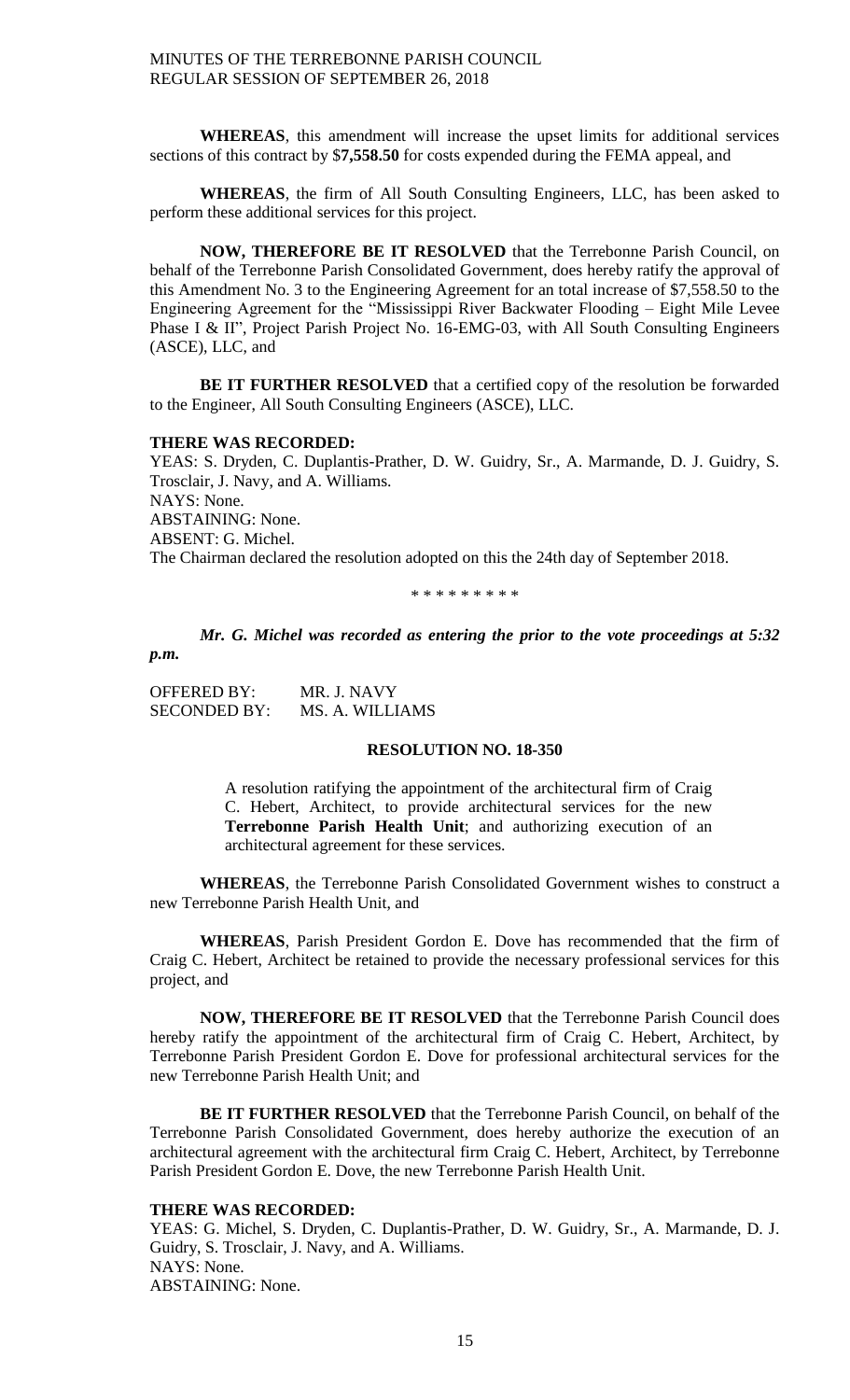ABSENT: None.

The Chairman declared the resolution adopted on this the 24th day of September 2018.

\* \* \* \* \* \* \* \* \*

Committee Member J. Navy thanked Administration and the Council for supporting the aforementioned resolution; noting that this collaborated effort between the Terrebonne Parish Health Unit and other parish healthcare entities will create affordable preventive incentives for the citizens of Terrebonne Parish.

Mr. Hebert addressed the Council and Administration and explained that there is no specific timeline for completion of the new health unit at this time; noting that this project is still in the beginning stages and that a collaborative meeting is to be scheduled in the near future with the health unit representatives and representatives from various healthcare entities.

OFFERED BY: MR. D. J. GUIDRY SECONDED BY: MR. S. DRYDEN

## **RESOLUTION NO. 18-351**

A resolution authorizing repairs with Utility Maintenance Specialists for the emergency repair of Houma Generation Station (HGS) Unit 16 transformer and auxiliary equipment.

**WHEREAS,** HGS Unit 16 Generator tripped on August 8, 2018; Upon inspection from Utility Maintenance Specialists it was found that the A  $\&$  B phase on the auxiliary power transformer in Unit 16 Substation faulted, along with other auxiliary equipment, and

**WHEREAS,** Utility Maintenance Specialists will provide testing and repair needed to bring Unit 16 back to full operational status, and

**NOW THEREFORE BE IT RESOLVED**, by the Terrebonne Parish Council, on behalf of the Terrebonne Parish Consolidated Government, that the authorization of repairs with Utility Maintenance Specialists for HGS Unit 16 be, and is hereby, approved, and

**BE IT FURTHER RESOLVED**, that the Parish President, and all appropriate parties be, and they are hereby, authorized to execute and all contract documents associated therewith.

#### **THERE WAS RECORDED:**

YEAS: G. Michel, S. Dryden, C. Duplantis-Prather, D. W. Guidry, Sr., A. Marmande, D. J. Guidry, S. Trosclair, J. Navy, and A. Williams. NAYS: None. ABSTAINING: None. ABSENT: None. The Chairman declared the resolution adopted on this the 24th day of September 2018.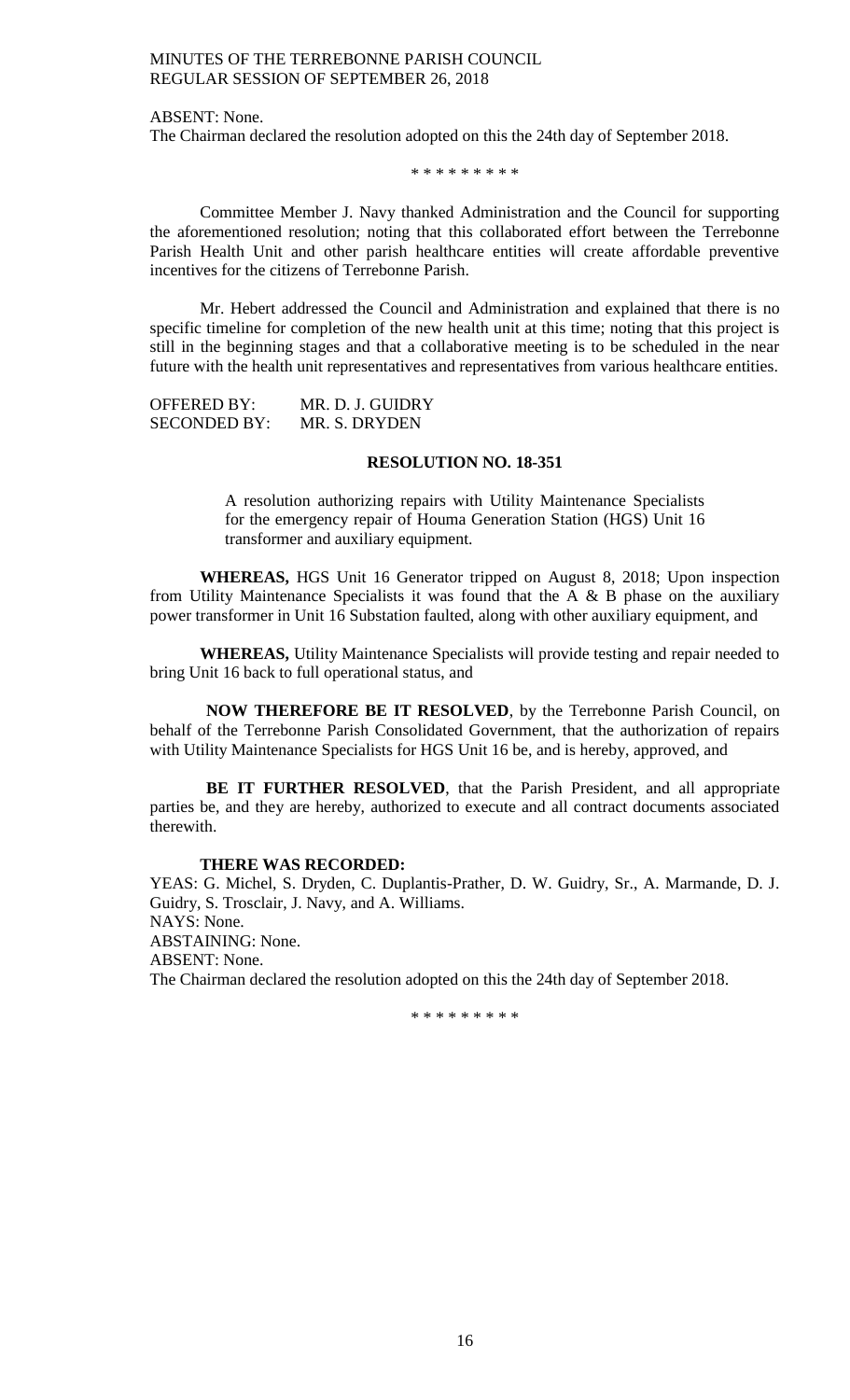OFFERED BY: MR. D. J. GUIDRY SECONDED BY: MR. S. TROSCLAIR

#### **RESOLUTION NO. 18-352**

A resolution authorizing the execution of Change Order No. 2 for the Construction Agreement for Parish Project No. 13-DRA-22; HMGP Upper Little Caillou Drainage Pump Station (Bayou Neuf D-05), Terrebonne Parish, Louisiana.

**WHEREAS**, the Terrebonne Parish Consolidated Government entered into a contract dated September 12, 2017, Recordation Number 1542594, with Sealevel Construction, Inc., for the HMGP Upper Little Caillou Drainage Pump Station (Bayou Neuf D-05), Terrebonne Parish, Louisiana, and

**WHEREAS**, the Parish is desirous of completing the construction of Upper Little Caillou Drainage Pump Station, and

**WHEREAS**, Ceres needed to complete on the Ward 7 Levee Project, and

**WHEREAS**, the safest access to the Ward 7 Levee is through the Upper Little Caillou PS Project, and

**WHEREAS**, the Parish asked Sealevel to move the building materials to another location to give Ceres access to complete work on the Ward 7 Levee Project, and

**WHEREAS**, the change order includes additional muck excavation of the sump area, and

**WHEREAS**, the Contractor requested an additional Fifty-Five (55) calendar days as a result of Change Order No. 2, and

**WHEREAS**, this change order will increase the overall contract price by Eighty-Four Thousand, One Hundred and Thirty-Seven Dollars and No Cents (\$84,137.00), and

**WHEREAS**, this Change Order No. 2 has been recommended by the ENGINEER for this project, Providence Engineering and Design, LLC.

**NOW, THEREFORE BE IT RESOLVED** that the Terrebonne Parish Council, on behalf of the Terrebonne Parish Consolidated Government, does hereby approve and authorize the execution by Terrebonne Parish President Gordon E. Dove of Change Order No. 2 to the construction agreement with Sealevel Construction, Inc, for the Upper Little Caillou Drainage Pump Station (Bayou Neuf D-05), Parish Project No. 13-DRA-22 for an increase of Eighty-Four Thousand, One Hundred and Thirty-Seven Dollars and No Cents (\$84,137.00), and

**BE IT FURTHER RESOLVED** that a certified copy of the resolution be forwarded to the Engineer, Providence Engineering and Design, LLC.

## **THERE WAS RECORDED:**

YEAS: G. Michel, S. Dryden, C. Duplantis-Prather, D. W. Guidry, Sr., A. Marmande, D. J. Guidry, S. Trosclair, J. Navy, and A. Williams. NAYS: None. ABSTAINING: None. ABSENT: None. The Chairman declared the resolution adopted on this the 24th day of September 2018.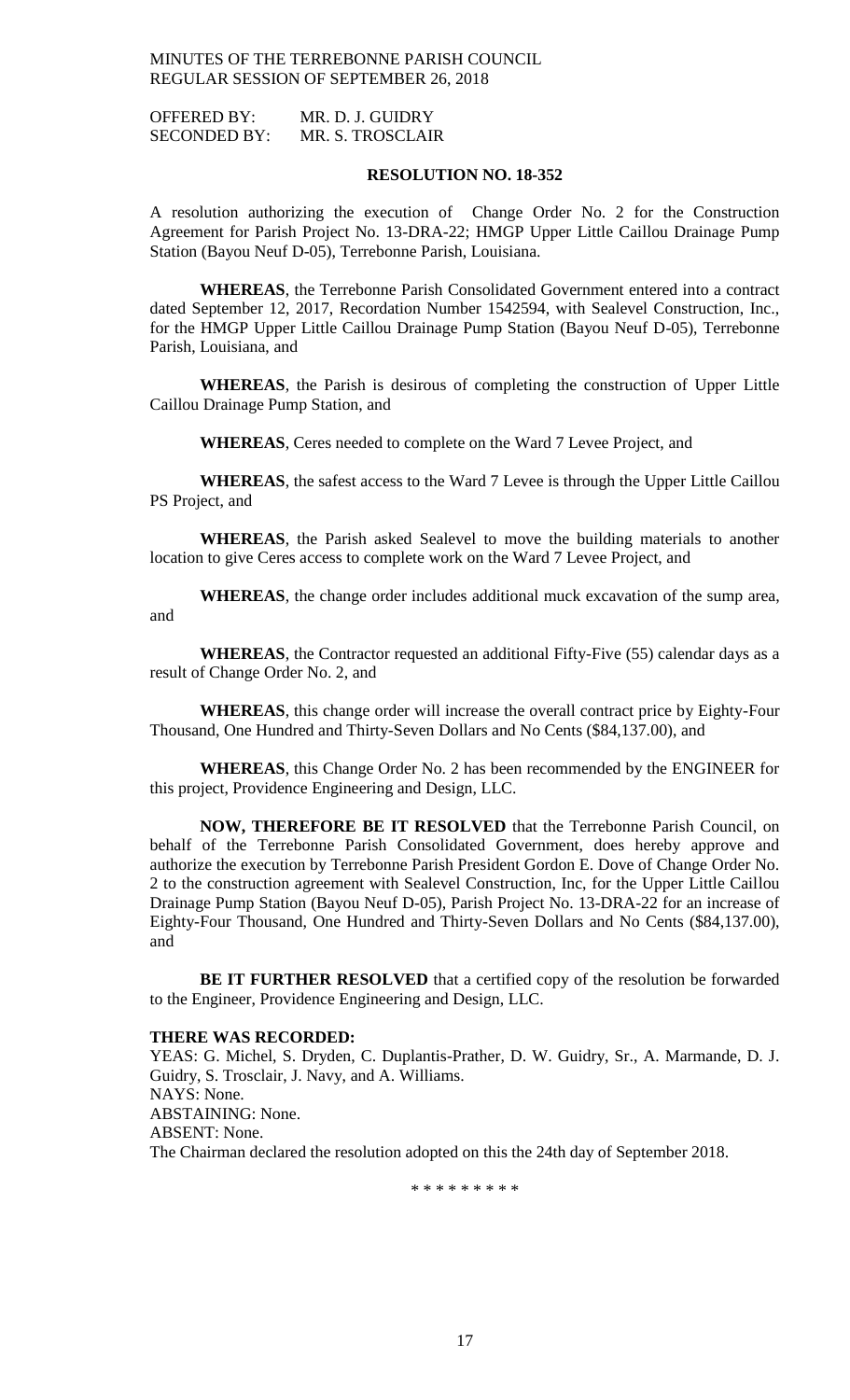OFFERED BY: MR. D. J. GUIDRY SECONDED BY: MR. G. MICHEL

## **RESOLUTION NO. 18-353**

A resolution providing approval of Amendment No. 3 to the Architectural Agreement for Parish Project No. **12-PWCDBG-64, DPW Administration Building**, Terrebonne Parish, Louisiana.

**WHEREAS**, the Terrebonne Parish Consolidated Government did enter into an original architectural agreement with Duplantis Design Group, PC, dated March 14 2013, recordation number 1422111, for the DPW Administration Building Project identified as Parish Project 12-PWCDBG-64, and

**WHEREAS**, the Engineering Agreement between OWNER and ENGINEER provides for certain limitations for Basic Services and specific Additional Services, and

**WHEREAS,** no bids were received at the bid opening on May 29, 2017, and

**WHEREAS,** the Parish decided to re-bid the project, and

**WHEREAS,** the Parish instructed Duplantis Design Group (DDG) to repackage the plans and specifications for re-bid, and

**WHEREAS**, this above work will increase the basic services section of the contract by \$19,000.00 and the additional services section of the contract by \$3,500.00.

**NOW, THEREFORE BE IT RESOLVED** that the Terrebonne Parish Council, on behalf of the Terrebonne Parish Consolidated Government, does hereby approve this Amendment No. 3 to the Architectural Agreement for an increase of \$19,000.00 in Basic Services and \$3,500.00 in Additional Services and authorizes Parish President Gordon E. Dove to execute this Amendment No. 3 to the Engineering Agreement for the DPW Administration Building, Project Parish Project No. 12-PWCDBG-64, with Duplantis Design Group, PC, and

**BE IT FURTHER RESOLVED** that a certified copy of the resolution be forwarded to the Architect, Duplantis Design Group, PC.

## **THERE WAS RECORDED:**

YEAS: G. Michel, S. Dryden, C. Duplantis-Prather, D. W. Guidry, Sr., A. Marmande, D. J. Guidry, S. Trosclair, J. Navy, and A. Williams. NAYS: None. ABSTAINING: None. ABSENT: None. The Chairman declared the resolution adopted on this the 24th day of September 2018.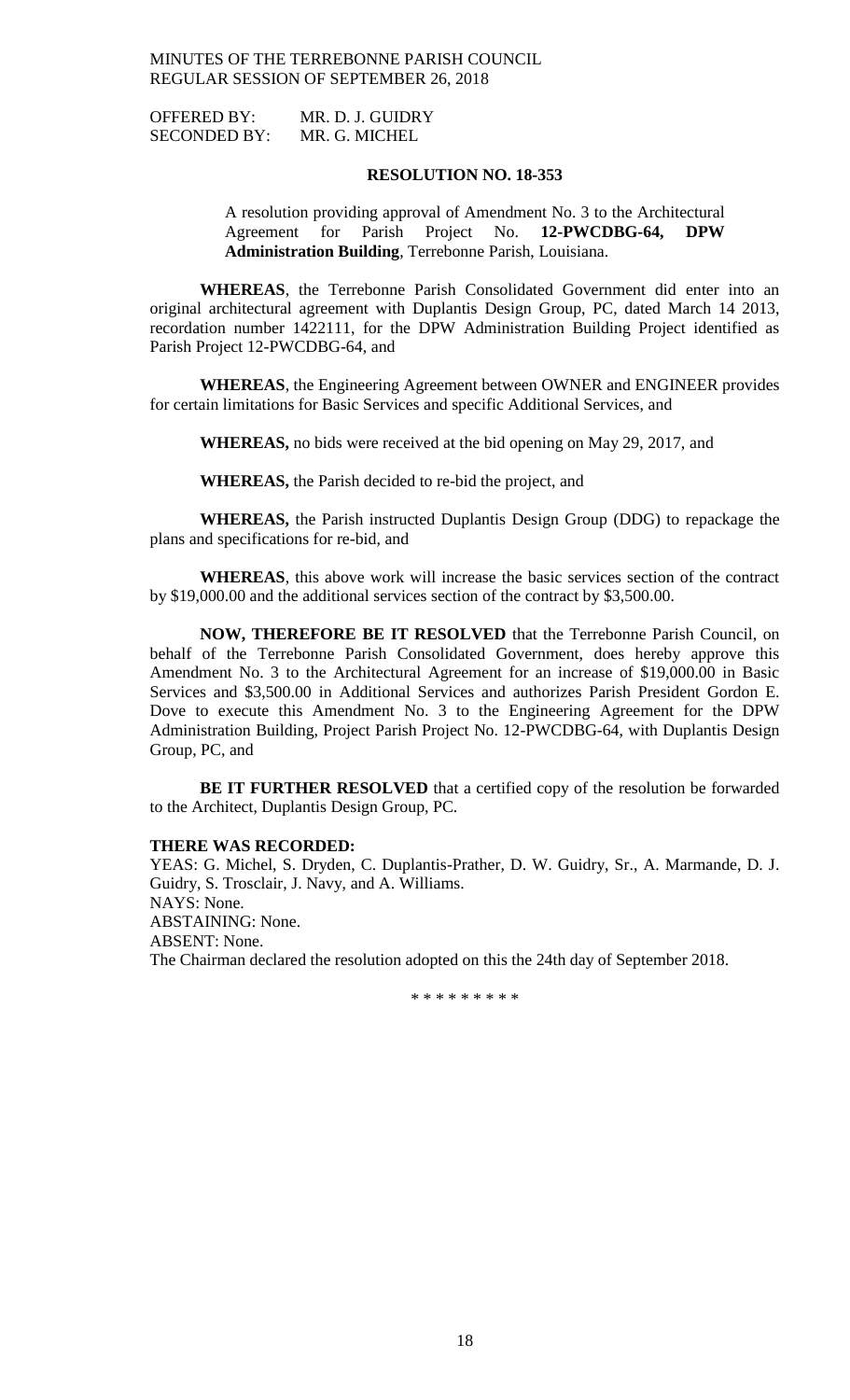OFFERED BY: MR. D. J. GUIDRY SECONDED BY: MR. G. MICHEL

## **RESOLUTION NO. 18-354**

A resolution awarding and authorizing the signing of the construction Contract for Parish Project No. 12-PWCDBG-64, DPW Administration Building Project, Terrebonne Parish Consolidated Government, Terrebonne Parish, Louisiana, and authorizing the issuance of the Notice to Proceed.

**WHEREAS**, the Terrebonne Parish Consolidated Government did receive construction bids on Parish Project No. 12-PWCDBG-64, DPW Administration Building Project, Terrebonne Parish, Louisiana, and,

**WHEREAS**, the lowest bid was that submitted by E-3 Electrical, Inc. in the amount of \$273,450.00 for the Base Bid, and

**WHEREAS,** the Parish is desirous of moving forward with the construction of the DPW Administration Building project, and

**NOW, THEREFORE, BE IT RESOLVED** that the Terrebonne Parish Consolidated Government award the construction contract to E-3 Electrical, Inc., in the overall amount of \$273,450.00, and

**BE IT FURTHER RESOLVED,** that the President of Terrebonne Parish Consolidated Government, be and he is hereby authorized and empowered to sign a construction contract for and on behalf of the Terrebonne Parish Consolidated Government with E-3 Electrical, Inc., upon receipt of the performance bond in the amount of the contract price, and

BE IT FURTHER RESOLVED, that upon receipt of required certificates of insurance evidencing coverage as provided in the project specifications and upon execution and recordation of all contract documents, that the Engineer is hereby authorized to issue the Notice to Proceed to the Contractor to commence construction of the project, and

#### **THERE WAS RECORDED:**

YEAS: G. Michel, S. Dryden, C. Duplantis-Prather, D. W. Guidry, Sr., A. Marmande, D. J. Guidry, S. Trosclair, J. Navy, and A. Williams. NAYS: None. ABSTAINING: None. ABSENT: None. The Chairman declared the resolution adopted on this the 24th day of September 2018.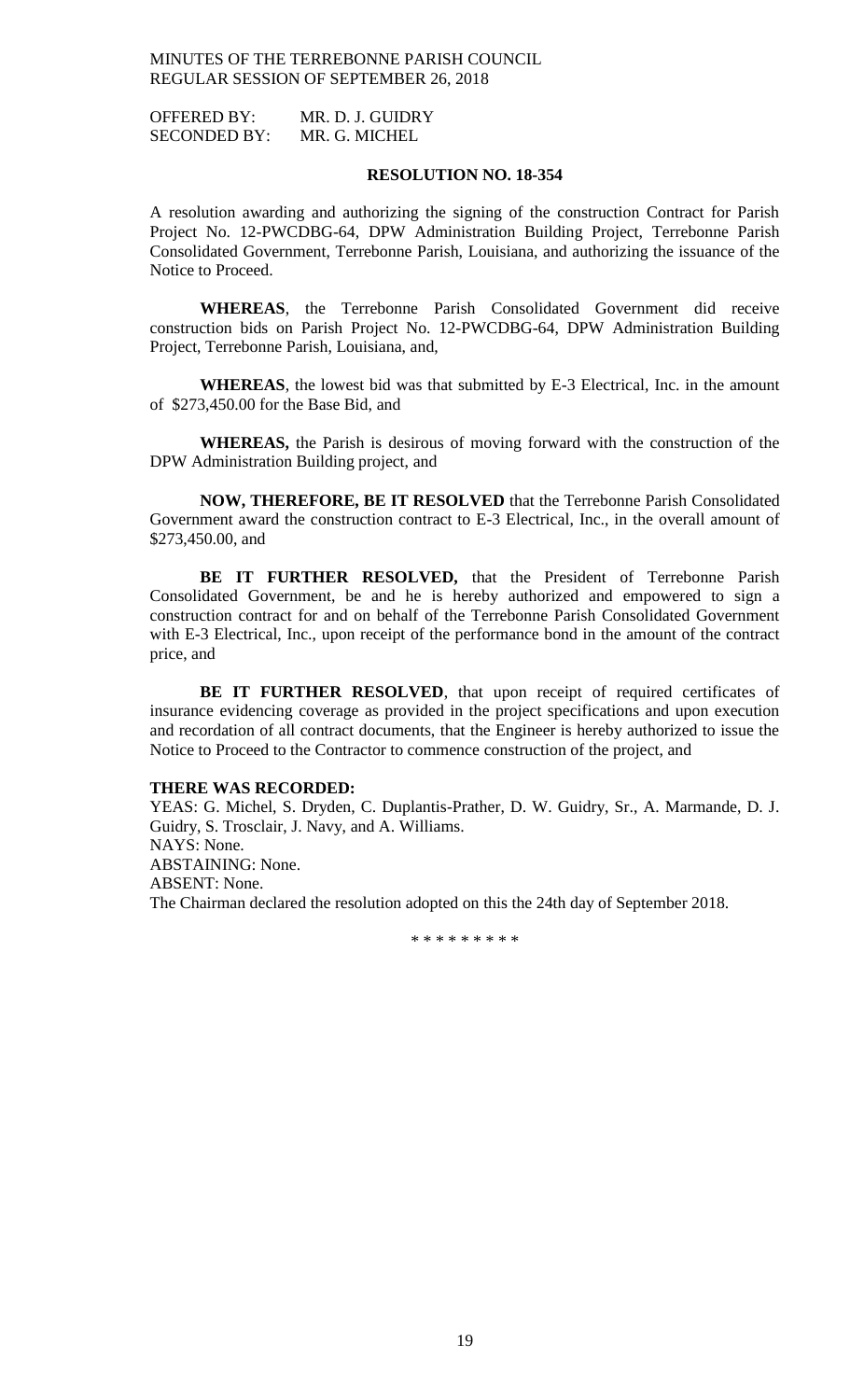OFFERED BY: MS. C. DUPLANTIS-PRATHER SECONDED BY: MR. S. TROSCLAIR

#### **RESOLUTION NO. 18-355**

A RESOLUTION IN SUPPORT OF THE LOCAL ROAD SAFETY PROGRAM GRANT APPLICATION BY THE TERREBONNE PARISH CONSOLIDATED GOVERNMENT WITH THE STATE OF LOUISIANA , DEPARTMENT OF TRANSPORTATION AND DEVELOPMENT; AND AUTHORIZING THE PARISH PRESIDENT TO SIGN, AND EXECUTE ALL AGREEMENTS FOR THE PROJECT.

**WHEREAS,** this project seeks to provide safety measures for areas with a high potential for safety improvements; and

**WHEREAS,** said roads are deemed eligible for the program because they meet the criteria set forth by the Local Road Safety Program; and

**WHEREAS,** these improvements aim to improve visibility in areas that have a high potential for safety improvement by adding Thermoplastic Striping along roads to increase visibility throughout the Parish; and

**WHEREAS,** Terrebonne Parish Consolidated Government intends to submit the 2018 Local Road Safety Program Grant Application to the State of Louisiana, Department of Transportation and Development to accomplish this goal; and

**WHEREAS,** there is no local match required for this program; and

**WHEREAS,** Terrebonne Parish Consolidated Government does accept liability and provide maintenance for any improvements through this project; and

**NOW, THEREFORE BE IT RESOLVED,** that the Terrebonne Parish Council on behalf of the Terrebonne Parish Consolidated Government, does herby authorize the Parish President to sign, a grant application for the Local Road Safety Program by Terrebonne Parish Consolidated Government with the State of Louisiana, Department of Transportation and Development; and authorizes the Parish President to sign and execute all relevant documents.

**BE IT FURTHER RESOLVED** that a certified copy of this resolution shall be forwarded to: South Central Planning and Development, Attn: Cassie Parker, P.O. Box 1870, Houma, LA 70360.

#### **THERE WAS RECORDED:**

YEAS: G. Michel, S. Dryden, C. Duplantis-Prather, D. W. Guidry, Sr., A. Marmande, D. J. Guidry, S. Trosclair, J. Navy, and A. Williams.

NAYS: None.

ABSTAINING: None.

ABSENT: None.

The Chairman declared the resolution adopted on this the 24th day of September 2018.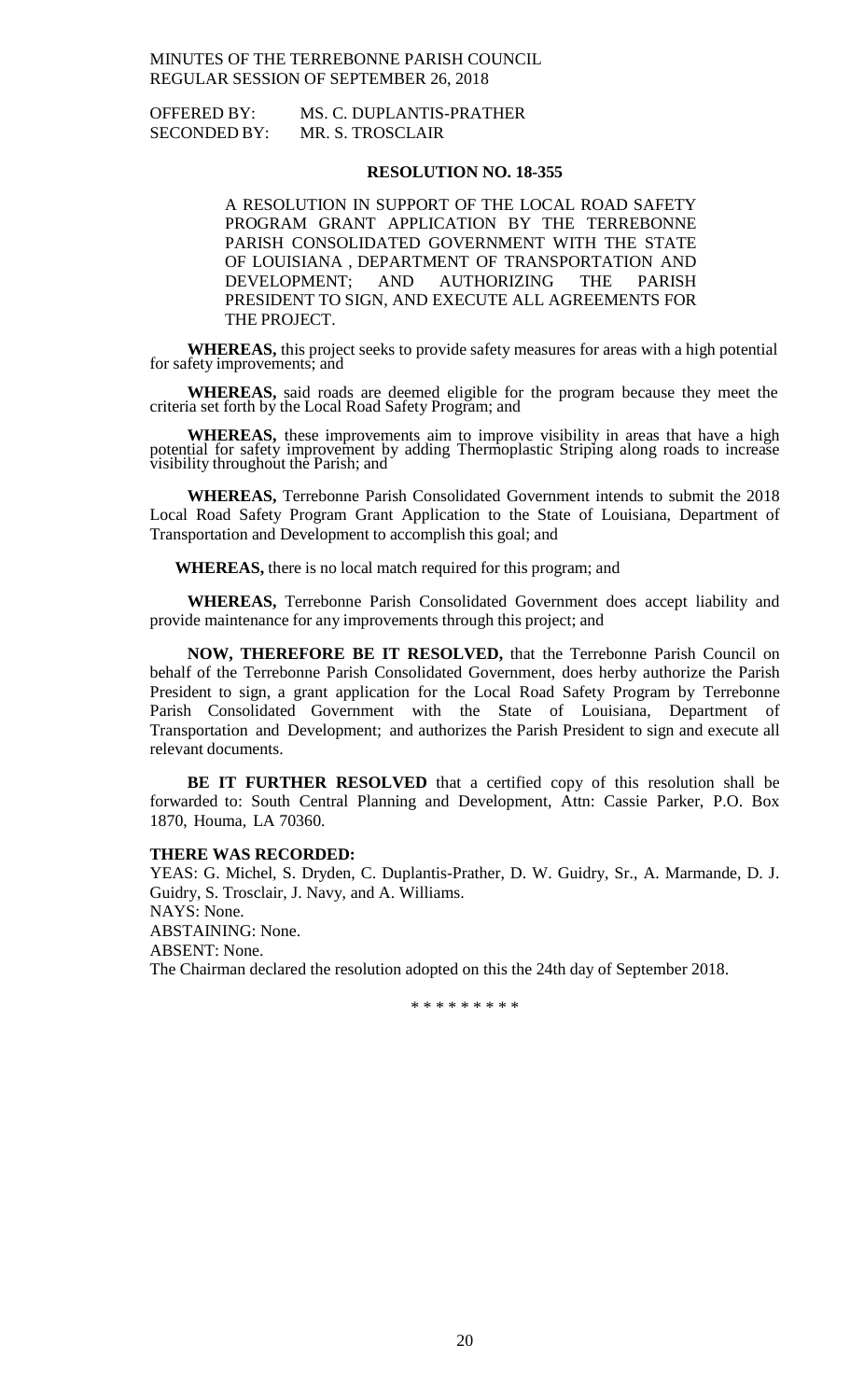OFFERED BY: MR. D. J. GUDRY SECONDED BY: MR. S. TROSCLAIR

## **RESOLUTION NO. 18-356**

A resolution ratifying the appointment of the firm of Neel-Schaffer, Inc., to provide traffic engineering services for the **Thompson Road Traffic Signal Study**; and authorizing the execution of an agreement for these services.

**WHEREAS**, Terrebonne Parish Consolidated Government is desirous of a Warrants Analysis for Thompson Road at the intersections Hwy 56 and Hwy 57, and

**WHEREAS**, the Terrebonne Parish Consolidated Government is desirous of appointing a firm to provide professional services for the project entitled Thompson Road Traffic Signal Study, and

**WHEREAS**, the firm of Neel-Schaffer, Inc., has been selected by Terrebonne Parish President Gordon E. Dove to provide the professional services relative to said project, and

**NOW, THEREFORE BE IT RESOLVED** that the Terrebonne Parish Council does hereby ratify the appointment of the firm of Neel-Schaffer, Inc., by Terrebonne Parish President Gordon E. Dove for professional services for the Thompson Road Traffic Signal Study, and

**BE IT FURTHER RESOLVED** that the Terrebonne Parish Council, on behalf of the Terrebonne Parish Consolidated Government, does hereby authorize the execution of an agreement with the firm of Neel-Schaffer, Inc., by Terrebonne Parish President Gordon E. Dove.

#### **THERE WAS RECORDED:**

YEAS: G. Michel, S. Dryden, C. Duplantis-Prather, D. W. Guidry, Sr., A. Marmande, D. J. Guidry, S. Trosclair, J. Navy, and A. Williams. NAYS: None. ABSTAINING: None. ABSENT: None. The Chairman declared the resolution adopted on this the 24th day of September 2018.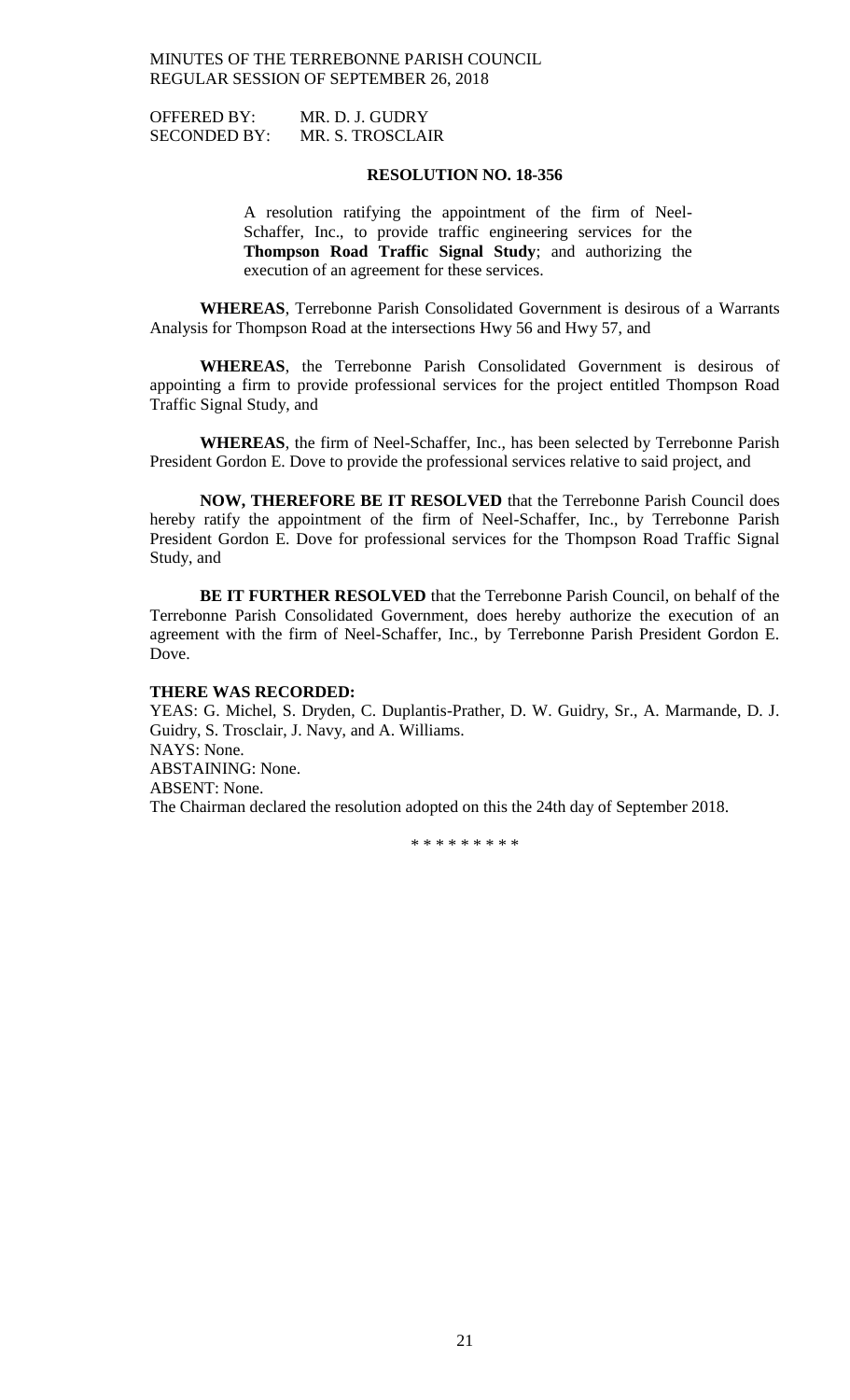OFFERED BY: MR. S. TROSCLAIR SECONDED BY: MR. D. J. GUIDRY

## **RESOLUTION NO. 18-357**

A resolution providing approval of Supplemental Agreement No. 1 to the Engineering Agreement for Parish Project No. 97-PAV-21, Country Drive Widening Phase A Project, Terrebonne Parish, Louisiana.

**WHEREAS**, the Terrebonne Parish Consolidated Government entered into a Engineering Agreement dated November 16, 2015, with Meyer Engineers, Ltd., for the Project entitled Parish Project No. 97-PAV-21, Country Drive Widening Phase A, and

**WHEREAS**, the original Engineering Agreement between OWNER and ENGINEER has provisions for certain limitations Construction Engineering and Inspection (CE&I) Services, and

**WHEREAS**, work associated with unforeseen design conflicts requires additional CE&I services, and

**WHEREAS**, The Terrebonne Parish Consolidated Government would like to continue with the engineering effort necessary to proceed with the construction and close-out of this project, and

**WHEREAS**, the firm of Meyer Engineers Ltd., has been asked to perform these activities for this project, and

**WHEREAS**, there is a need for additional funds to be added to the contract for an increase in the upset limit, and

**WHEREAS**, this above work will increase the contract by \$82,364.50, and

**NOW, THEREFORE BE IT RESOLVED** that the Terrebonne Parish Council, on behalf of the Terrebonne Parish Consolidated Government, does hereby approve this Supplemental Agreement No. 1 to the Engineering Agreement for a total increase of \$82,364.50 and authorizes Parish President, Gordon E. Dove, to execute this Supplemental Agreement No. 1 to the Engineering Agreement for the Country Drive Widening Phase A Project, Parish Project No. 97-PAV-21, with Meyer Engineers, Ltd., and

**BE IT FURTHER RESOLVED** that a certified copy of the resolution be forwarded to the Engineer, Meyer Engineers, Ltd.

## **THERE WAS RECORDED:**

YEAS: G. Michel, S. Dryden, C. Duplantis-Prather, D. W. Guidry, Sr., A. Marmande, D. J. Guidry, S. Trosclair, J. Navy, and A. Williams. NAYS: None. ABSTAINING: None. ABSENT: None. The Chairman declared the resolution adopted on this the 24th day of September 2018.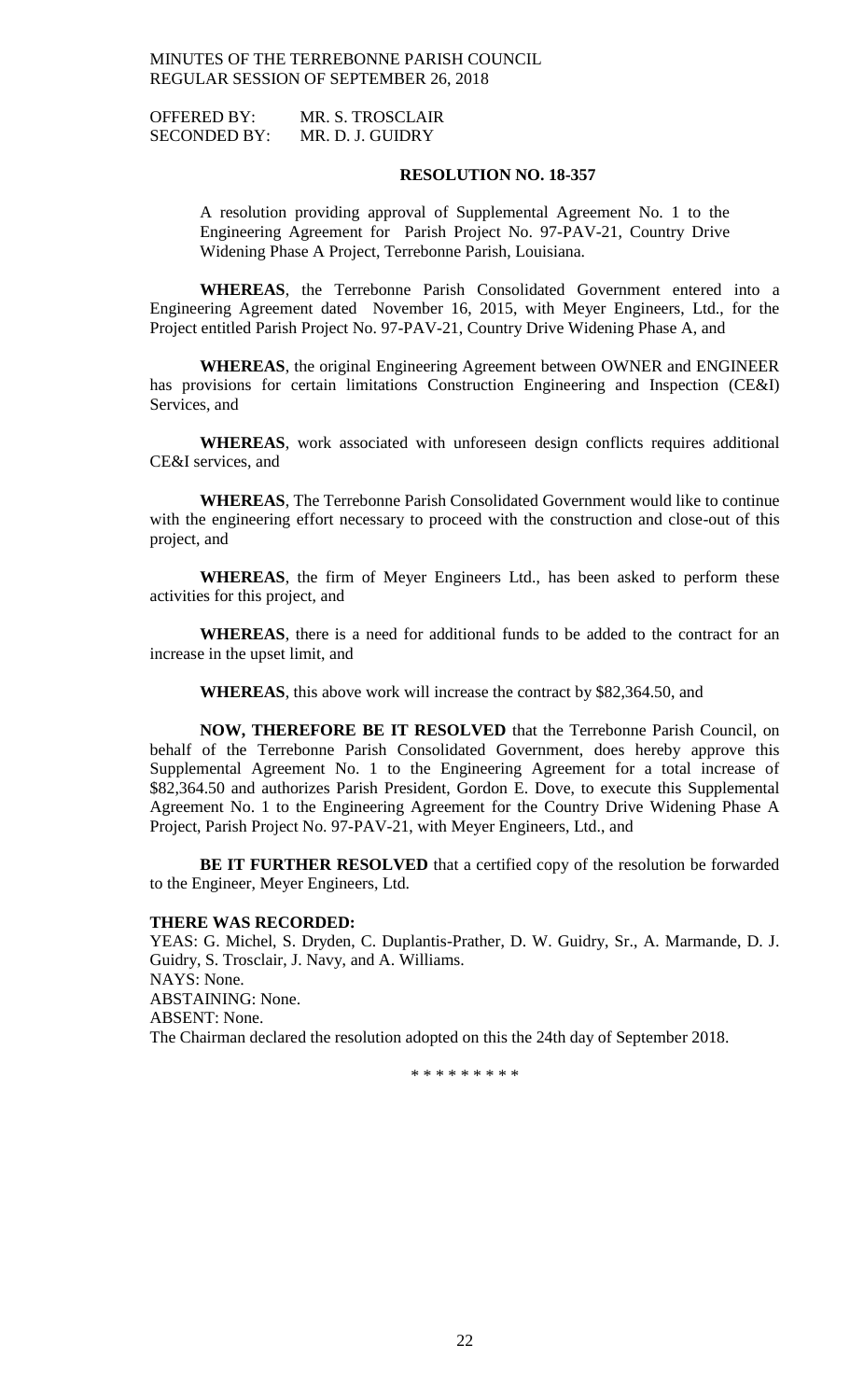OFFERED BY: MR. D. J. GUIDRY SECONDED BY: MR. S. DRYDEN

#### **RESOLUTION NO. 18-358**

A resolution authorizing the execution of Change Order No. 5 for the Construction Agreement for Parish Project No. 10-LEV-31; Suzie Canal Levee Extension Project, Terrebonne Parish, Louisiana.

**WHEREAS**, the Terrebonne Parish Consolidated Government entered into a contract dated August 1, 2017, with River Road Construction, Inc., for the Suzie Canal Levee Extension Project, Parish Project No. 10-LEV-31, Terrebonne Parish, Louisiana, and

**WHEREAS**, TPCG is desirous of completing the construction of Suzie Canal Levee, and

**WHEREAS**, TPCG has requested extending the borrow canal along with the installation of a sluice gate, and

**WHEREAS**, this change order also includes the widening of an existing ditch and installing compacted borrow material for parking, and other items that will aid in the completion of the project, and

**WHEREAS**, this change order will increase the construction cost by Two Hundred Nineteen Thousand One Hundred and Eighty-Seven Dollars and Seventy-Five Cents (\$219,187.75), and

**WHEREAS**, this change order will increase the contract time by Ninety-One (91) calendar days as a result of Change Order No. 5, and

**WHEREAS**, this change order has been approved by the Louisiana Office of Community Development (OCD), and

**WHEREAS**, this Change Order No. 5 has been recommended by the ENGINEER for this project, Providence Engineering and Design, LLC.

**NOW, THEREFORE BE IT RESOLVED** that the Terrebonne Parish Council, on behalf of the Terrebonne Parish Consolidated Government, does hereby approve and authorize the execution by Terrebonne Parish President Gordon E. Dove of Change Order No. 5 to the construction agreement with River Road Construction, Inc., increasing the construction cost by Two Hundred Nineteen Thousand One Hundred and Eighty-Seven Dollars and Seventy-Five Cents (\$219,187.75) and contract time by Ninety-One (91) calendar days, and

**BE IT FURTHER RESOLVED** that a certified copy of the resolution be forwarded to the Engineer, Providence Engineering and Design, LLC.

## **THERE WAS RECORDED:**

YEAS: G. Michel, S. Dryden, C. Duplantis-Prather, D. W. Guidry, Sr., A. Marmande, D. J. Guidry, S. Trosclair, J. Navy, and A. Williams. NAYS: None. ABSTAINING: None. ABSENT: None. The Chairman declared the resolution adopted on this the 24th day of September 2018.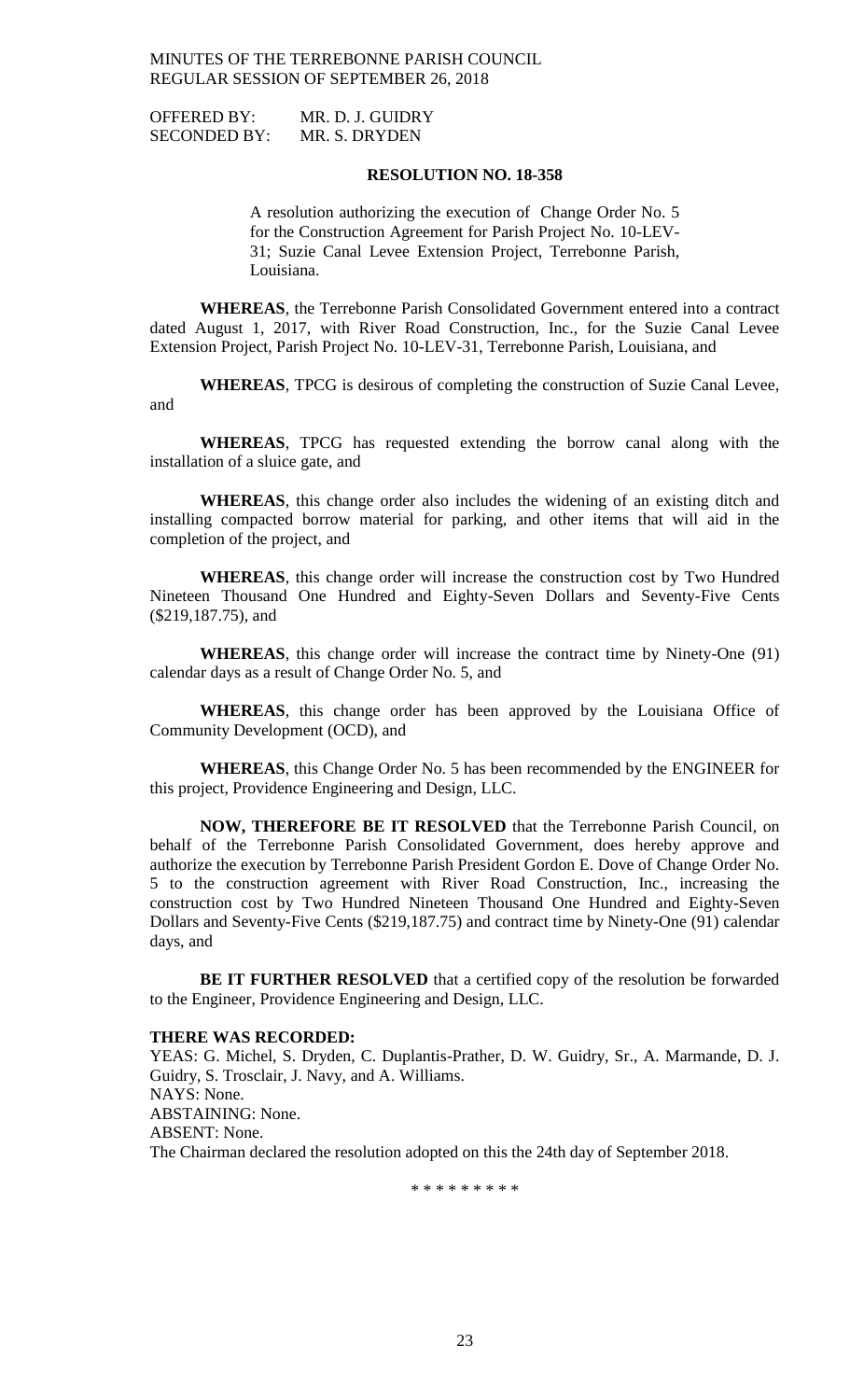Mr. G. Michel moved, seconded by Mr. S. Dryden, "THAT, there being no further business to come before the Public Services Committee, the meeting be adjourned."

The Chairman called for the vote on the motion offered by Mr. G. Michel. THERE WAS RECORDED:

YEAS: G. Michel, S. Dryden, C. Duplantis-Prather, D. W. Guidry, Sr., A. Marmande, D. J. Guidry, S. Trosclair, J. Navy and A. Williams. NAYS: None.

ABSENT: None.

The Chairman declared the motion adopted and the meeting was adjourned at 5:35

p.m.

# Alidore Marmande, Chairman

Tammy E. Triggs, Minute Clerk

Mr. A. Marmande moved, seconded Mr. S. Dryden, "THAT the Council accept and ratify the minutes of the Public Services Committee meeting held on September 24, 2018."

The Chairman called for a vote on the motion offered by Mr. A. Marmande. THERE WAS RECORDED: YEAS: G. Michel, S. Dryden, C. Duplantis-Prather, D. W. Guidry, Sr., A. Marmande, D. J. Guidry, S. Trosclair, and J. Navy. NAYS: None. ABSENT: A. Williams. The Chairman declared the motion adopted.

The Chairman called for a report on the Community Development and Planning Committee meeting held on September 24, 2018, whereupon the Committee Chairman, noting ratification of minutes calls a public hearing on October 10, 2018 at 6:30 p.m. and condemnation hearings on October 22, 2018 at 5:30 p.m., rendered the following:

## **COMMUNITY DEVELOPMENT & PLANNING COMMITTEE**

## **SEPTEMBER 24, 2018**

The Chairman, Dirk J. Guidry, called the Community Development & Planning Committee meeting to order at 5:37 p.m. in the Terrebonne Parish Council Meeting Room with an Invocation offered by Committee Member C. Duplantis-Prather and the Pledge of Allegiance led by Committee Member A. Marmande. Upon roll call, Committee Members recorded as present were: G. Michel, S. Dryden, C. Duplantis-Prather, D. W. Guidry, Sr., A. Marmande, D. J. Guidry, S. Trosclair, J. Navy and A. Williams. A quorum was declared present.

OFFERED BY: MR. D. W. GUIDRY, SR. SECONDED BY: MR. A. MARMANDE

## **RESOLUTION NO. 18-359**

A RESOLUTION GIVING NOTICE OF INTENT TO ADOPT AN ORDINANCE TO DEDICATE AND ACCEPT THE MAINTENANCE/OPERATION OF THE STREET(S), DRAINAGE SERVITUDES, GAS, AND RIGHTS-OF-WAY FOR "CAPITAL COMMERCIAL DEVELOPMENT, PHASE 4C;" ENERGIZE AND ACCEPT THE STREET LIGHTS AND TO INCORPORATE THE EXTENSION OF "CAPITAL BOULEVARD" AND THE EXTENSION OF "VALHI BOULEVARD" INTO THE ENHANCED 911 EMERGENCY RESPONSE SYSTEM FOR THE PURPOSE OF PROVIDING A BETTER MEANS OF LOCATING ADDRESSES.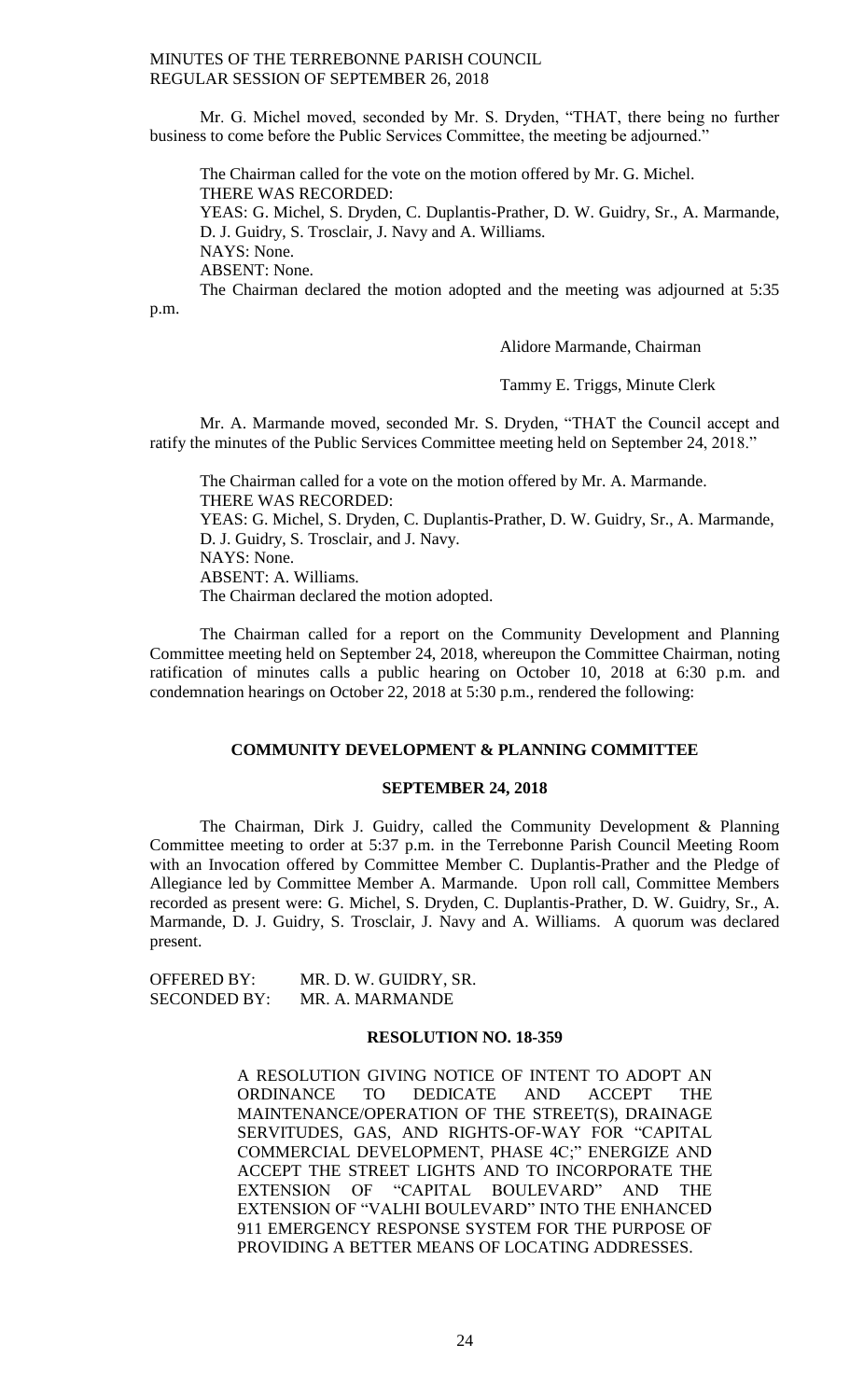**THEREFORE, BE IT RESOLVED** by the Terrebonne Parish Council (Community Development and Planning Committee), on behalf of the Terrebonne Parish Consolidated Government, that Notice of Intent is given for adopting an ordinance to dedicate and accept the maintenance/operation of the street(s), drainage servitudes, gas, and rights-of-way for "Capital Commercial Development, Phase 4C;" energize and accept the street lights; and to incorporate the extension of "Capital Boulevard" and the extension of "Valhi Boulevard" into the Enhanced 911 Emergency Response System for the purpose of providing a better means of locating addresses.

**BE IT FURTHER RESOLVED** that a public hearing on said ordinance be called for Wednesday, October 10, 2018 at 6:30 p.m.

#### **THERE WAS RECORDED:**

YEAS: G. Michel, S. Dryden, C. Duplantis-Prather, D. W. Guidry, Sr., A. Marmande, D. J. Guidry, S. Trosclair, J. Navy, and A. Williams. NAYS: None. ABSTAINING: None. ABSENT: None. The Chairwoman declared the resolution adopted on this the 24th day of September 2018.

\* \* \* \* \* \* \* \* \*

| <b>OFFERED BY:</b>  | MR. J. NAVY     |
|---------------------|-----------------|
| <b>SECONDED BY:</b> | MR. A. MARMANDE |

#### **RESOLUTION NO. 18-360**

A RESOLUTION CALLING A CONDEMNATION HEARING ON THE RESIDENTIAL MOBILE HOME SITUATED AT 920 EAST ST., HOUMA, LA, LOTS 161, 162, 163, 164, 165, 166, 167, 168 AND 169, HONDURAS PLANTATION SUBD; LESS RICHARD SUBD; LESS CATHERINE SUBD; LESS 4.269 ACRES SOLD TO L P AND L.; LESS 1.52 ACRES SOLD TO CITY OF HOUMA; LESS TRACT C AND D SOLD TO TURNER APTS; LESS TRACT A AND B S, FOR MONDAY, OCTOBER 22, 2018, AT 5:30 P.M. AND ADDRESSING OTHER MATTERS RELATIVE THERETO.

**WHEREAS**, on September 01, 2017, the Department of Planning and Zoning was notified of extensive violations to the Terrebonne Parish Nuisance Abatement Ordinance occurring at 920 East Street, Houma, LA 70363; and

**WHEREAS**, from an inspection of the property conducted by the Department of Planning and Zoning on September 07, 2017, it was found that the residential mobile home structure located at 920 East Street, Houma, LA 70363 was, in fact, in such condition that it has been formally declared a dilapidated and dangerous structure, as defined under Section 14-26 of the Terrebonne Parish Code of Ordinances and, therefore, constitutes a nuisance; and

**WHEREAS**, the owner of record has been issued the required warning via certified mail by the Department of Planning and Zoning, of the violations occurring on the property; and

**WHEREAS**, subsequent to the required notifications and numerous inspections of the property, the last of which occurring on August 07, 2018, no work to remedy the violations has occurred.

**NOW, THEREFORE, BE IT RESOLVED** by the Terrebonne Parish Council that a condemnation hearing on the Residential Mobile Home Structure located at 920 East Street, Houma, LA 70363 be called for Monday, October 22, 2018, at 5:30 p. m.; and

**BE IT FURTHER RESOLVED** that the appropriate notice be sent to the property owner(s) requiring him/her to show just cause at the hearing as to why the residential mobile home structure should not be condemned; and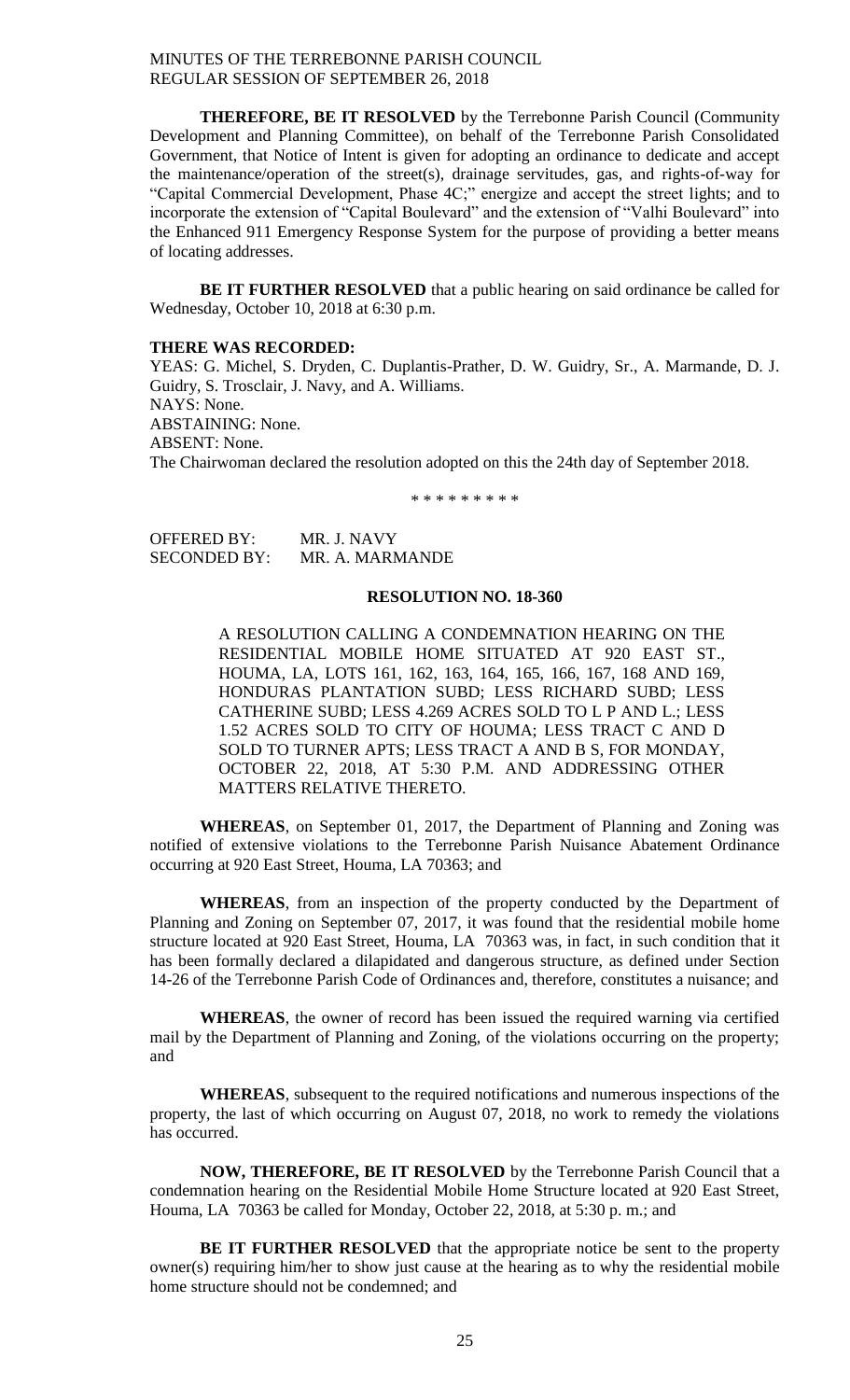**BE IT FURTHER RESOLVED** that the Parish President is hereby authorized to appoint an attorney ad hoc to ensure that the property owner(s) are given proper notice and representation, if needed.

#### **THERE WAS RECORDED:**

YEAS: G. Michel, S. Dryden, C. Duplantis-Prather, D. W. Guidry, Sr., A. Marmande, D. J. Guidry, S. Trosclair, J. Navy, and A. Williams. NAYS: None. ABSTAINING: None. ABSENT: None. The Chairman declared the resolution adopted on this the 24th day of September 2018.

\* \* \* \* \* \* \* \* \*

OFFERED BY: MR. S TROSCLAIR SECONDED BY: MR. D. W. GUIDRY, SR.

## **RESOLUTION NO. 18-361**

A RESOLUTION CALLING A CONDEMNATION HEARING ON THE RESIDENTIAL STRUCTURE SITUATED AT 5824 HIGHWAY 56, CHAUVIN, LA 70344, LOT 2 BLOCK 1 ADDEN. 1 AUGUSTIN AUTHEMENT SUBD; LOT 2 BLOCK 4 ADDEN. 1 AUGUSTIN AUTHEMENT SUBD,, FOR MONDAY, OCTOBER 22, 2018, AT 5:30 P.M. AND ADDRESSING OTHER MATTERS RELATIVE THERETO.

**WHEREAS**, on March 07, 2017, the Department of Planning and Zoning was notified of extensive violations to the Terrebonne Parish Nuisance Abatement Ordinance occurring at 5824 Highway 56, Chauvin, LA 70344; and

**WHEREAS**, from an inspection of the property conducted by the Department of Planning and Zoning on March 15, 2017, it was found that the residential structure located at 5824 Highway 56, Chauvin, LA 70344 was, in fact, in such condition that it has been formally declared a dilapidated and dangerous structure, as defined under Section 14-26 of the Terrebonne Parish Code of Ordinances and, therefore, constitutes a nuisance; and

**WHEREAS**, the owner of record has been issued the required warning via certified mail by the Department of Planning and Zoning, of the violations occurring on the property; and

**WHEREAS**, subsequent to the required notifications and numerous inspections of the property, the last of which occurring on August 01, 2018, no work to remedy the violations has occurred.

**NOW, THEREFORE, BE IT RESOLVED** by the Terrebonne Parish Council that a condemnation hearing on the Residential Structure located at 5824 Highway, Chauvin, LA 70344 be called for Monday, October 22, 2018, at 5:30 p. m.; and

**BE IT FURTHER RESOLVED** that the appropriate notice be sent to the property owner(s) requiring him/her to show just cause at the hearing as to why the residential structure should not be condemned; and

**BE IT FURTHER RESOLVED** that the Parish President is hereby authorized to appoint an attorney ad hoc to ensure that the property owner(s) are given proper notice and representation, if needed.

## **THERE WAS RECORDED:**

YEAS: G. Michel, S. Dryden, C. Duplantis-Prather, D. W. Guidry, Sr., A. Marmande, D. J. Guidry, S. Trosclair, J. Navy, and A. Williams. NAYS: None. ABSTAINING: None.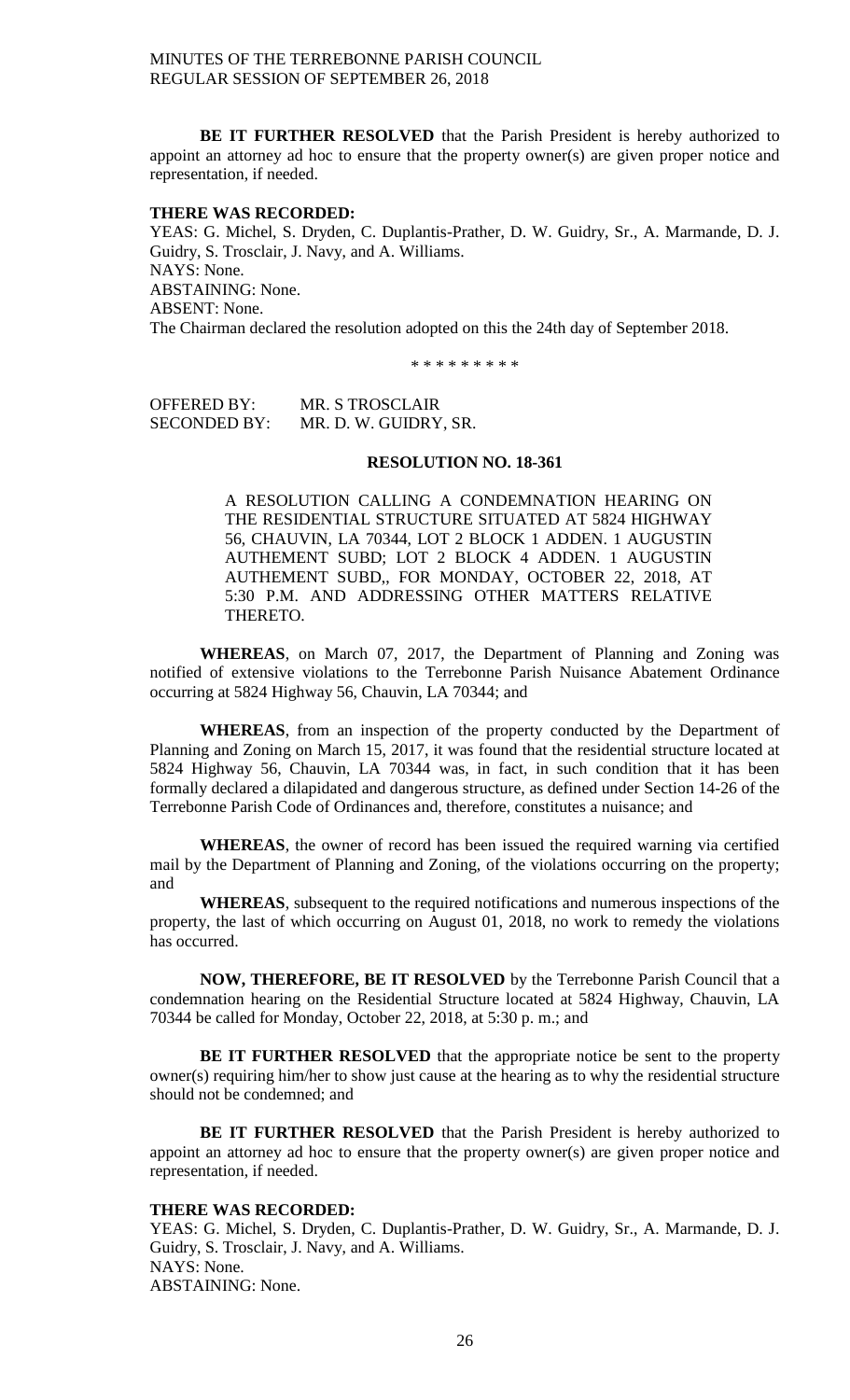ABSENT: None. The Chairman declared the resolution adopted on this the 24th day of September 2018.

\* \* \* \* \* \* \* \* \*

OFFERED BY: MR. A. MARMANDE SECONDED BY: MR. S. DRYDEN

#### **RESOLUTION NO. 18- 362**

A RESOLUTION CALLING A CONDEMNATION HEARING ON THE RESIDENTIAL STRUCTURE SITUATED AT 4777 GRAND CAILLOU RD, HOUMA, LA, HAVING A FRONTAGE 1/2 ARPENT BY DEPTH OF SURVEY; LESS 96 X 100FT SOLD TO JAMES JOHN PELLEGRIN; LESS LOT 86.92 X 246.6/312.99FT SOLD TO MICHAEL PELLEGRIN, FOR MONDAY, OCTOBER 22, 2018, AT 5:30 P.M. AND ADDRESSING OTHER MATTERS RELATIVE THERETO.

**WHEREAS**, on August 23, 2017, the Department of Planning and Zoning was notified of extensive violations to the Terrebonne Parish Nuisance Abatement Ordinance occurring at 4777 Grand Caillou Road, Houma, LA 70363; and

**WHEREAS**, from an inspection of the property conducted by the Department of Planning and Zoning on August 30, 2017, it was found that the residential structure located at 4777 Grand Caillou Road, Houma, LA 70363, was, in fact, in such condition that it has been formally declared a dilapidated and dangerous structure, as defined under Section 14-26 of the Terrebonne Parish Code of Ordinances and, therefore, constitutes a nuisance; and

**WHEREAS**, the owner of record has been issued the required warning via certified mail by the Department of Planning and Zoning, of the violations occurring on the property; and

**WHEREAS**, subsequent to the required notifications and numerous inspections of the property, the last of which occurring on August 03, 2018, no work to remedy the violations has occurred.

**NOW, THEREFORE, BE IT RESOLVED** by the Terrebonne Parish Council that a condemnation hearing on the Residential Structure located at 4777 Grand Caillou Road, Houma, LA 70363 be called for Monday, October 22, 2018, at 5:30 p. m.; and

**BE IT FURTHER RESOLVED** that the appropriate notice be sent to the property owner(s) requiring him/her to show just cause at the hearing as to why the residential structure should not be condemned; and

**BE IT FURTHER RESOLVED** that the Parish President is hereby authorized to appoint an attorney ad hoc to ensure that the property owner(s) are given proper notice and representation, if needed.

## **THERE WAS RECORDED:**

YEAS: G. Michel, S. Dryden, C. Duplantis-Prather, D. W. Guidry, Sr., A. Marmande, D. J. Guidry, S. Trosclair, J. Navy, and A. Williams. NAYS: None. ABSTAINING: None. ABSENT: None. The Chairman declared the resolution adopted on this the 24th day of September 2018.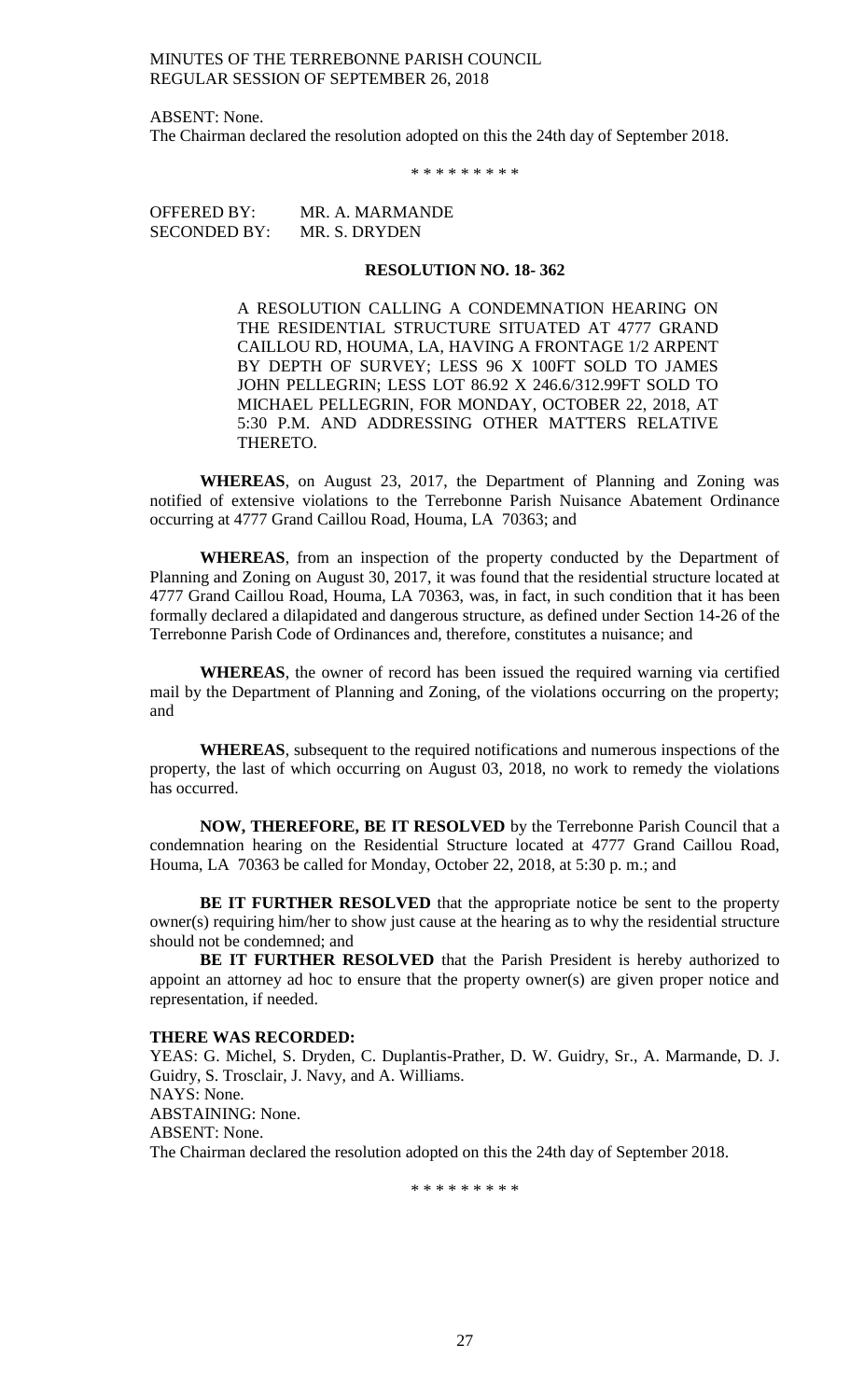OFFERED BY: MR. A. MARMANDE SECONDED BY: MR. S. DRYDEN

## **RESOLUTION NO. 18-363**

A RESOLUTION CALLING A CONDEMNATION HEARING ON THE RESIDENTIAL STRUCTURE SITUATED AT 109 J DAVIS CT, HOUMA, LA, HAVING A FRONTAGE 1/2 ARPENT MORE OR LESS BY DEPTH SURVEY., FOR MONDAY, OCTOBER 22, 2018, AT 5:30 P.M. AND ADDRESSING OTHER MATTERS RELATIVE THERETO.

**WHEREAS**, on August 14, 2017, the Department of Planning and Zoning was notified of extensive violations to the Terrebonne Parish Nuisance Abatement Ordinance occurring at 109 J Davis Court, Houma, LA 70363; and

**WHEREAS**, from an inspection of the property conducted by the Department of Planning and Zoning on August 18, 2017, it was found that the residential structure located at 109 J Davis Court, Houma, LA 70363, was, in fact, in such condition that it has been formally declared a dilapidated and dangerous structure, as defined under Section 14-26 of the Terrebonne Parish Code of Ordinances and, therefore, constitutes a nuisance; and

**WHEREAS**, the owner of record has been issued the required warning via certified mail by the Department of Planning and Zoning, of the violations occurring on the property; and

**WHEREAS**, subsequent to the required notifications and numerous inspections of the property, the last of which occurring on August 03, 2018, no work to remedy the violations has occurred.

**NOW, THEREFORE, BE IT RESOLVED** by the Terrebonne Parish Council that a condemnation hearing on the Residential Structure located at 109 J Davis Court, Houma, LA 70363 be called for Monday, October 22, 2018, at 5:30 p. m.; and

**BE IT FURTHER RESOLVED** that the appropriate notice be sent to the property owner(s) requiring him/her to show just cause at the hearing as to why the residential structure should not be condemned; and

**BE IT FURTHER RESOLVED** that the Parish President is hereby authorized to appoint an attorney ad hoc to ensure that the property owner(s) are given proper notice and representation, if needed.

#### **THERE WAS RECORDED:**

YEAS: G. Michel, S. Dryden, C. Duplantis-Prather, D. W. Guidry, Sr., A. Marmande, D. J. Guidry, S. Trosclair, J. Navy, and A. Williams.

NAYS: None.

ABSTAINING: None.

ABSENT: None.

The Chairman declared the resolution adopted on this the 24th day of September 2018.

\* \* \* \* \* \* \* \* \*

OFFERED BY: MS. A. WILLIAMS SECONDED BY: MR. S. TROSCLAIR

## **RESOLUTION NO. 18-364**

A RESOLUTION CALLING A CONDEMNATION HEARING ON THE RESIDENTIAL STRUCTURE SITUATED AT 908 GRINAGE ST, LOT 4 BLOCK 67 GRINAGE STREET, HOUMA, LA, FOR MONDAY, OCTOBER 22, 2018, AT 5:30 P.M. AND ADDRESSING OTHER MATTERS RELATIVE THERETO.

**WHEREAS**, on April 13, 2018, the Department of Planning and Zoning was notified of extensive violations to the Terrebonne Parish Nuisance Abatement Ordinance occurring at 908 Grinage Street, Houma, LA 70360; and

**WHEREAS**, from an inspection of the property conducted by the Department of Planning and Zoning on April 19, 2018, it was found that the residential structure located at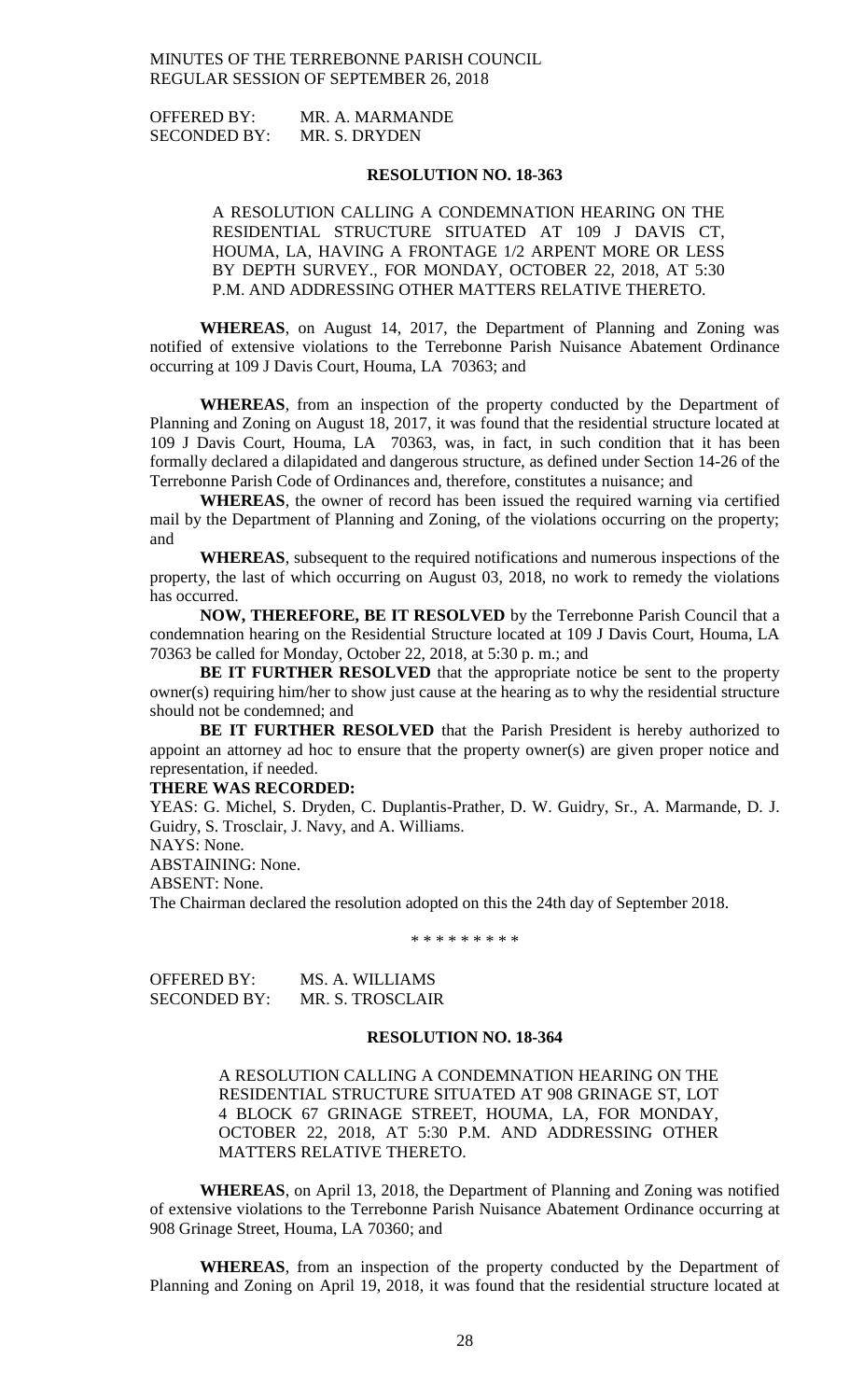908 Grinage Street, Houma, LA 70360, was, in fact, in such condition that it has been formally declared a dilapidated and dangerous structure, as defined under Section 14-26 of the Terrebonne Parish Code of Ordinances and, therefore, constitutes a nuisance; and

**WHEREAS**, after attempts to contact the owner of record via certified mail by the Department of Planning and Zoning published the required warning fiving the owner notice of the violations; and

**WHEREAS**, subsequent to the required publication of nuisance warning and numerous inspections of the property, the last of which occurring on June 26, 2018, no work to remedy the violations has occurred.

**NOW, THEREFORE, BE IT RESOLVED** by the Terrebonne Parish Council that a condemnation hearing on the Residential Structure located at 930 Grinage Street, Houma, LA 70360 be called for Monday, October 22, 2018, at 5:30 p. m.; and

**BE IT FURTHER RESOLVED** that the appropriate notice be sent to the property owner(s) requiring him/her to show just cause at the hearing as to why the residential structure should not be condemned; and

**BE IT FURTHER RESOLVED** that the Parish President is hereby authorized to appoint an attorney ad hoc to ensure that the property owner(s) are given proper notice and representation, if needed.

#### **THERE WAS RECORDED:**

YEAS: G. Michel, S. Dryden, C. Duplantis-Prather, D. W. Guidry, Sr., A. Marmande, D. J. Guidry, S. Trosclair, J. Navy, and A. Williams. NAYS: None. ABSTAINING: None. ABSENT: None. The Chairman declared the resolution adopted on this the 24th day of September 2018.

\* \* \* \* \* \* \* \* \*

| <b>OFFERED BY:</b>  | MR. S. TROSCLAIR |
|---------------------|------------------|
| <b>SECONDED BY:</b> | MR. S. DRYDEN    |

# **RESOLUTION NO. 18-365**

A RESOLUTION CALLING A CONDEMNATION HEARING ON THE RESIDENTIAL STRUCTURE SITUATED AT 124 PRICE ST., MONTEGUT, LA, LOT 24 BLOCK 1 ADDEN. 1 WILLIAM PRICE SUBD., FOR MONDAY, OCTOBER 22, 2018, AT 5:30 P.M. AND ADDRESSING OTHER MATTERS RELATIVE THERETO.

**WHEREAS**, on August 16, 2017, the Department of Planning and Zoning was notified of extensive violations to the Terrebonne Parish Nuisance Abatement Ordinance occurring at 124 Price Street, Montegut, LA 70377; and

**WHEREAS**, from an inspection of the property conducted by the Department of Planning and Zoning on August 17, 2017, it was found that the residential structure located at 124 Price Street, Montegut, LA 70377, was, in fact, in such condition that it has been formally declared a dilapidated and dangerous structure, as defined under Section 14-26 of the Terrebonne Parish Code of Ordinances and, therefore, constitutes a nuisance; and

**WHEREAS**, after attempts to contact the owner of record via certified mail by the Department of Planning and Zoning published the required warning fiving the owner notice of the violations; and

**WHEREAS**, subsequent to the required publication of nuisance warning and numerous inspections of the property, the last of which occurring on August 09, 2018, no work to remedy the violations has occurred.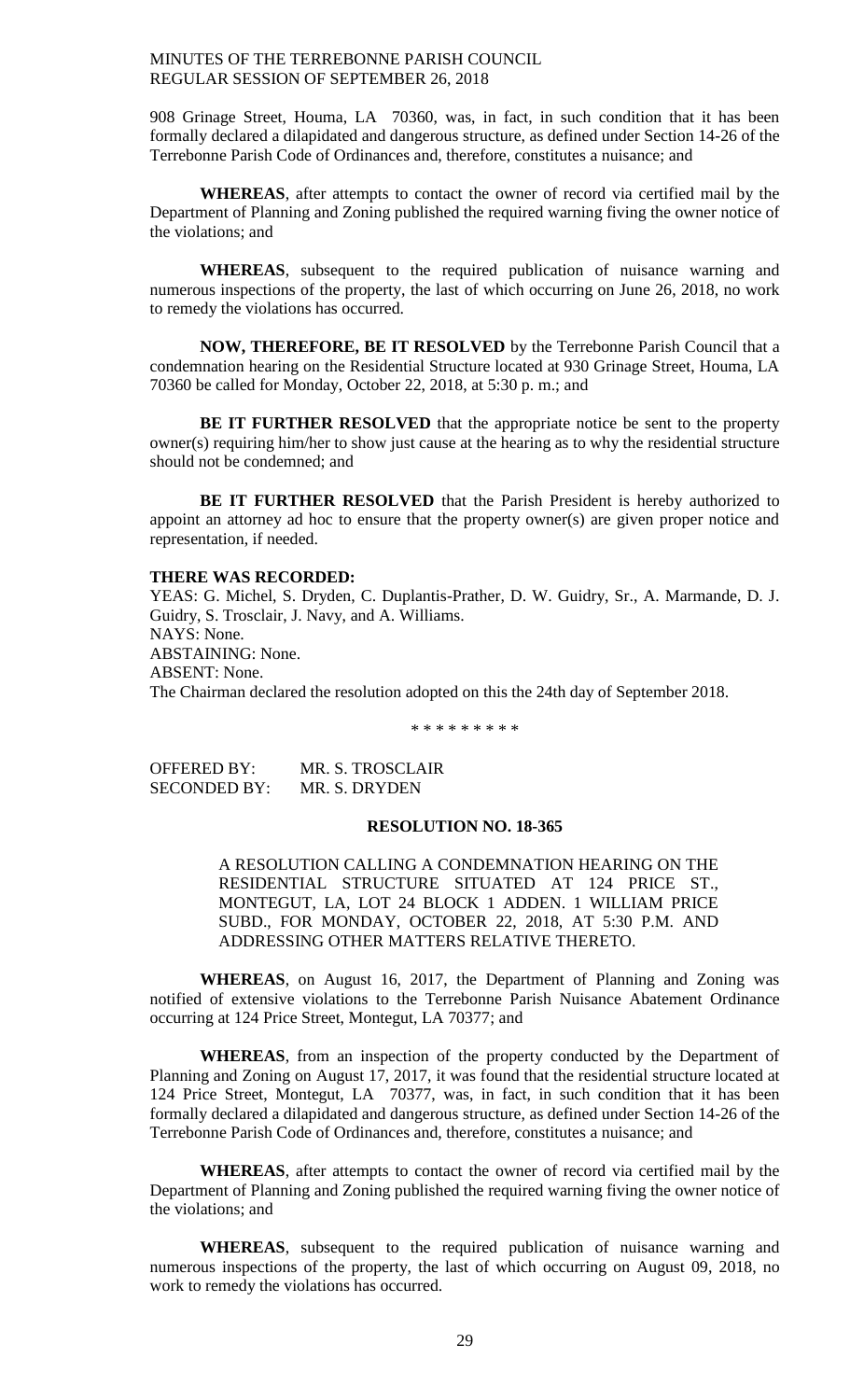**NOW, THEREFORE, BE IT RESOLVED** by the Terrebonne Parish Council that a condemnation hearing on the Residential Structure located at 124 Price Street, Montegut, LA 70377 be called for Monday, October 22, 2018, at 5:30 p. m.; and

**BE IT FURTHER RESOLVED** that the appropriate notice be sent to the property owner(s) requiring him/her to show just cause at the hearing as to why the residential structure should not be condemned; and

**BE IT FURTHER RESOLVED** that the Parish President is hereby authorized to appoint an attorney ad hoc to ensure that the property owner(s) are given proper notice and representation, if needed.

# **THERE WAS RECORDED:**

YEAS: G. Michel, S. Dryden, C. Duplantis-Prather, D. W. Guidry, Sr., A. Marmande, D. J. Guidry, S. Trosclair, J. Navy, and A. Williams. NAYS: None. ABSTAINING: None. ABSENT: None. The Chairman declared the resolution adopted on this the 24th day of September 2018.

\* \* \* \* \* \* \* \* \*

| <b>OFFERED BY:</b>  | MR. J. NAVY      |
|---------------------|------------------|
| <b>SECONDED BY:</b> | MR. S. TROSCLAIR |

#### **RESOLUTION NO. 18-366**

A RESOLUTION CALLING A CONDEMNATION HEARING ON THE RESIDENTIAL STRUCTURE SITUATED AT 705 ELIZA ST. HOUMA, LA 70360, LOT 2 BLOCK 16 WEST END SUBD., FOR MONDAY, OCTOBER 22, 2018, AT 5:30 P.M. AND ADDRESSING OTHER MATTERS RELATIVE THERETO.

**WHEREAS**, on June 14, 2017, the Department of Planning and Zoning was notified of extensive violations to the Terrebonne Parish Nuisance Abatement Ordinance occurring at 705 Eliza Street, Houma, LA 70360; and

**WHEREAS**, from an inspection of the property conducted by the Department of Planning and Zoning on June 22, 2017, it was found that the residential structure located at 705 Eliza Street, Houma LA 70360, was, in fact, in such condition that it has been formally declared a dilapidated and dangerous structure, as defined under Section 14-26 of the Terrebonne Parish Code of Ordinances and, therefore, constitutes a nuisance; and

**WHEREAS**, after attempts to contact the owner of record via certified mail by the Department of Planning and Zoning published the required warning fiving the owner notice of the violations; and

**WHEREAS**, subsequent to the required publication of nuisance warning and numerous inspections of the property, the last of which occurring on August 02, 2018, no work to remedy the violations has occurred.

**NOW, THEREFORE, BE IT RESOLVED** by the Terrebonne Parish Council that a condemnation hearing on the Residential Structure located at 705 Eliza Street, Houma, LA be called for Monday, October 22, 2018, at 5:30 p. m.; and

**BE IT FURTHER RESOLVED** that the appropriate notice be sent to the property owner(s) requiring him/her to show just cause at the hearing as to why the residential structure should not be condemned; and

**BE IT FURTHER RESOLVED** that the Parish President is hereby authorized to appoint an attorney ad hoc to ensure that the property owner(s) are given proper notice and representation, if needed.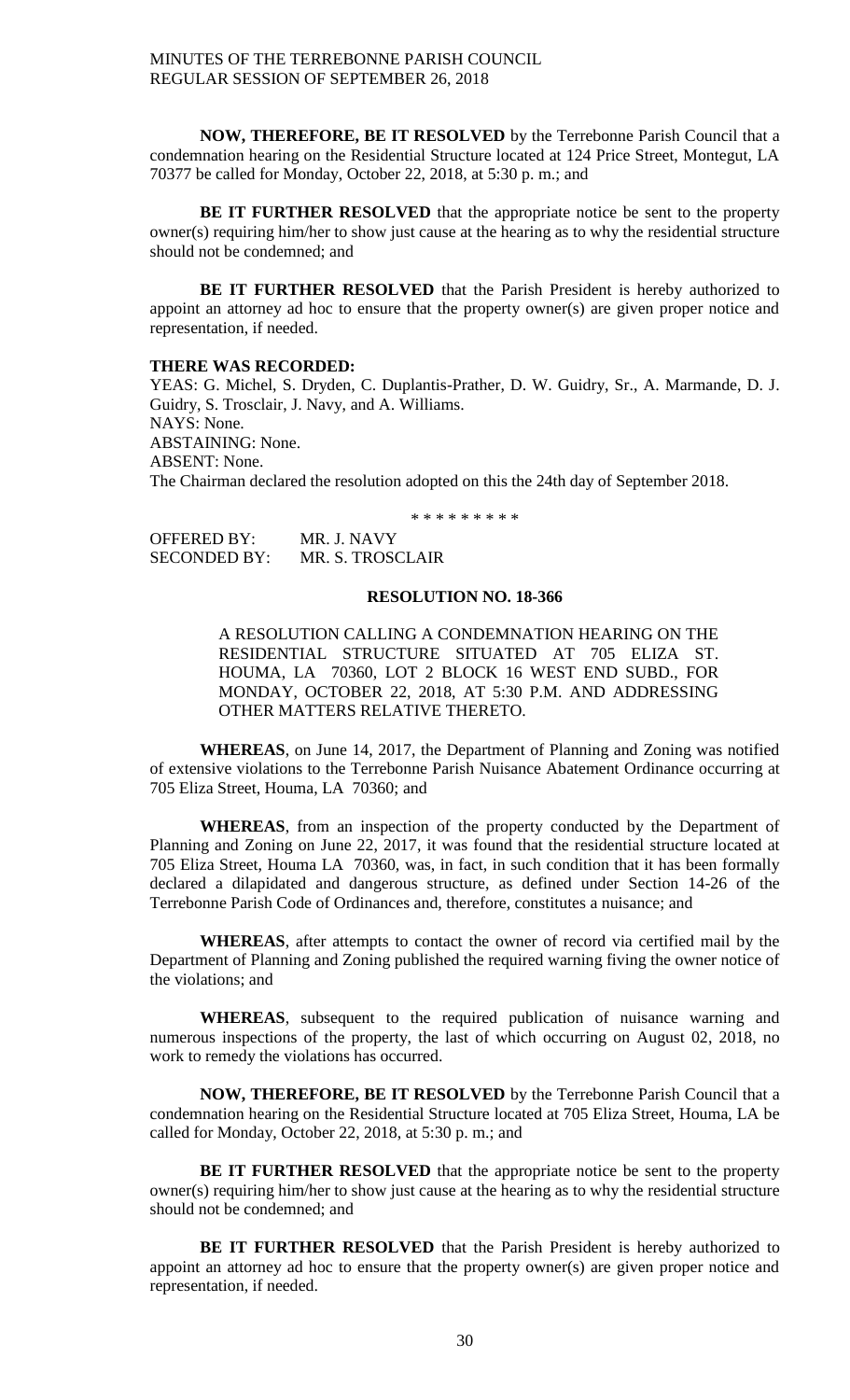#### **THERE WAS RECORDED:**

YEAS: G. Michel, S. Dryden, C. Duplantis-Prather, D. W. Guidry, Sr., A. Marmande, D. J. Guidry, S. Trosclair, and J. Navy. NAYS: None. ABSTAINING: None. ABSENT: A. Williams. The Chairman declared the resolution adopted on this the 24th day of September 2018.

\* \* \* \* \* \* \* \* \*

| OFFERED BY:  | MR. G. MICHEL |
|--------------|---------------|
| SECONDED BY: | MR. S. DRYDEN |

#### **RESOLUTION NO. 18-367**

A RESOLUTION CALLING A CONDEMNATION HEARING ON THE RESIDENTIAL ACCESSORY STRUCTURE SITUATED AT 3106 GILBERT ST. HOUMA, LA 70360, LOT 9 BLOCK 2 GILBERT SUBD., FOR MONDAY, OCTOBER 22, 2018, AT 5:30 P.M. AND ADDRESSING OTHER MATTERS RELATIVE THERETO.

**WHEREAS**, on August 01, 2017, the Department of Planning and Zoning was notified of extensive violations to the Terrebonne Parish Nuisance Abatement Ordinance occurring at 3106 Gilbert Street, Houma, LA 70360; and

**WHEREAS**, from an inspection of the property conducted by the Department of Planning and Zoning on August 09, 2017, it was found that the residential accessory structure located at 3106 Gilbert, Houma LA 70360, was, in fact, in such condition that it has been formally declared a dilapidated and dangerous structure, as defined under Section 14-26 of the Terrebonne Parish Code of Ordinances and, therefore, constitutes a nuisance; and

**WHEREAS**, after attempts to contact the owner of record via certified mail by the Department of Planning and Zoning published the required warning fiving the owner notice of the violations; and

**WHEREAS**, subsequent to the required publication of nuisance warning and numerous inspections of the property, the last of which occurring on August 07, 2018, no work to remedy the violations has occurred.

**NOW, THEREFORE, BE IT RESOLVED** by the Terrebonne Parish Council that a condemnation hearing on the Residential Accessory Structure located at 3106 Gilbert Street, Houma, LA be called for Monday, October 22, 2018, at 5:30 p. m.; and

**BE IT FURTHER RESOLVED** that the appropriate notice be sent to the property owner(s) requiring him/her to show just cause at the hearing as to why the residential accessory structure should not be condemned; and

**BE IT FURTHER RESOLVED** that the Parish President is hereby authorized to appoint an attorney ad hoc to ensure that the property owner(s) are given proper notice and representation, if needed.

#### **THERE WAS RECORDED:**

YEAS: G. Michel, S. Dryden, C. Duplantis-Prather, D. W. Guidry, Sr., A. Marmande, D. J. Guidry, S. Trosclair, and J. Navy. NAYS: None. ABSTAINING: None. ABSENT: A. Williams. The Chairman declared the resolution adopted on this the 24th day of September 2018.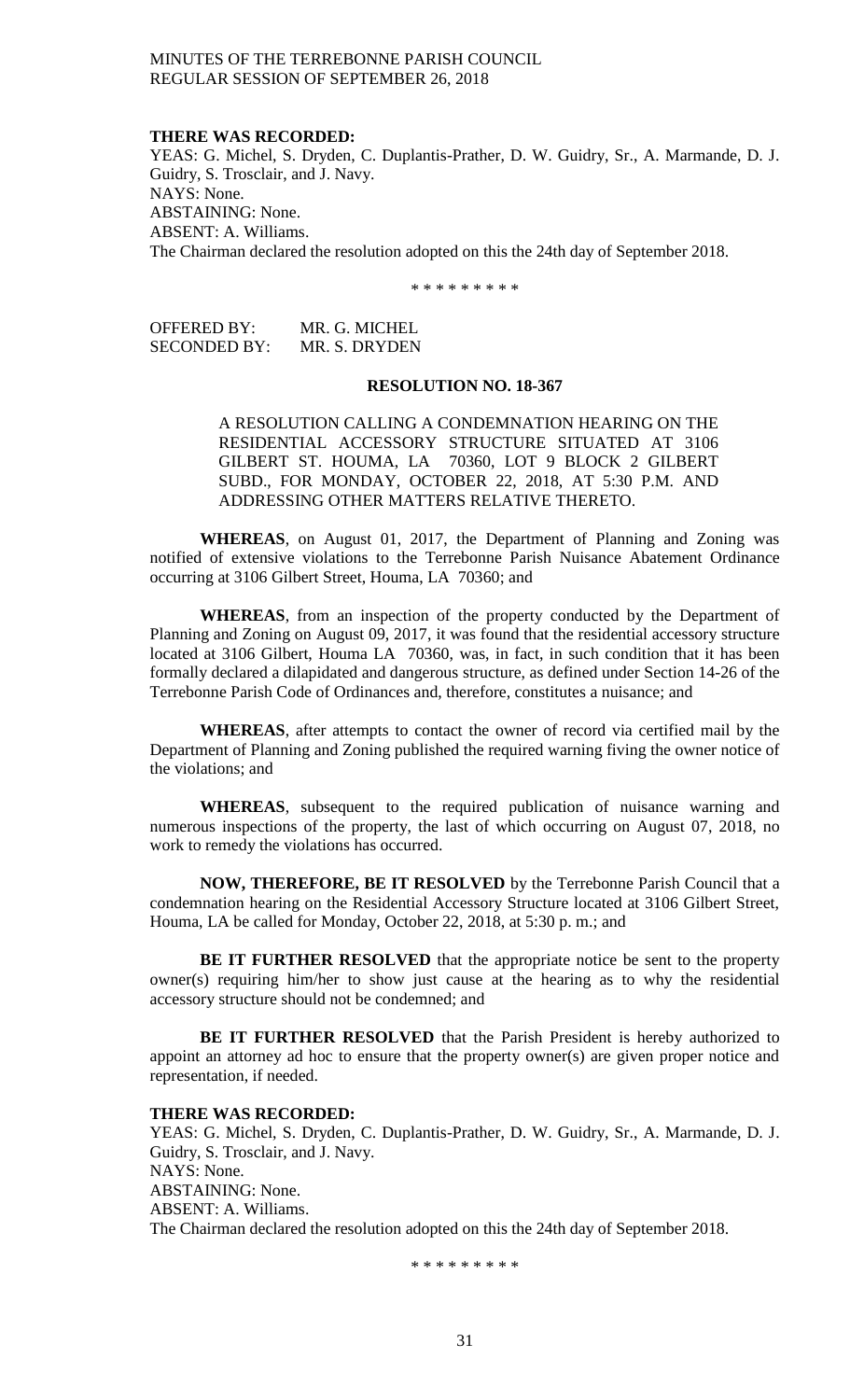| <b>OFFERED BY:</b>  | MR. G. MICHEL         |
|---------------------|-----------------------|
| <b>SECONDED BY:</b> | MR. D. W. GUIDRY, SR. |

## **RESOLUTION NO. 18-368**

A RESOLUTION CALLING A CONDEMNATION HEARING ON THE RESIDENTIAL STRUCTURE SITUATED AT 404 JERRY ANN ST, CHAUVIN, LA 70344 LOT 3 BLOCK 4 FANGUY SUBD., FOR MONDAY, OCTOBER 22, 2018, AT 5:30 P.M. AND ADDRESSING OTHER MATTERS RELATIVE THERETO.

**WHEREAS**, on June 14, 2017, the Department of Planning and Zoning was notified of extensive violations to the Terrebonne Parish Nuisance Abatement Ordinance occurring at 404 Jerry Ann Street, Chauvin, LA 70344; and

**WHEREAS**, from an inspection of the property conducted by the Department of Planning and Zoning on June 14, 2017, it was found that the residential structure located at 404 Jerry Ann Street, Chauvin, LA 70344, was, in fact, in such condition that it has been formally declared a dilapidated and dangerous structure, as defined under Section 14-26 of the Terrebonne Parish Code of Ordinances and, therefore, constitutes a nuisance; and

**WHEREAS**, after attempts to contact the owner of record via certified mail by the Department of Planning and Zoning published the required warning fiving the owner notice of the violations; and

**WHEREAS**, subsequent to the required publication of nuisance warning and numerous inspections of the property, the last of which occurring on August 01, 2018, no work to remedy the violations has occurred.

**NOW, THEREFORE, BE IT RESOLVED** by the Terrebonne Parish Council that a condemnation hearing on the Residential Structure located at 404 Jerry Ann Street, Chauvin, LA 70344 be called for Monday, October 22, 2018, at 5:30 p. m.; and

**BE IT FURTHER RESOLVED** that the appropriate notice be sent to the property owner(s) requiring him/her to show just cause at the hearing as to why the residential structure should not be condemned; and

**BE IT FURTHER RESOLVED** that the Parish President is hereby authorized to appoint an attorney ad hoc to ensure that the property owner(s) are given proper notice and representation, if needed.

## **THERE WAS RECORDED:**

YEAS: G. Michel, S. Dryden, C. Duplantis-Prather, D. W. Guidry, Sr., A. Marmande, D. J. Guidry, S. Trosclair, J. Navy, and A. Williams.

NAYS: None.

ABSTAINING: None.

ABSENT: None.

The Chairman declared the resolution adopted on this the 24th day of September 2018.

\* \* \* \* \* \* \* \* \*

Mr. D. W. Guidry, Sr. moved, seconded by Mr. A. Marmande, "THAT, there being no further business to come before the Community Development & Planning Committee, the meeting be adjourned."

The Chairman called for the vote on the motion offered by Mr. D. W. Guidry, Sr. THERE WAS RECORDED:

YEAS: G. Michel, S. Dryden, C. Duplantis-Prather, D. W. Guidry, Sr., A. Marmande, D. J. Guidry, S. Trosclair, J. Navy and A. Williams.

NAYS: None.

ABSENT: None.

The Chairman declared the motion adopted and the meeting was adjourned at 5:43 p.m.

Dirk J. Guidry, Chairman

Tammy E. Triggs, Minute Clerk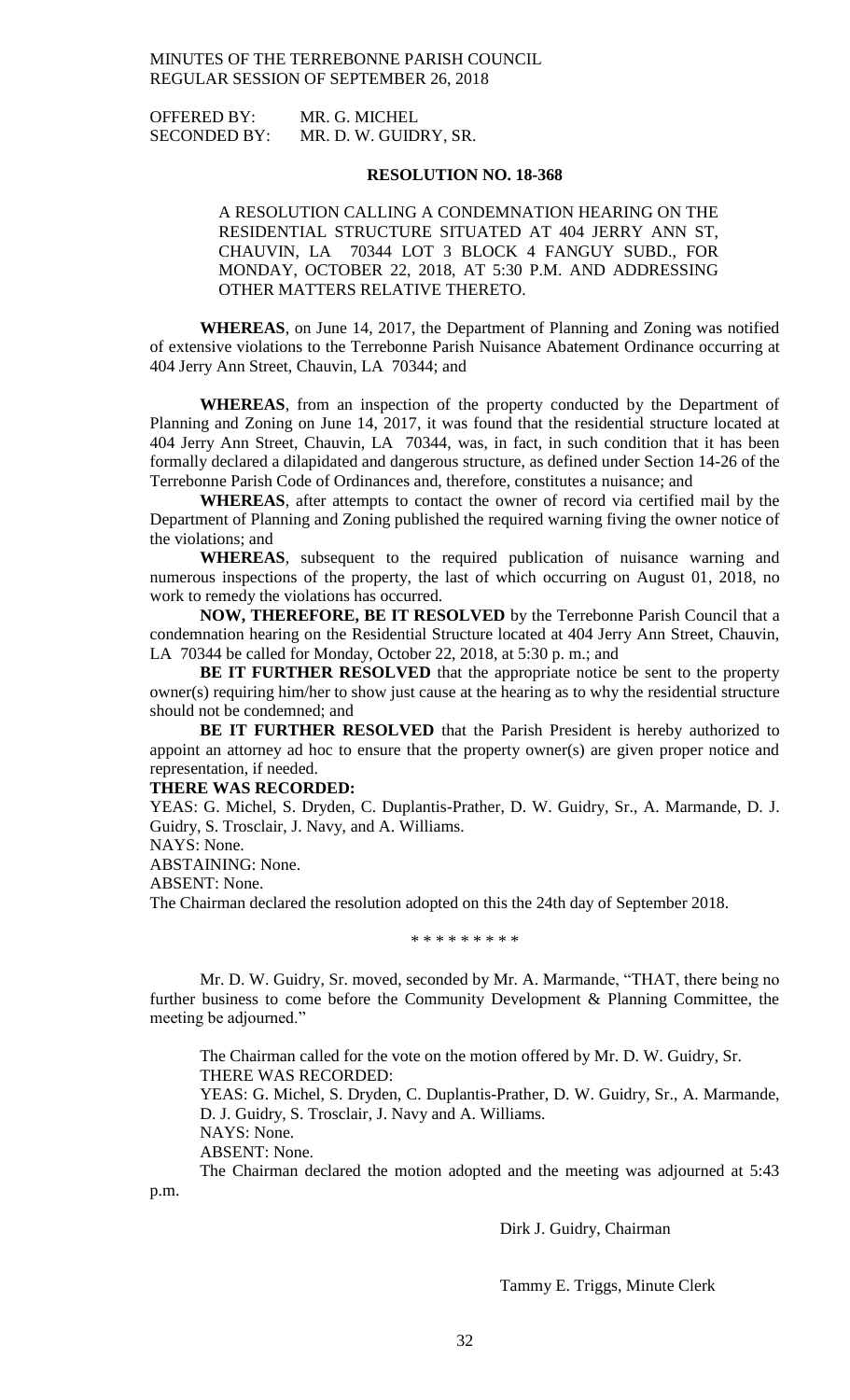Mr. D. J. Guidry moved, seconded by Mr. A. Marmande, "THAT the Council accept and ratify the minutes of the Community Development and Planning Committee meeting held on September 24, 2018."

The Chairman called for a vote on the motion offered by Mr. D. J. Guidry. THERE WAS RECORDED: YEAS: G. Michel, S. Dryden, C. Duplantis-Prather, D. W. Guidry, Sr., A. Marmande, D. J. Guidry, S. Trosclair, and J. Navy. NAYS: None. ABSENT: A. Williams. The Chairman declared the motion adopted.

The Chairman called for a report on the Budget and Finance Committee meeting held on September 24, 2018, whereupon the Committee Vice-Chairman, noting ratification of minutes calls a public hearing on October 10, 2018 at 6:30 p.m., rendered the following:

## **BUDGET & FINANCE COMMITTEE**

## **SEPTEMBER 24, 2018**

The Chairwoman, Arlanda Williams, called the Budget & Finance Committee meeting to order at 5:44 p.m. in the Terrebonne Parish Council Meeting Room with an Invocation offered by Committee Member J. Navy and the Pledge of Allegiance led by Committee Member D. J. Guidry. Upon roll call, Committee Members recorded as present were: G. Michel, S. Dryden, C. Duplantis-Prather, D. W. Guidry, Sr., A, Marmande, D. J. Guidry, S. Trosclair, J. Navy and A. Williams. A quorum was declared present.

| <b>OFFERED BY:</b>  | MS. C. DUPLANTIS-PRATHER |
|---------------------|--------------------------|
| <b>SECONDED BY:</b> | MR. G. MICHEL            |

#### **RESOLUTION NO. 18-369**

A RESOLUTION AUTHORIZING THE PARISH PRESIDENT TO EXECUTE THE EMERGENCY MANAGEMENT PERFORMANCE GRANT - FY 2018 NO. EMT-2018-EP-00003-S01 FROM THE GOVERNOR'S OFFICE OF HOMELAND SECURITY AND EMERGENCY PREPAREDNESS (GOHSEP) FOR OPERATIONAL EXPENSES OF THE TERREBONNE PARISH OFFICE OF HOMELAND SECURITY AND EMERGENCY PREPAREDNESS.

**WHEREAS**, the Parish has received a grant from the Governor's Office of Homeland Security and Emergency Preparedness in the amount of \$33,423.21, which the period of this grant expires May 31, 2019, and

**WHEREAS**, the Parish agrees to apply said funds towards salaries or expenses related directly to the operations of the Parish's Office of Emergency Preparedness Department.

**NOW THEREFORE, BE IT RESOLVED**, by the Terrebonne Parish Council, on behalf of the Terrebonne Parish Consolidated Government, does authorize Parish President Gordon E. Dove to execute any and all documents relative to this grant.

#### **THERE WAS RECORDED:**

YEAS: G. Michel, S. Dryden, C. Duplantis-Prather, D. W. Guidry, Sr., A. Marmande, D. J. Guidry, S. Trosclair, J. Navy, and A. Williams. NAYS: None. ABSTAINING: None. ABSENT: None. The Chairwoman declared the resolution adopted on this the 24th day of September 2018.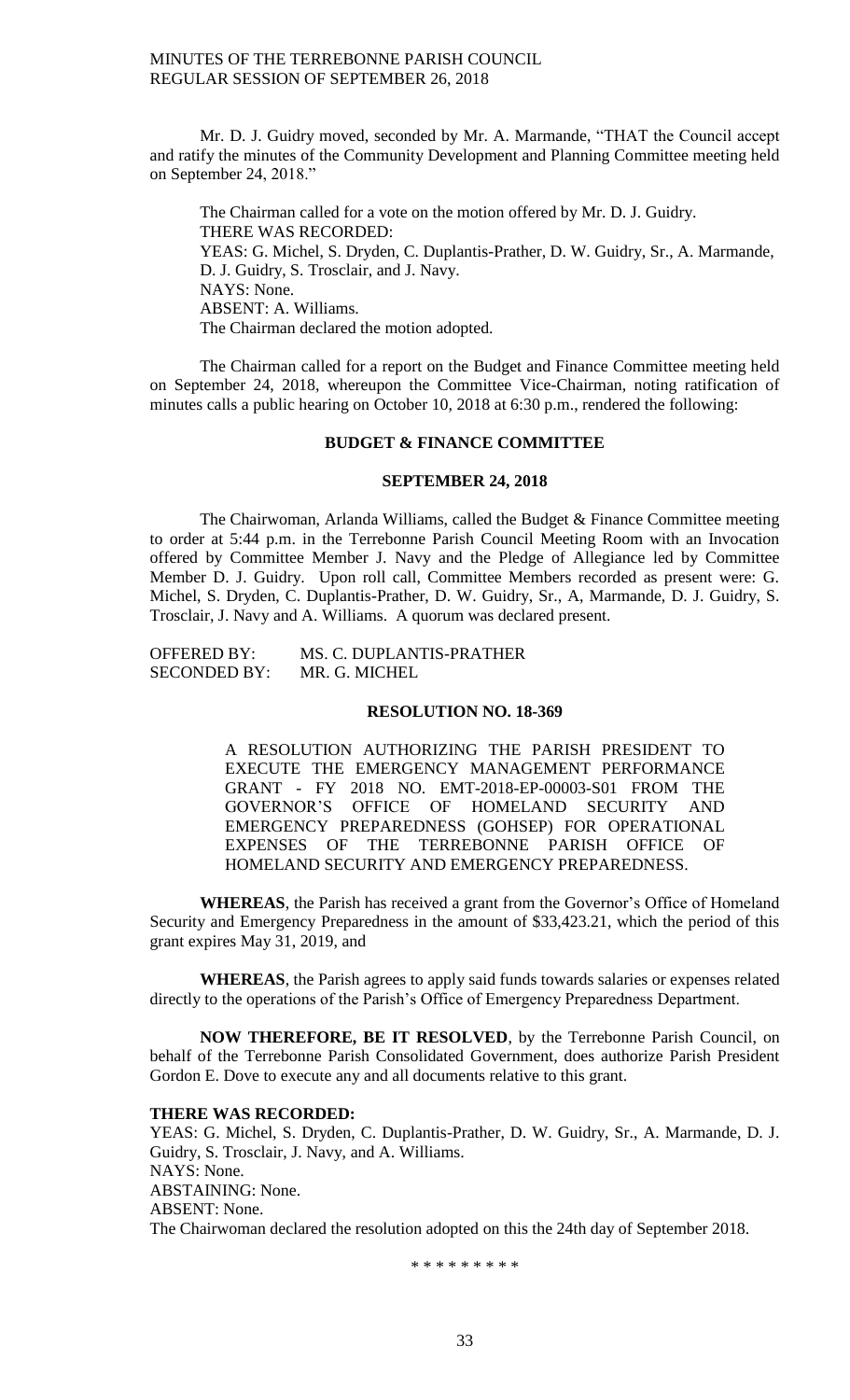OFFERED BY: MR. G. MICHEL SECONDED BY: MR. D. W. GUIDRY, SR.

## **RESOLUTION NO. 18-370**

A RESOLUTION AUTHORIZING THE PARISH PRESIDENT TO EXECUTE A COOPERATIVE ENDEAVOR AGREEMENT BETWEEN THE TERREBONNE PARISH CONSOLIDATED GOVERNMENT AND THE SOUTH CENTRAL PLANNING AND DEVELOPMENT COMMISSION ("SCPDC")

**WHEREAS**, Article VII, Section 14 of the Louisiana Constitution provides that, "[F]or a public purpose, the state and its political subdivisions or political corporations may engage in cooperative endeavors with each other, with the United States or its agencies, or with any public or private association, corporation or individual"; and

**WHEREAS**, TPCG and the SCPDC seek to perform & provide for public services and protection for the citizens, population, and businesses of Terrebonne Parish, so as to be better prepared in emergency situations in order to reduce the loss of life and property through an all-hazards emergency management program of prevention, mitigation, preparedness, response, and recovery, that would not otherwise be available to the citizens, population, and businesses of Terrebonne Parish; and

**WHEREAS**, SCPCD, in accordance with the Department of Homeland Security/GOHSEP Grant Number EMW-2018-SS-00016-S01, desires to deliver possession and ownership to Houma Police Department of communications equipment in consideration of the Houma Police Department immediately putting them to full use in such a manner to achieve the purpose described above; and

**WHEREAS**, the TPCG requires such equipment to be better prepared in emergency situations; and

**WHEREAS**, SCPCD would like to donate its equipment to the TPCG for the purpose listed above;

**NOW THEREFORE, BE IT RESOLVED** by the Terrebonne Parish Council on behalf of Terrebonne Parish Consolidated Government the Parish President, Gordon Dove, is hereby authorized to execute a Cooperative Endeavor Agreement with the South Central Planning and Development Commission, containing substantially the same terms as those contained within attached agreement.

#### **THERE WAS RECORDED:**

YEAS: G. Michel, S. Dryden, C. Duplantis-Prather, D. W. Guidry, Sr., A. Marmande, D. J. Guidry, S. Trosclair, J. Navy, and A. Williams. NAYS: None. ABSTAINING: None. ABSENT: None. The Chairwoman declared the resolution adopted on this the 24th day of September 2018.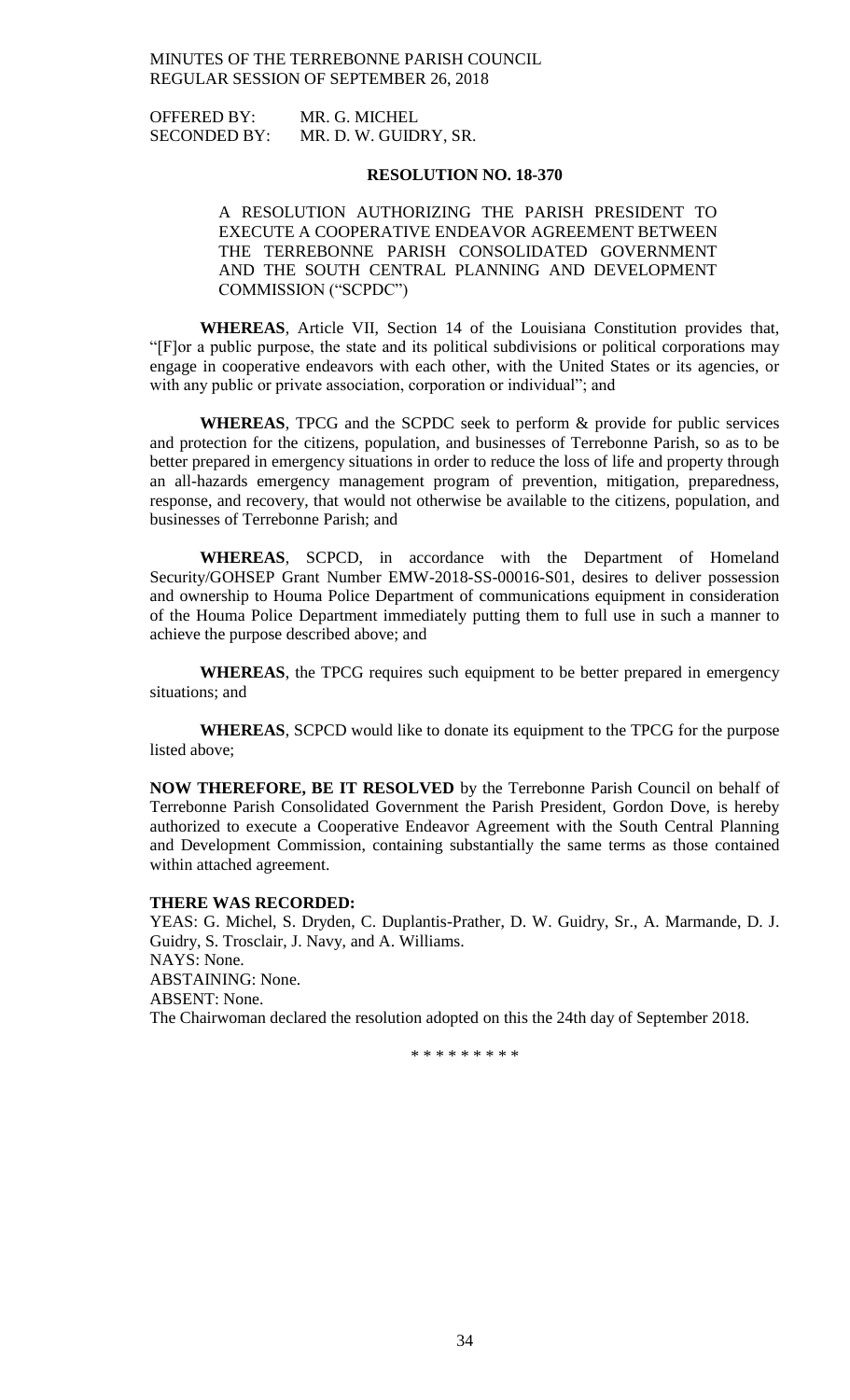OFFERED BY: MR. G. MICHEL SECONDED BY: MR. D. J. GUIDRY

## **RESOLUTION NO. 18-371**

**WHEREAS,** on August 10, 2018, bids were received by the Terrebonne Parish Consolidated Government for Bid 18-JUV-15 Purchase of New/Unused Correctional Products (12-Month Requirements Contract) for the Juvenile Justice Complex, and

**WHEREAS,** after careful review by Angela Guidry, Purchasing/Warehouse Manager it has been determined that the bids of OD Taragin Bros. LLC., Bob Barker Company Inc. and Victory Supply are the lowest qualified bids for the items on the attached listing and the bids of Charm-Tex, Acme Supply and ICS Jail Supplies must be rejected for failure to comply with the "Requirements and Instructions for Bidders", and

**WHEREAS,** should the awarded vendor be unable to supply the Juvenile Justice Complex with the required correctional product(s), the division shall be authorized to award the item(s) to the next lowest qualified bidder, and

**WHEREAS,** Parish Administration concurs with the recommendation that the bids of OD Taragin Bros. LLC., Bob Barker Company Inc., and Victory Supply, be accepted for Bid 18-JUV-15 Purchase of New/Unused Correctional Products (12-Month Requirements Contract) and the bids of Charm-Tex, Acme Supply and ICS Jail Supplies be rejected as per the attached documents, and

**NOW, THEREFORE BE IT RESOLVED** by the Terrebonne Parish Council, on behalf of the Terrebonne Parish Consolidated Government, that the recommendation of Parish Administration is accepted for the purchase correctional products as per the attached bid forms.

#### **THERE WAS RECORDED:**

YEAS: G. Michel, S. Dryden, C. Duplantis-Prather, D. W. Guidry, Sr., A. Marmande, D. J. Guidry, S. Trosclair, J. Navy, and A. Williams. NAYS: None. ABSTAINING: None. ABSENT: None. The Chairwoman declared the resolution adopted on this the 24th day of September 2018.

\* \* \* \* \* \* \* \* \*

OFFERED BY: MR. D. W. GUIDRY, SR. SECONDED BY: MR. S. TROSCLAIR

# **RESOLUTION NO. 18-372**

A RESOLUTION TO APPROVE CORTEC, LLC, FOR PARTICIPATION IN THE INDUSTRIAL TAX EXEMPTION PROGRAM AT TERREBONNE PARISH, LOUISIANA

**WHEREAS**, Article 7, Section 21(F) of the Louisiana Constitution provides for the Board of Commerce and Industry ("BCI"), with the approval of the Governor, to approve contracts for the exemption of ad valorem taxes of a new manufacturing establishment or an addition to an existing manufacturing establishment, on such terms and conditions as the board, with the approval of the Governor, deems in the best interest of the state; and

**WHEREAS**, CORTEC, LLC, has applied for an Industrial Tax Exemption ("ITE") and seeks approval of the BCI and the Governor for a contract granting that exemption; and

**WHEREAS**, Governor Edwards, through Executive Order JBE 16-26 and 16-73, as amended, has set forth the conditions for his approval of ITE contracts, and affirmed that those conditions are in the best interest of the State of Louisiana; and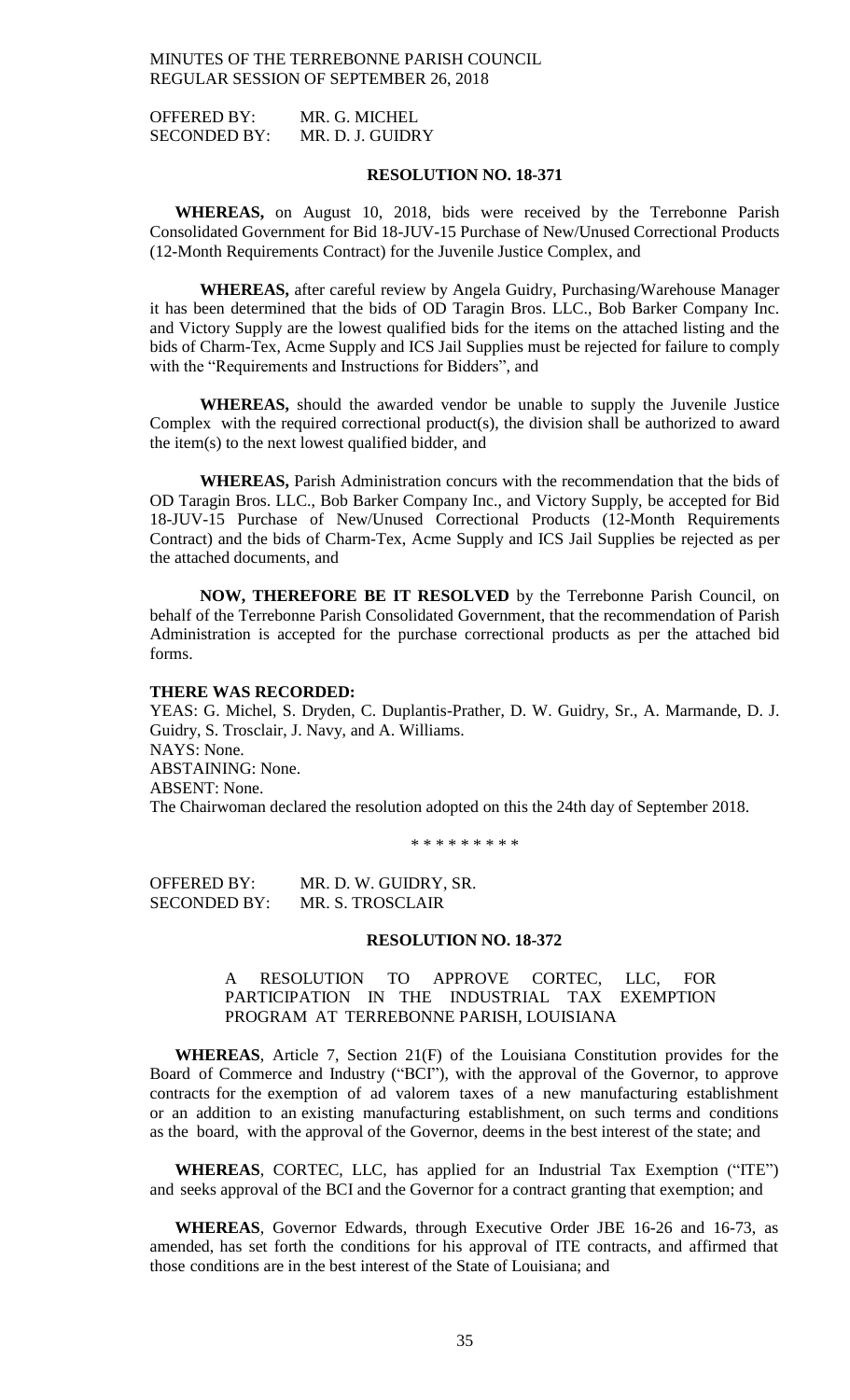**WHEREAS**, Executive Order JBE 16-26 and 16-73, as amended, provides that ITE contracts should be premised upon job and payroll creation at new or expanded manufacturing plants or establishments, or upon showing that investment in modernization of the facility represents a compelling basis for retention of jobs and that the percentage of exemption from ad valorem taxes, and length of the contract for such exemption, may vary depending upon the nature of the project and its economic benefit in accordance with guidance received from the Secretary of Economic Development and concurred in by the Terrebonne Parish Council, school board and sheriff; and

**WHEREAS**, Executive Order JBE 16-26 and 16-73, as amended, mandates that each exemption contract approved by the Governor shall include as Exhibit "A" a Cooperative Endeavor Agreement for the ITE between the State of Louisiana, the Louisiana Department of Economic Development, and the applicant for the ITE contract, which provides for the creation or retention of jobs, and provides for the exercise of the option in the Louisiana Constitution for the term or percentage of the parish ad valorem tax exemption granted in the contract, and provides for the reduction or loss of the exemption based on the applicant's compliance with the contract; and

**WHEREAS,** Executive Order JBE 16-26 and 16-73, as amended, further requires that this parish council, together with the other required local government entities signify consent to the terms of the exemption by resolution and the sheriff of this parish shall signify consent to the terms of the exemption by letter. Executive Order JBE 16-26 and 16-73, as amended, further provides that the resolutions of approval and the sheriff's approval shall be attached as Exhibit "B" to the ITE contract between BCI and CORTEC, LLC; and

**WHEREAS**, CORTEC, LLC and the Louisiana Department of Economic Development have advised that certain terms and conditions forming Exhibit "A" to the Industrial Tax Exemption Contract pending approval before the Louisiana Board of Commerce and Industry have been reached and have conveyed the same to this parish council, and thus this matter is now ready for a determination of approval of this parish council as required by JBE 16-26 and 16-73, as amended; and,

**WHEREAS**, the Terrebonne Parish Council in consideration of JBE 16-26 and 16-73, as amended, and in accordance with Louisiana Administrative Code §501, et seq., Louisiana Revised Statutes 47:1703 and 47:4311, et seq., finds the project, contract, or purchase, as proposed and attached hereto, to be acceptable; and

**NOW THEREFORE, BE IT RESOLVED**, upon consideration of the foregoing and the public discussion held this day that the Terrebonne Parish Council finds that CORTEC, LLC has presented compelling evidence that as a result of the contemplated investment for which the exemption is being sought, it will create/ retain manufacturing jobs if this exemption is granted, approves the terms of the Industrial Tax Exemption contract based on the inclusion of the following terms and conditions into Exhibit "A" (the Cooperative Endeavor Agreement) between the State of Louisiana, the Louisiana Department of Economic Development, and CORTEC, LLC to the Industrial Tax Exemption contract between the Board of Commerce and Industry and CORTEC, LLC with respect to the manufacturing plant located at Terrebonne Parish, Louisiana.

107 Retained Direct Jobs at the Manufacturing Establishment

\$\_7,873,894 Payroll

Term of Exemption Contract: 5 years at 100% and renewed for 3 years at 80%, subject to comporting with all laws, regulations, Executive Orders and approval by BCI for renewal.

Documentation of the investment and yearly review of employment and payroll provided that a greater than 10% reduction of jobs or payroll may result in reconsideration of the terms of the exemption or the opportunity for renewal of the initial five-year exemption.

This Terrebonne Parish Council further authorizes the Louisiana Department of Economic Development, on behalf of the Board of Commerce and Industry, to include this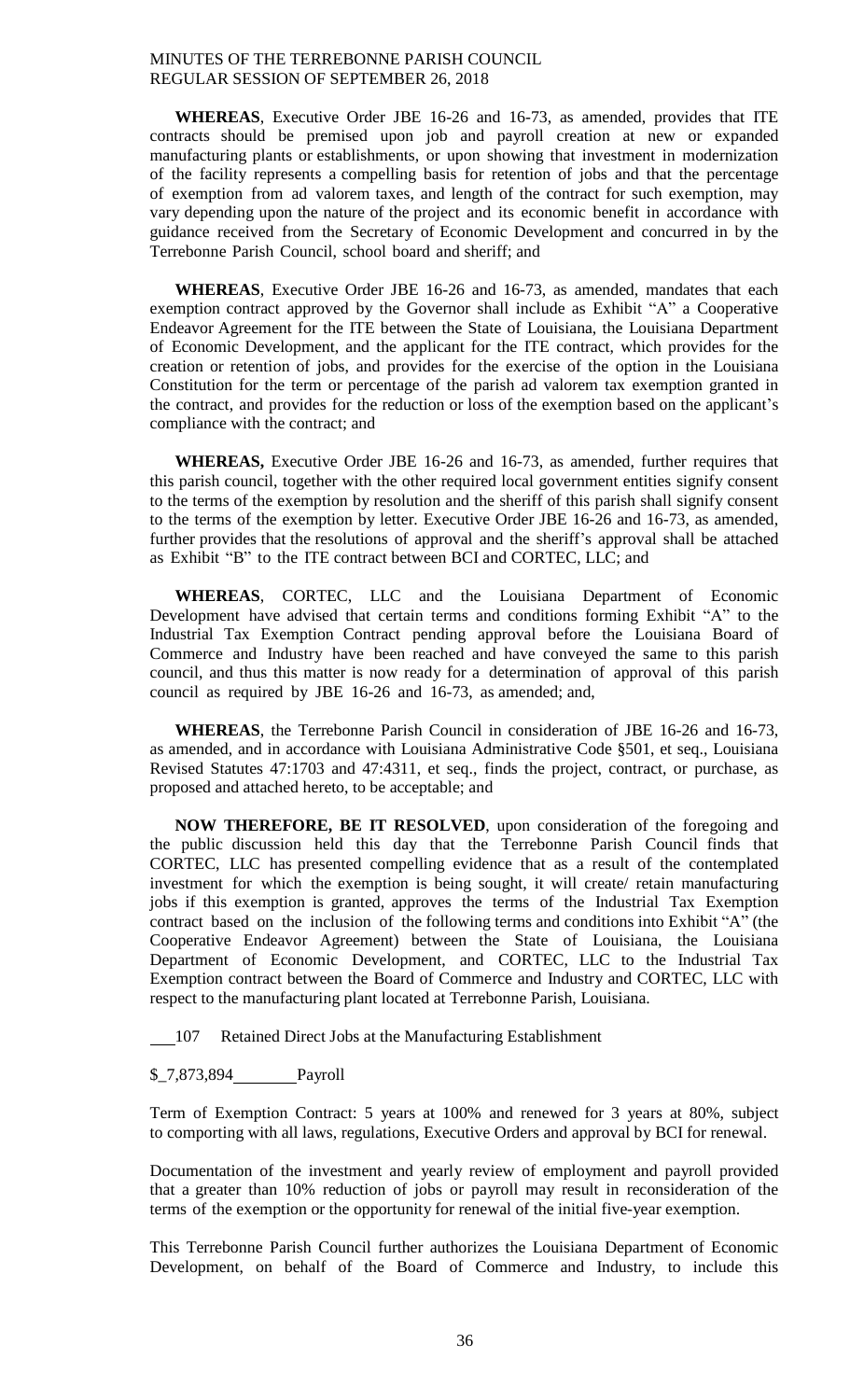resolution in Exhibit "B" to the Industrial Tax Exemption Contract between the Board of Commerce and Industry and CORTEC, LLC.

**THEREFORE, BE IT FURTHER RESOLVED** by the parish council, that a copy of this resolution shall be forwarded to the Board of Commerce and Industry and the Louisiana Department of Economic Development.

#### **THERE WAS RECORDED:**

YEAS: G. Michel, S. Dryden, C. Duplantis-Prather, D. W. Guidry, Sr., A. Marmande, D. J. Guidry, S. Trosclair, J. Navy, and A. Williams. NAYS: None. ABSTAINING: None. ABSENT: None. The Chairwoman declared the resolution adopted on this the 24th day of September 2018.

\* \* \* \* \* \* \* \* \*

OFFERED BY: MR. D. W. GUIDRY, SR. SECONDED BY: MR. D. J. GUIDRY

## **RESOLUTION NO. 18-373**

# A RESOLUTION TO APPROVE PREMIER MACHINE WORKS, LLC, FOR PARTICIPATION IN THE INDUSTRIAL TAX EXEMPTION PROGRAM AT TERREBONNE PARISH, LOUISIANA

**WHEREAS**, Article 7, Section 21(F) of the Louisiana Constitution provides for the Board of Commerce and Industry ("BCI"), with the approval of the Governor, to approve contracts for the exemption of ad valorem taxes of a new manufacturing establishment or an addition to an existing manufacturing establishment, on such terms and conditions as the board, with the approval of the Governor, deems in the best interest of the state; and

**WHEREAS**, Premier Machine Works, LLC, has applied for an Industrial Tax Exemption ("ITE") and seeks approval of the BCI and the Governor for a contract granting that exemption; and

**WHEREAS**, Governor Edwards, through Executive Order JBE 16-26 and 16-73, as amended, has set forth the conditions for his approval of ITE contracts, and affirmed that those conditions are in the best interest of the State of Louisiana; and

**WHEREAS,** Executive Order JBE 16-26 and 16-73, as amended, provides that ITE contracts should be premised upon job and payroll creation at new or expanded manufacturing plants or establishments, or upon showing that investment in modernization of the facility represents a compelling basis for retention of jobs and that the percentage of exemption from ad valorem taxes, and length of the contract for such exemption, may vary depending upon the nature of the project and its economic benefit in accordance with guidance received from the Secretary of Economic Development and concurred in by the Terrebonne Parish Council, School Board and sheriff; and

**WHEREAS**, Executive Order JBE 16-26 and 16-73, as amended, mandates that each exemption contract approved by the Governor shall include as Exhibit "A" a Cooperative Endeavor Agreement for the ITE between the State of Louisiana, the Louisiana Department of Economic Development, and the applicant for the ITE contract, which provides for the creation or retention of jobs, and provides for the exercise of the option in the Louisiana Constitution for the term or percentage of the parish ad valorem tax exemption granted in the contract, and provides for the reduction or loss of the exemption based on the applicant's compliance with the contract; and

**WHEREAS**, Executive Order JBE 16-26 and 16-73, as amended, further requires that this parish council, together with the other required local government entities signify consent to the terms of the exemption by resolution and the sheriff of this parish shall signify consent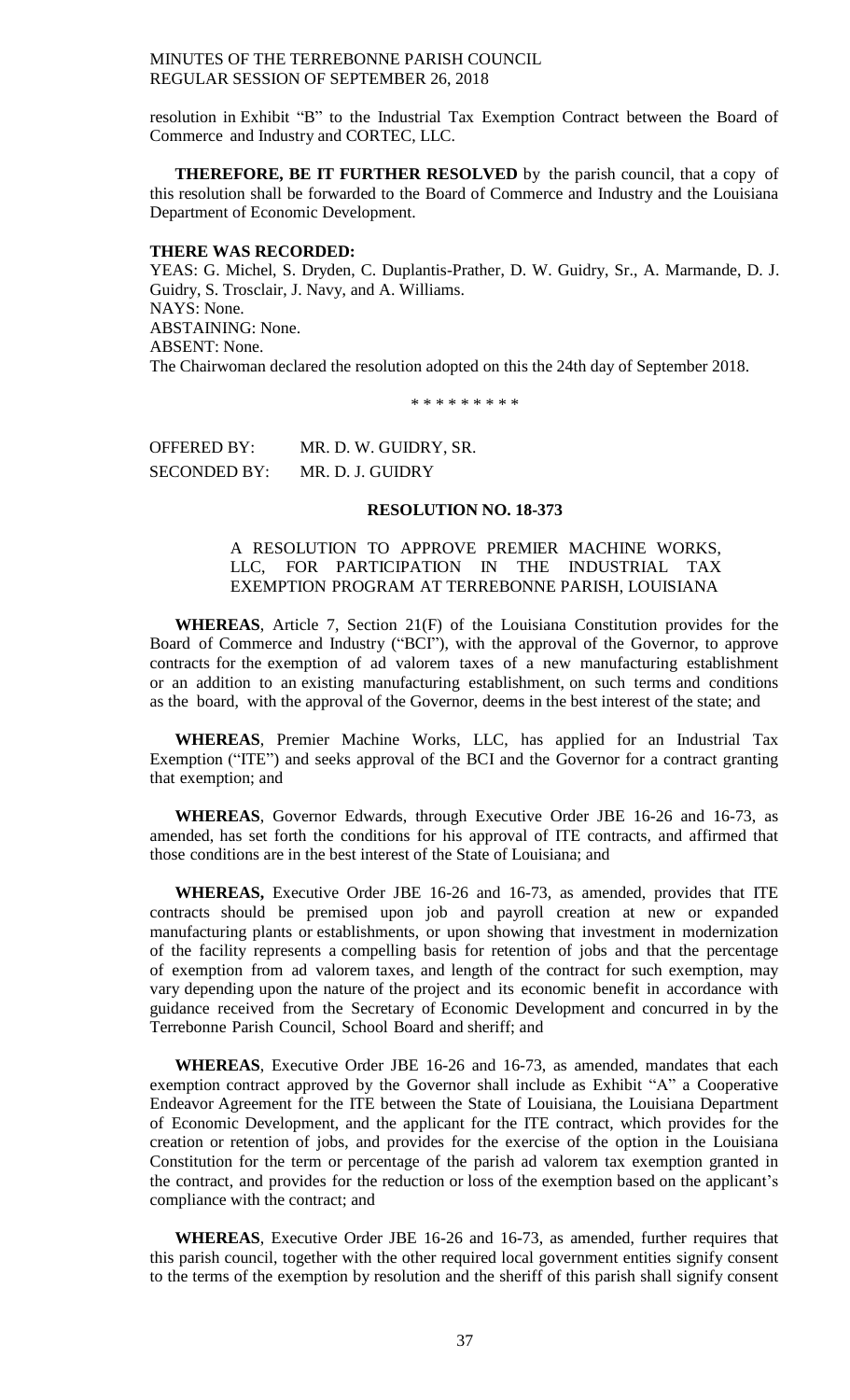to the terms of the exemption by letter. Executive Order JBE 16-26 and 16-73, as amended, further provides that the resolutions of approval and the sheriff's approval shall be attached as Exhibit "B" to the ITE contract between BCI and Premier Machine Works, LLC; and

**WHEREAS**, Premier Machine Works, LLC and the Louisiana Department of Economic Development have advised that certain terms and conditions forming Exhibit "A" to the Industrial Tax Exemption Contract pending approval before the Louisiana Board of Commerce and Industry have been reached and have conveyed the same to this parish council, and thus this matter is now ready for a determination of approval of this parish council as required by JBE 16- 26 and 16-73, as amended; and,

**WHEREAS,** the Terrebonne Parish Council in consideration of JBE 16-26 and 16-73, as amended, and in accordance with Louisiana Administrative Code §501, et seq., Louisiana Revised Statutes 47:1703 and 47:4311, et seq., finds the project, contract, or purchase, as proposed and attached hereto, to be acceptable; and

**NOW THEREFORE, BE IT RESOLVED**, upon consideration of the foregoing and the public discussion held this day that the Terrebonne Parish Council finds that Premier Machine Works, LLC has presented compelling evidence that as a result of the contemplated investment for which the exemption is being sought, it will create/ retain manufacturing jobs if this exemption is granted, approves the terms of the Industrial Tax Exemption contract based on the inclusion of the following terms and conditions into Exhibit "A" (the Cooperative Endeavor Agreement) between the State of Louisiana, the Louisiana Department of Economic Development, and Premier Machine Works, LLC to the Industrial Tax Exemption contract between the Board of Commerce and Industry and Premier Machine Works, LLC with respect to the manufacturing plant located at Terrebonne Parish, Louisiana.

9 Retained Direct Jobs at the Manufacturing Establishment

## \$\_400,000 Payroll

Term of Exemption Contract: 5 years at 100% and renewed for 3 years at 80%, subject to comporting with all laws, regulations, Executive Orders and approval by BCI for renewal.

Documentation of the investment and yearly review of employment and payroll provided that a greater than 10% reduction of jobs or payroll may result in reconsideration of the terms of the exemption or the opportunity for renewal of the initial five-year exemption.

This Terrebonne Parish Council further authorizes the Louisiana Department of Economic Development, on behalf of the Board of Commerce and Industry, to include this resolution in Exhibit "B" to the Industrial Tax Exemption Contract between the Board of Commerce and Industry and Premier Machine Works, LLC.

**THEREFORE, BE IT FURTHER RESOLVED** by the parish council, that a copy of this resolution shall be forwarded to the Board of Commerce and Industry and the Louisiana Department of Economic Development.

## **THERE WAS RECORDED:**

YEAS: G. Michel, S. Dryden, C. Duplantis-Prather, D. W. Guidry, Sr., A. Marmande, D. J. Guidry, S. Trosclair, J. Navy, and A. Williams. NAYS: None. ABSTAINING: None. ABSENT: None. The Chairwoman declared the resolution adopted on this the 24th day of September 2018.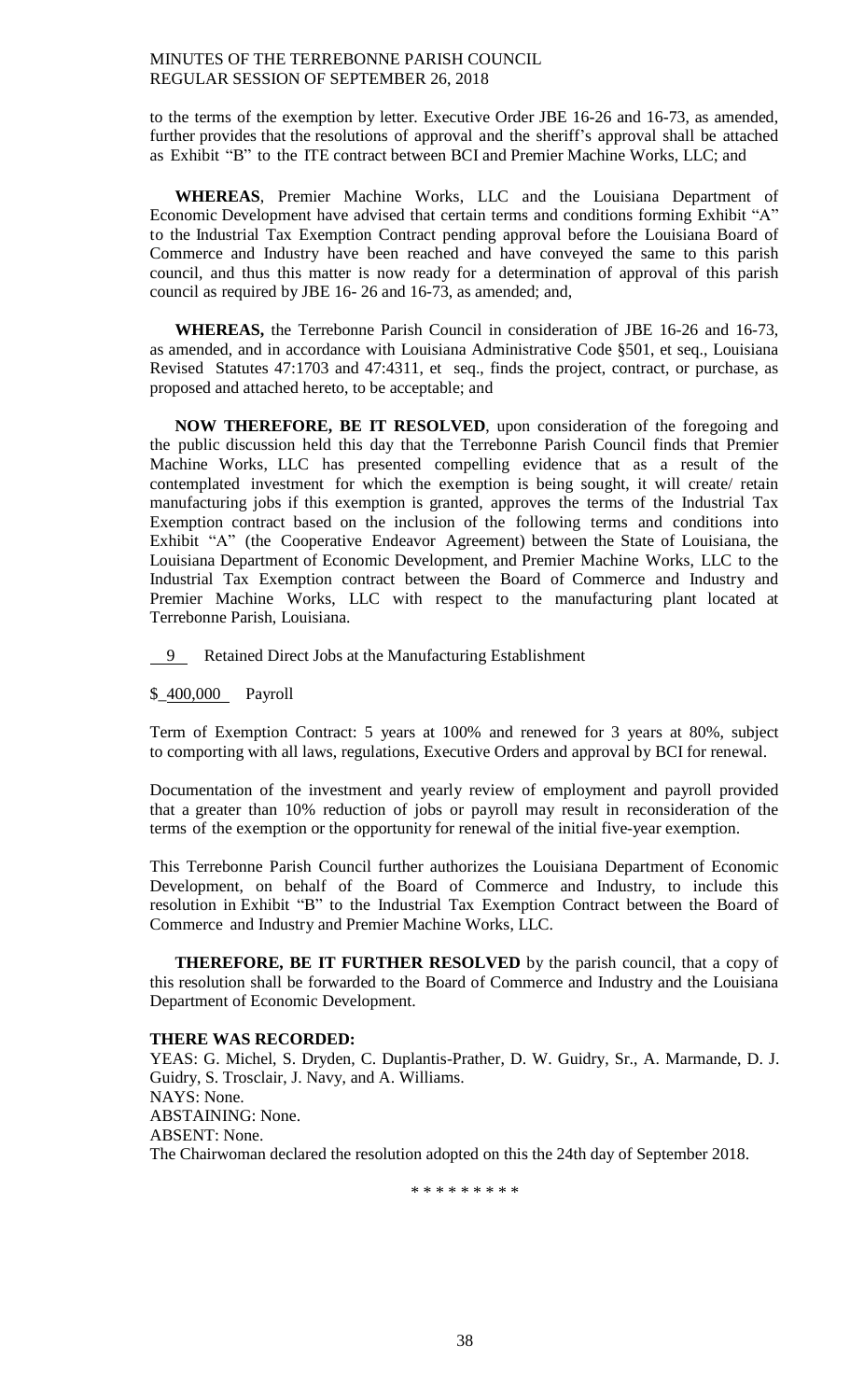Mr. G. Michel moved, seconded by Ms. C. Duplantis-Prather, "THAT, the Budget & Finance Committee approve the co-sponsorship request from the St. Matthew's Episcopal School for the "Just Kids at Art" to be held at St. Matthew Episcopal School at 266 Gabasse St. on 10/27/18."

The Chairwoman called for the vote on the motion offered by Mr. G. Michel. THERE WAS RECORDED: YEAS: G. Michel, S. Dryden, C. Duplantis-Prather, D. W. Guidry, Sr., A. Marmande, D. J. Guidry, S. Trosclair, J. Navy and A. Williams. NAYS: None. ABSENT: None. The Chairwoman declared the motion adopted.

Ms. C. Duplantis-Prather moved, seconded by Mr. G. Michel, "THAT, the Budget & Finance Committee approve the co-sponsorship request from the "Voice of the Wetlands" for the "Voice of the Wetlands Festival 2018" on 10/12, 13, & 14 at 5407 West Park Avenue."

The Chairwoman called for the vote on the motion offered by Ms. C. Duplantis-Prather. THERE WAS RECORDED: YEAS: G. Michel, S. Dryden, C. Duplantis-Prather, D. W. Guidry, Sr., A. Marmande, D. J. Guidry, S. Trosclair, J. Navy and A. Williams. NAYS: None. ABSENT: None. The Chairwoman declared the motion adopted.

Mr. D. J. Guidry moved, seconded by Mr. A. Marmande, "THAT, the Budget & Finance Committee approve the co-sponsorship request from the Experimental Aircraft Association, Chapter 513, for the T-33 aircraft maintenance locate at 105 Moffet Road from 9/18-30, 2018." *\*(Motion Adopted After Discussion)*

Committee Member S. Trosclair explained that the amount of funding for cosponsorships for in-kind services is \$600.00; noting that the aforementioned co-sponsorship is asking for \$5,000.00 which, in his opinion, is excessive and he is not in support of this measure.

Parish Manager M. Toups explained that he spoke to Mr. Tim Rochel, the event planner, and advised him that the parish is unable fulfill a co-sponsorship of stated amount; stating that co-sponsorship is limited to \$600.00 and is only for in-kind services. Mr. Toups further explained that Mr. Rochel wanted to purchase a surplus canopy for the T-33 aircraft and after further review the aircraft can be repaired; noting that the co-sponsorship is only going to be for garbage bins.

Upon questioning from Committee Member D. J. Guidry pertaining to the difference between the Ragarou Festival and the co-sponsorship, Chief Finance Officer K. Mauldin explained that if the parish receives publicity funds, then that can be used for economic development, not co-sponsorships. Ms. Mauldin further explained that co-sponsorship funding is derived from a "lump sum" that is set aside for that specific purpose and funding for festivals and other events are balanced into the budget.

Planning and Zoning Director C. Pulaski explained that co-sponsorships allows entities to advertise their events with signs in public right-of-way.

**\***The Chairwoman called for the vote on the motion offered by Mr. D. J. Guidry. THERE WAS RECORDED: YEAS: G. Michel, S. Dryden, C. Duplantis-Prather, D. W. Guidry, Sr., A. Marmande, D. J. Guidry, S. Trosclair, J. Navy and A. Williams. NAYS: None. ABSENT: None. The Chairwoman declared the motion adopted.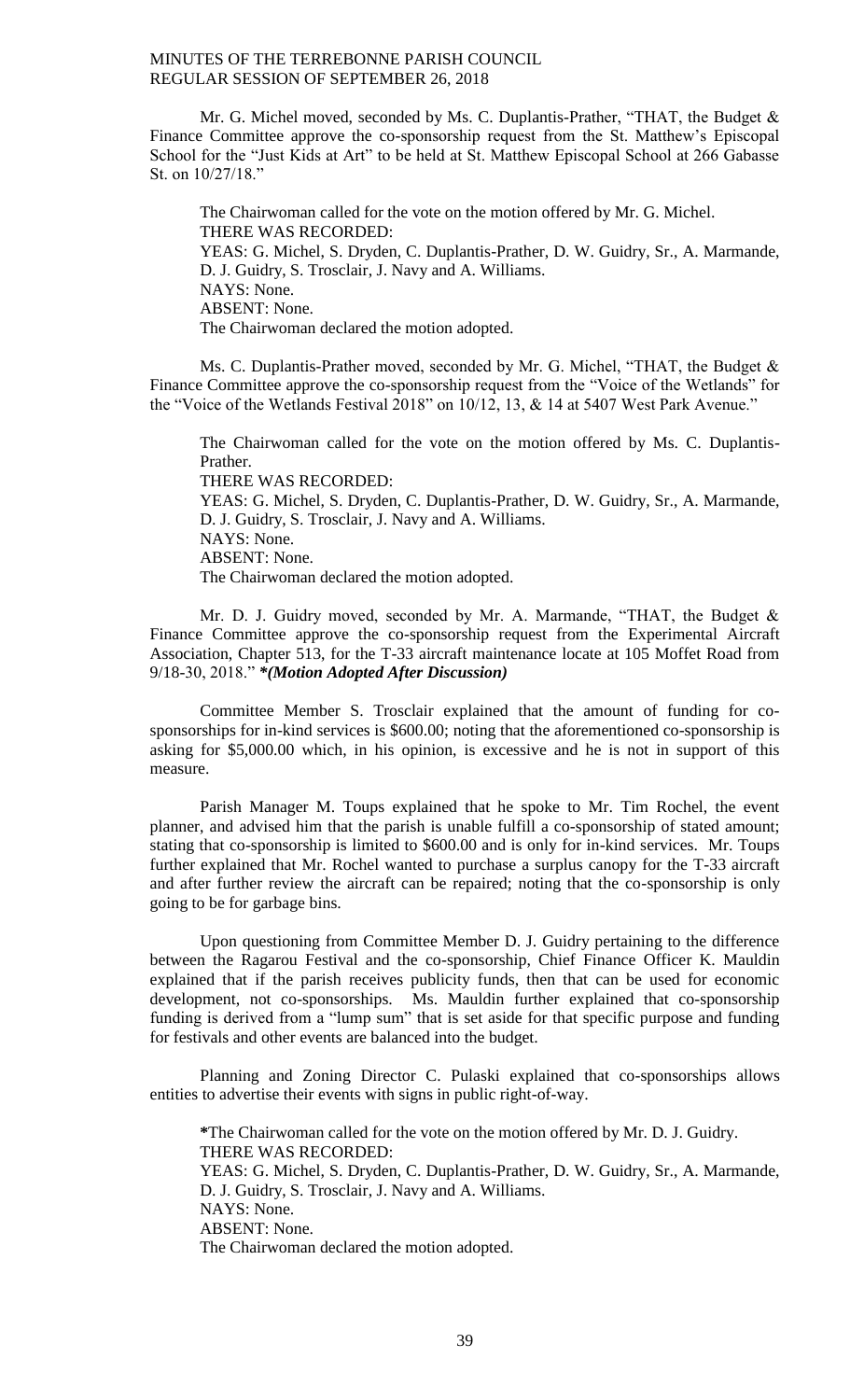OFFERED BY: MR. G. MICHEL SECONDED BY: MR. A. MARMANDE

## **RESOLUTION NO. 18-374**

**WHEREAS**, Terrebonne Parish Council wishes to engage the Audit Firm, Bourgeois Bennett LLC, to perform the audit of the Terrebonne Parish Consolidated Government Financial Statements as of December 31, 2018, 2019 and 2020 and for the years then ended, and

**WHEREAS**, the audit will include the governmental activities, business-type activities, each major fund and the aggregate remaining fund information, including the notes to the financial statement, and

**WHEREAS,** the 2018 base fee of \$197,500 will be effective for the audit of financial statements for year ending 2018 and adjusted to reflect the annual consumer price index for urban wage earners for periods ending 2019 and 2020.

**NOW, THEREFORE BE IT RESOLVED** by the Terrebonne Parish Council, on behalf of the Terrebonne Parish Consolidated Government, hereby authorizes Mr. Steve Trosclair, Council Chairman to execute the engagement agreement with Bourgeois Bennett LLC, CPA's for the years ending December 31, 2018, 2019 and 2020.

## **THERE WAS RECORDED:**

YEAS: G. Michel, S. Dryden, C. Duplantis-Prather, D. W. Guidry, Sr., A. Marmande, D. J. Guidry, J. Navy, and A. Williams. NAYS: None. ABSTAINING: S. Trosclair. ABSENT: None. The Chairwoman declared the resolution adopted on this the 24th day of September 2018.

\* \* \* \* \* \* \* \* \*

OFFERED BY: MR. G. MICHEL SECONDED BY: MR. D. J. GUIDRY

#### **RESOLUTION NO. 18-375**

**WHEREAS**, Terrebonne Parish Council wishes to engage the Audit Firm, Bourgeois Bennett LLC, to perform the agreed-upon procedures on the control and compliance areas identified in the Louisiana Legislative Auditors' Statewide Agreed-Upon Procedures for the fiscal periods ended December 31, 2018, 2019 and 2020, and

**WHEREAS**, the agreed-upon procedures will be the procedures specified and agreed to by the Terrebonne Parish and the Louisiana Legislative Auditor, and

**WHEREAS,** the fee of \$7,500 will be effective for the fiscal periods ended December 31, 2018, 2019 and 2020.

**NOW, THEREFORE BE IT RESOLVED** by the Terrebonne Parish Council, on behalf of the Terrebonne Parish Consolidated Government, hereby authorizes Mr. Steve Trosclair, Council Chairman to execute the engagement agreement with Bourgeois Bennett LLC, CPA's for the fiscal periods ended December 31, 2018, 2019 and 2020.

#### **THERE WAS RECORDED:**

YEAS: G. Michel, S. Dryden, C. Duplantis-Prather, D. W. Guidry, Sr., A. Marmande, D. J. Guidry, J. Navy, and A. Williams. NAYS: None. ABSTAINING: S. Trosclair. ABSENT: None. The Chairwoman declared the resolution adopted on this the 24th day of September 2018.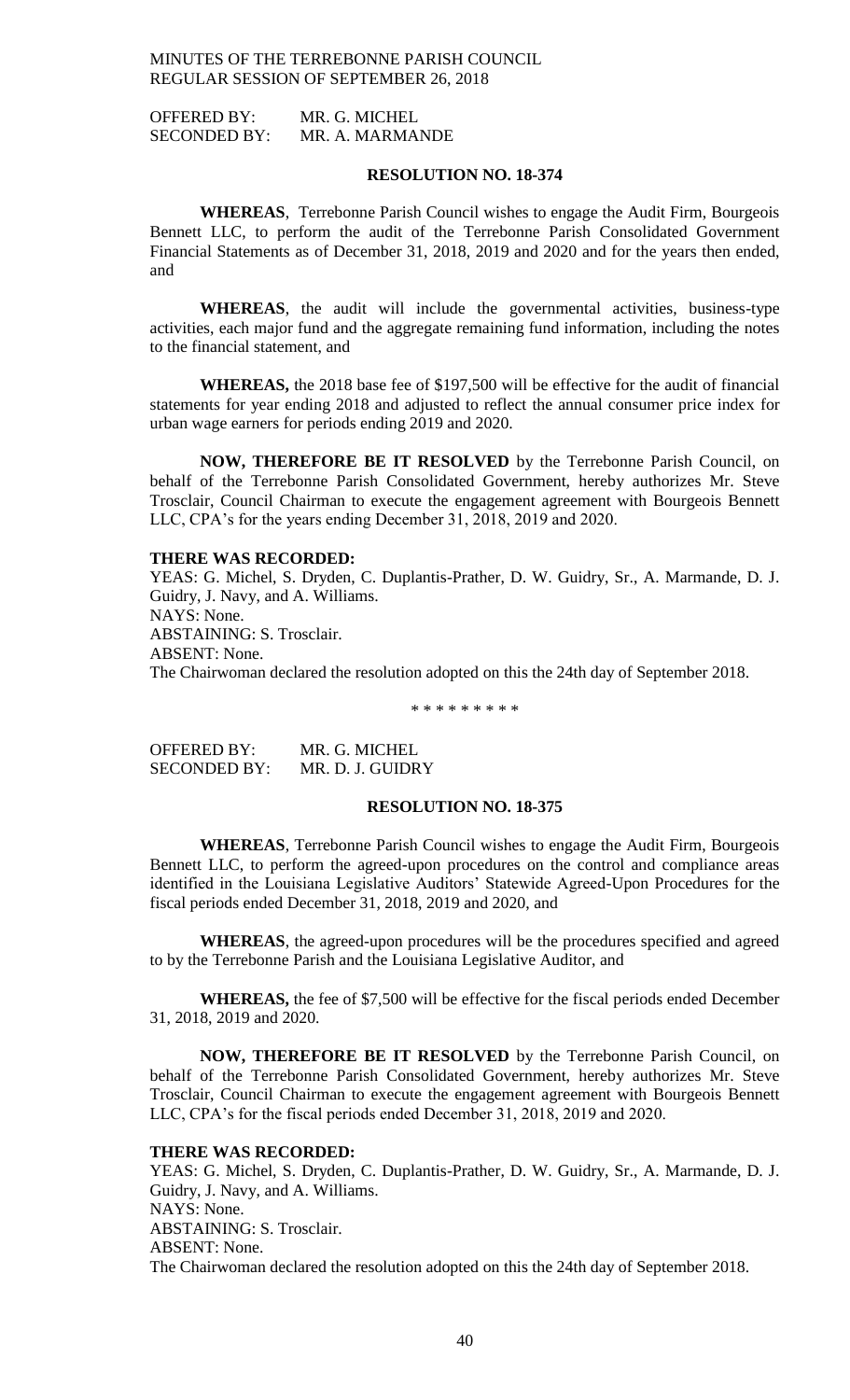#### \* \* \* \* \* \* \* \* \*

Chief Finance Officer K. Mauldin explained that the aforementioned resolutions are for two separate engagements, the first resolution is for the financial statement audit and the second resolution is for the new statewide agreed upon procedures that is required by the legislative auditors; noting that the firm that prepares the financial statements has to do the financial audit.

Committee Member G. Michel thanked Ms. Mauldin, her staff and Bourgeois and Bennett, LLC for the job that do in terms of handling the financial affairs for Terrebonne Parish.

Mr. Daniel J. Toepfer, Director of Accounting and Auditing Services for Bourgeois and Bennett, LLC thanked the Council and Administration for the faith and trust that they have in their firm and for allowing them to perform the aforementioned engagements; stating that Terrebonne Parish is an important client to their firm and are much appreciated.

Mr. S. Trosclair moved, seconded by Mr. D. W. Guidry, Sr., "THAT, the Budget & Finance Committee introduce an ordinance to amend the 2018 Adopted Operating Budget, and the 5-Year Capital Outlay of the Terrebonne Parish Consolidated Government for the following items an to provide for related matters:

- I. Bayou Country Sports Park, \$317,878
- II. DPW Administration Building, \$20,000
- III. LIHEAP, \$8,000
- IV. Federal Highway Administration, \$80,000
- V. Sanitation Fund, \$200,000
- VI. City Marshal, \$26,945
- VII. Criminal Court Fund, \$250,000
- VIII. Civic Center, \$200,000

and call a public hearing on said matter on October 10, 2018 at 6:30 p.m."

The Chairwoman called for the vote on the motion offered by Mr. S. Trosclair. THERE WAS RECORDED: YEAS: G. Michel, S. Dryden, C. Duplantis-Prather, D. W. Guidry, Sr., A. Marmande, D. J. Guidry, S. Trosclair, J. Navy and A. Williams. NAYS: None. ABSENT: None. The Chairwoman declared the motion adopted.

OFFERED BY: MR. D. J. GUIDRY<br>SECONDED BY: MR. D. W. GUIDRY MR. D. W. GUIDRY, SR.

#### **RESOLUTION NO. 18-376**

**WHEREAS,** on September 6, 2018 bids were received electronically via Central Auction House by the Terrebonne Parish Consolidated Government for Bid 18-WHSE-51 Purchase of New/Unused Gas Material Inventory (12-Month Requirements Contract), and

**WHEREAS,** after careful review by Angela Guidry, Purchasing/Warehouse Manager and Cary Robichaux, Gas Distribution Superintendent it has been determined that the bids of Louisiana Utilities Supply Company (LUSCO) and Coburn Supply Company are the lowest qualified bids for items on the attached listings and the bid of John H. Carter must be rejected for failure to comply with the "Requirements and Instructions for Bidders" and,

**WHEREAS,** should the awarded vendor be unable to supply the Warehouse with the required gas material inventory, the division shall be authorized to award the item(s) to the next lowest qualified bidder, and

**WHEREAS,** Parish Administration has concurred with the recommendation to award the bids of Louisiana Utilities Supply Company and Coburn Supply Company for Bid 18-WHSE-51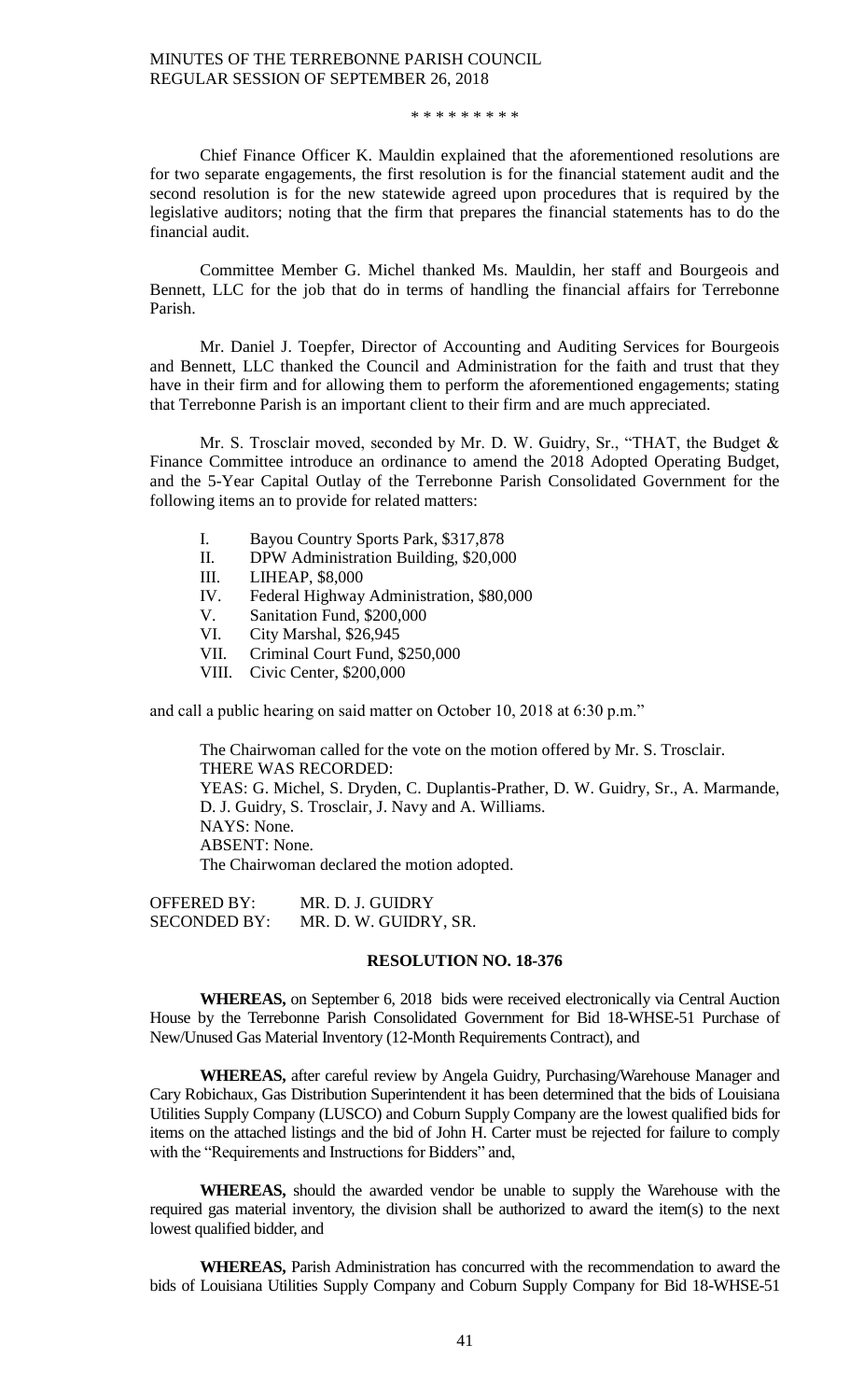Purchase of New/Unused Gas Material Inventory (12-Month Requirements Contract), and reject the bid of John H. Carter as per the attached documents, and

**NOW, THEREFORE BE IT RESOLVED** by the Terrebonne Parish Council (Budget & Finance Committee), on behalf of the Terrebonne Parish Consolidated Government that the recommendation of Parish Administration be accepted for the purchase of gas material for warehouse inventory, as per attached documents.

## **THERE WAS RECORDED:**

YEAS: G. Michel, S. Dryden, C. Duplantis-Prather, D. W. Guidry, Sr., A. Marmande, D. J. Guidry, S. Trosclair, J. Navy, and A. Williams. NAYS: None. ABSTAINING: None. ABSENT: None. The Chairwoman declared the resolution adopted on this the 24th day of September 2018.

\* \* \* \* \* \* \* \* \*

Mr. D. J. Guidry moved, seconded by Mr. G. Michel, "THAT, there being no further business to come before the Budget & Finance Committee, the meeting be adjourned."

The Chairwoman called for the vote on the motion offered by Mr. D. J. Guidry. THERE WAS RECORDED:

YEAS: G. Michel, S. Dryden, C. Duplantis-Prather, D. W. Guidry, Sr., A. Marmande, D. J. Guidry, S. Trosclair, J. Navy and A. Williams. NAYS: None.

ABSENT: None.

The Chairwoman declared the motion adopted and the meeting was adjourned at 5:58 p.m.

Arlanda J. Williams, Chairwoman

Tammy E. Triggs, Minute Clerk

Mr. D. J. Guidry moved, seconded by Mr. D. W. Guidry, Sr., "THAT the Council accept and ratify the minutes of the Budget and Finance Committee meeting held on September 24, 2018."

The Chairman called for a vote on the motion offered by Mr. D. J. Guidry. THERE WAS RECORDED: YEAS: G. Michel, S. Dryden, C. Duplantis-Prather, D. W. Guidry, Sr., A. Marmande, D. J. Guidry, S. Trosclair, and J. Navy. NAYS: None. ABSENT: A. Williams. The Chairman declared the motion adopted.

There were no street lights needing approval for Agenda Item 5. A.

Mr. D. W. Guidry, Sr. moved, seconded by Mr. D. J. Guidry, "THAT the Council approve attendance to the Louisiana Association of Municipal Secretaries and Assistants (LAMSA)  $29<sup>th</sup>$  Annual Fall Conference, Baton Rouge, LA, as per the current travel policy."

The Chairman called for a vote on the motion offered by Mr. D. W. Guidry, Sr. THERE WAS RECORDED: YEAS: G. Michel, S. Dryden, C. Duplantis-Prather, D. W. Guidry, Sr., A. Marmande, D. J. Guidry, S. Trosclair, and J. Navy. NAYS: None. ABSENT: A. Williams. The Chairman declared the motion adopted.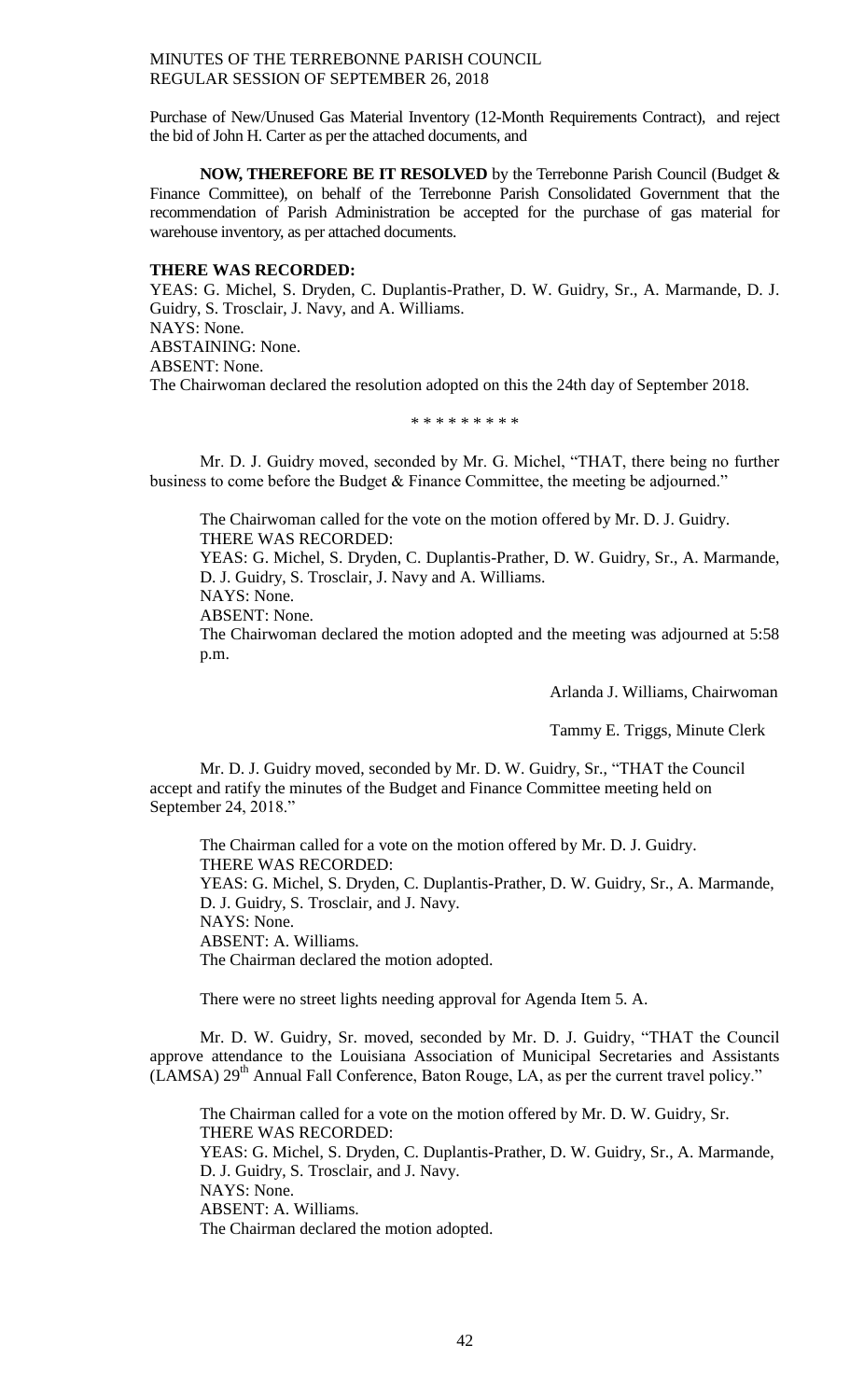Mr. G. Michel moved, seconded by Mr. J. Navy, "THAT the Council hold nominations open for two weeks for the one vacancy to fill an unexpired term on the Recreation District No. 3 Board."

The Chairman called for a vote on the motion offered by Mr. G. Michel. THERE WAS RECORDED: YEAS: G. Michel, S. Dryden, C. Duplantis-Prather, D. W. Guidry, Sr., A. Marmande, D. J. Guidry, S. Trosclair, and J. Navy. NAYS: None. ABSENT: A. Williams. The Chairman declared the motion adopted.

Ms. C. Duplantis-Prather moved, seconded by Mr. G. Michel, "THAT the Council open nominations for vacant positions on the Terrebonne Parish Youth Advisory Council, nominate Mr. Cody Arceneaux (South Terrebonne), Ms. Carlie Christ (Terrebonne), and Ms. Allyson Cobb (Terrebonne), appoint Mr. Arceneaux (South Terrebonne), Ms. Christ (Terrebonne) , and Ms. Cobb (Terrebonne) to serve on the aforementioned board, and to hold nominations open for two weeks for the remaining vacant positions on the aforementioned board."

The Chairman called for a vote on the motion offered by Ms. C. Duplantis-Prather. THERE WAS RECORDED: YEAS: G. Michel, S. Dryden, C. Duplantis-Prather, D. W. Guidry, Sr., A. Marmande, D. J. Guidry, S. Trosclair, and J. Navy. NAYS: None. ABSENT: A. Williams. The Chairman declared the motion adopted.

The Chairman recognized Mr. Cody Arceneaux, Bourg resident, who thanked the Council for the appointment.

Several Council Members congratulated Mr. Arceneaux and the other appointees and commended them on their initiative and desire to serve on the Youth Advisory Council.

Mr. G. Michel moved, seconded by Mr. D. J. Guidry, "THAT the Council rescind the previous motion appointing Mr. Roy Youngblood to serve on the Terrebonne Parish Veterans' Memorial District Board, open nominations for one unexpired term (Veteran's Organization) and one expired term (Legislative Delegation South) on the aforementioned board, nominate Mr. Will Theriot (Legislative Delegation South), Mr. Justin Giroir (Veterans' Park) and Mr. James Tuttle (Military Order of the Purple Heart), close nominations, re-appoint Mr. Theriot to serve on the aforementioned board, and that a voice vote of the Council be taken to determine who will fill said Council appointment vacancy (Veteran's Organization)."

The Chairman called for a vote on the motion offered by Mr. G. Michel. THERE WAS RECORDED: YEAS: G. Michel, S. Dryden, C. Duplantis-Prather, D. W. Guidry, Sr., A. Marmande, D. J. Guidry, S. Trosclair, and J. Navy. NAYS: None. ABSENT: A. Williams. The Chairman declared the motion adopted.

Voting to appoint Mr. Giroir: S. Dryden D. W. Guidry, Sr. A. Marmande D. J. Guidry S. Trosclair J. Navy

Voting to appoint Mr. Tuttle: G. Michel C. Duplantis-Prather